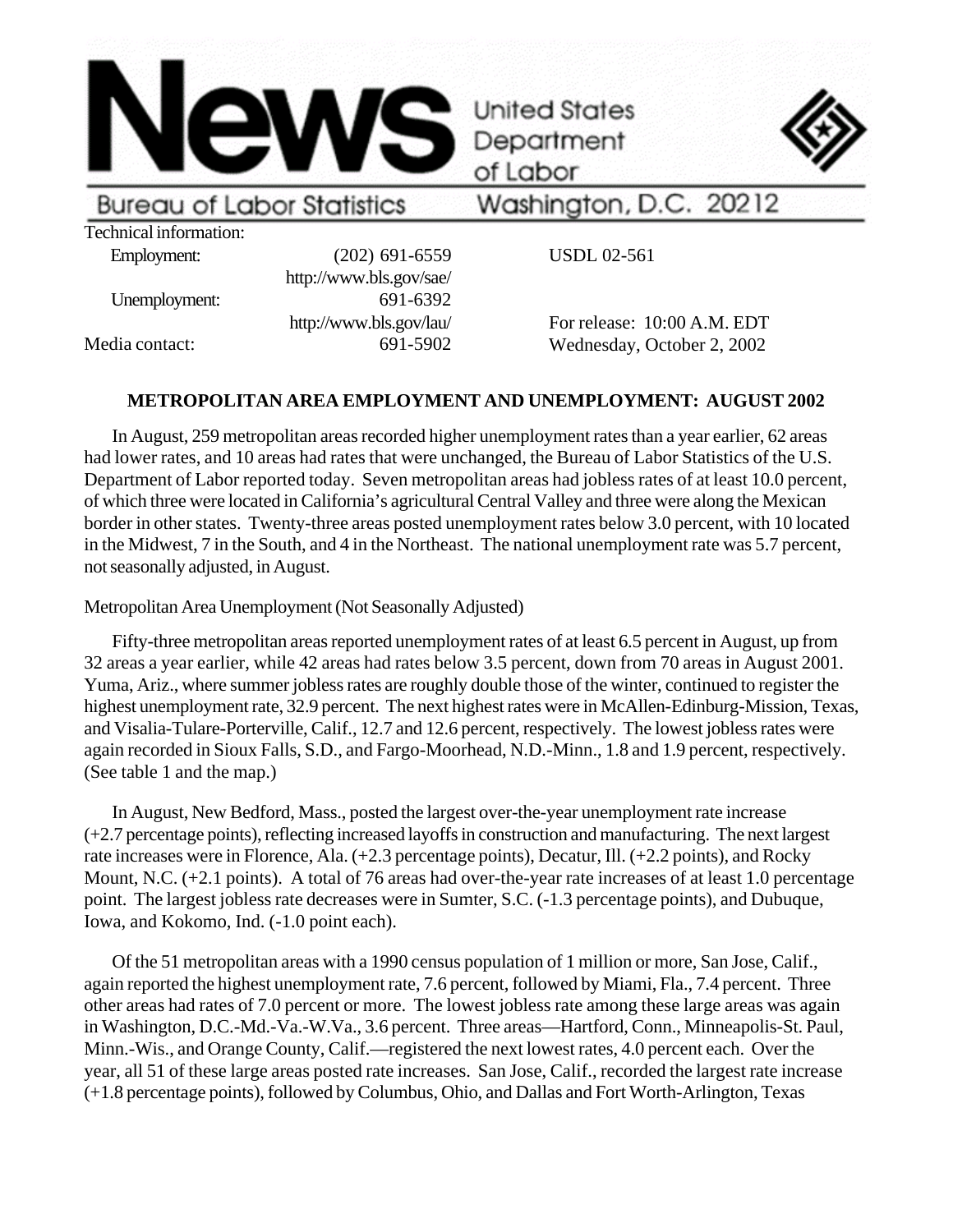(+1.6 percentage points each). Fifteen additional areas reported increases of at least 1.0 percentage point from last August.

Metropolitan Area Nonfarm Employment (Not Seasonally Adjusted)

Among the 274 metropolitan areas for which August nonfarm payroll data were available, 168 reported over-the-year declines in employment, 99 reported increases, and 7 had no change. The largest over-theyear employment decreases were posted in New York, N.Y. (-75,500), Chicago, Ill. (-69,100), Atlanta, Ga. (-63,400), Seattle-Bellevue-Everett, Wash. (-43,200), and San Jose, Calif. (-41,700). Much of the employment decline in New York, N.Y., can be traced to the aftermath of the September 11th terrorist attacks on the World Trade Center. The numbers reflect both jobs that were lost due to decreased business activity and jobs that were lost due to firms relocating elsewhere. The largest over-the-year percentage declines in employment were reported in Flint, Mich. (-4.5 percent), Decatur, Ill., and San Jose, Calif., (-4.2 percent each), Spokane, Wash. (-4.1 percent), and Cedar Rapids, Iowa (-3.5 percent). (See table 2.)

The largest over-the-year employment increases were recorded in Riverside-San Bernardino, Calif. (+26,000), followed by San Diego, Calif. (+20,300), Las Vegas, Nev.-Ariz. (+12,500), and Miami, Fla. (+7,600). The largest percentage increases in employment occurred in McAllen-Edinburg-Mission, Texas (+3.5 percent), Fayetteville-Springdale-Rogers, Ark. (+3.1 percent), and Savannah, Ga. (+2.8 percent).

Over the year, nonfarm employment declined in 30 of the 38 metropolitan areas with annual average employment levels above 750,000 in 2001. The largest over-the-year percentage declines in employment in these large metropolitan areas were posted in San Jose, Calif. (-4.2 percent), San Francisco, Calif. (-3.2 percent), and Seattle-Bellevue-Everett, Wash. (-3.1 percent). Among the largest areas, Riverside-San Bernardino, Calif., had the highest over-the-year percentage increase in employment (+2.5 percent), followed by San Diego, Calif. (+1.7 percent), and Las Vegas, Nev.-Ariz. (+1.6 percent).

Over the year, employment growth was most prevalent in government, in services, and in finance, insurance, and real estate with increases in 175, 154, and 111 metropolitan areas, respectively. Manufacturing continued to be the weakest industry division, with 230 metropolitan areas experiencing employment losses over the year.

The Regional and State Employment and Unemployment release for September 2002 is scheduled to be issued on October 22. The Metropolitan Area Employment and Unemployment release for September is scheduled to be issued on October 30.

\_\_\_\_\_\_\_\_\_\_\_\_\_\_\_\_\_\_\_\_\_\_\_\_\_\_\_\_\_\_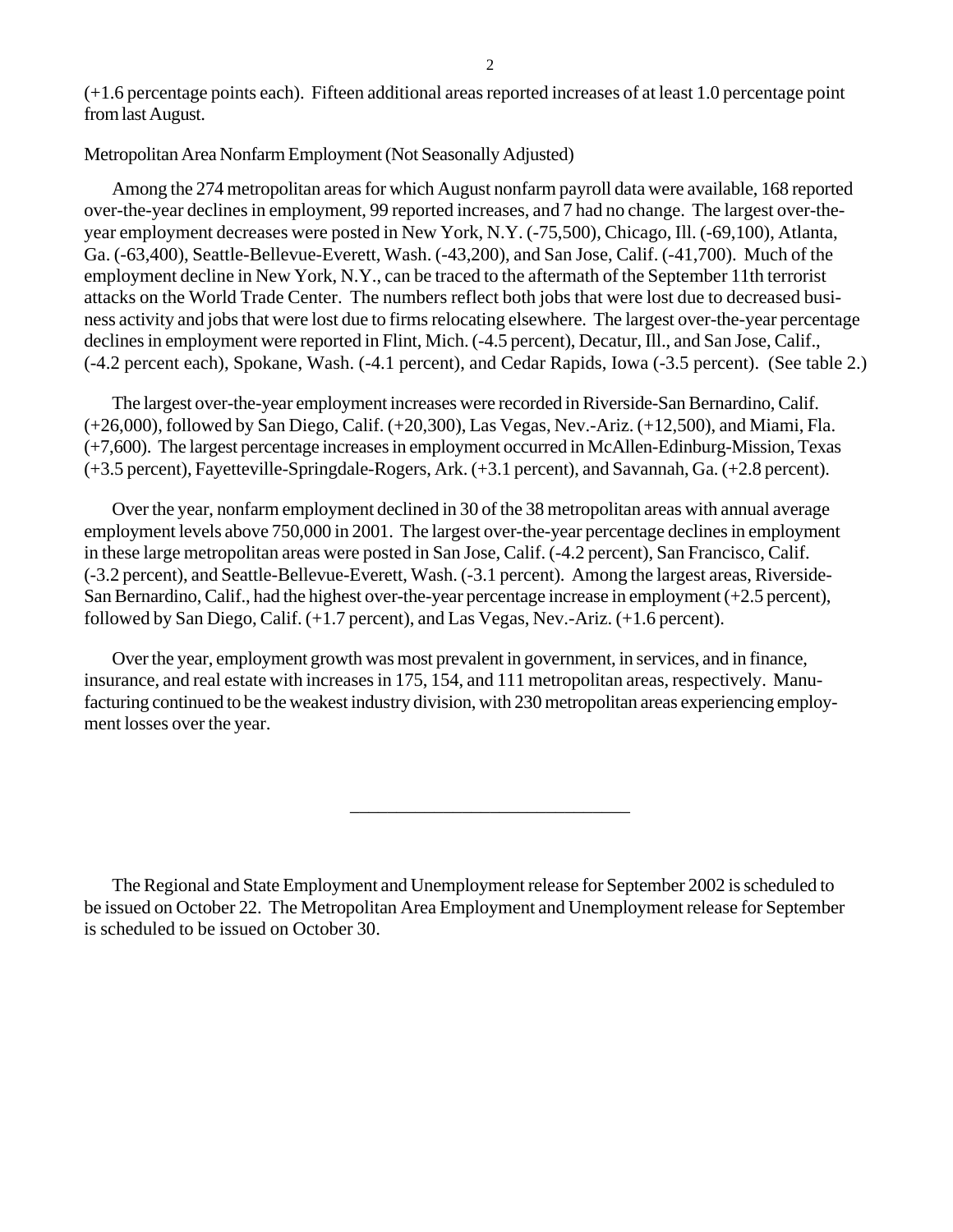### **Upcoming Changes to State and Metropolitan Area Nonfarm Payroll Series in March 2003**

**NAICS conversion.** The nonfarm payroll series for states and metropolitan areas, produced from the Current Employment Statistics (CES) program and presented in table 2 of this news release, will be converted from the 1987 Standard Industrial Classification (SIC) basis to the 2002 North American Industry Classification System (NAICS) basis with the release in March 2003 of January 2003 estimates. The NAICS conversion involves major definitional changes to many of the currently published SIC-based series. After the conversion to NAICS, SIC-based series will no longer be produced or published. Historical time series will be reconstructed as part of the NAICS conversion process. At the state and metropolitan area level, the NAICS-based reconstruction effort will cover only the all employee series, which will have a NAICS-based history extending back to January 1990, except for total nonfarm employment series, which will retain their current beginning dates. There will be no reconstruction of average weekly hours, average hourly earnings, or other data types; these series will begin in January 2001 on a NAICS basis.

**Completion of the CES sample redesign.**March 2003 also will mark the completion of the CES sample redesign phase-in at the state and metropolitan area level. The redesign converts the CES from a quota-based sample to a probability-based sample. In March 2003, at the state and metropolitan area level, the transportation and public utilities; finance, insurance, and real estate; retail trade; and services industries will be converted to the new sample. All other private sector industries have already been converted. The final stage of sample redesign phase-in may result in level shifts for average weekly hours, average hourly earnings, and production worker employment series. New levels for these series are being recomputed from the NAICS-based probability sample.

**Small domain models.** With the full implementation of the CES sample redesign at the state and metropolitan area levels in March 2003, some redistribution of sample from smaller to larger metropolitan areas will be needed in order to maximize the reliability of the statewide total nonfarm estimates. In order to sustain the viability of the employment series for smaller domains, primarily detailed industry series within the smallest metropolitan areas, the Bureau of Labor Statistics (BLS) has developed a small domain model, based on weighted least squares regression methodology. The inputs for the model are available sample, time series history, and additional information from the full state sample. In March 2003, the model will be implemented as the official estimator for the approximately 10 percent of CES published series which have insufficient sample for direct sample-based estimates.

Further information on upcoming changes to CES data series is available through the BLS public database at the state and area homepage at http://www.bls.gov/sae/ or by calling 202-691-6559.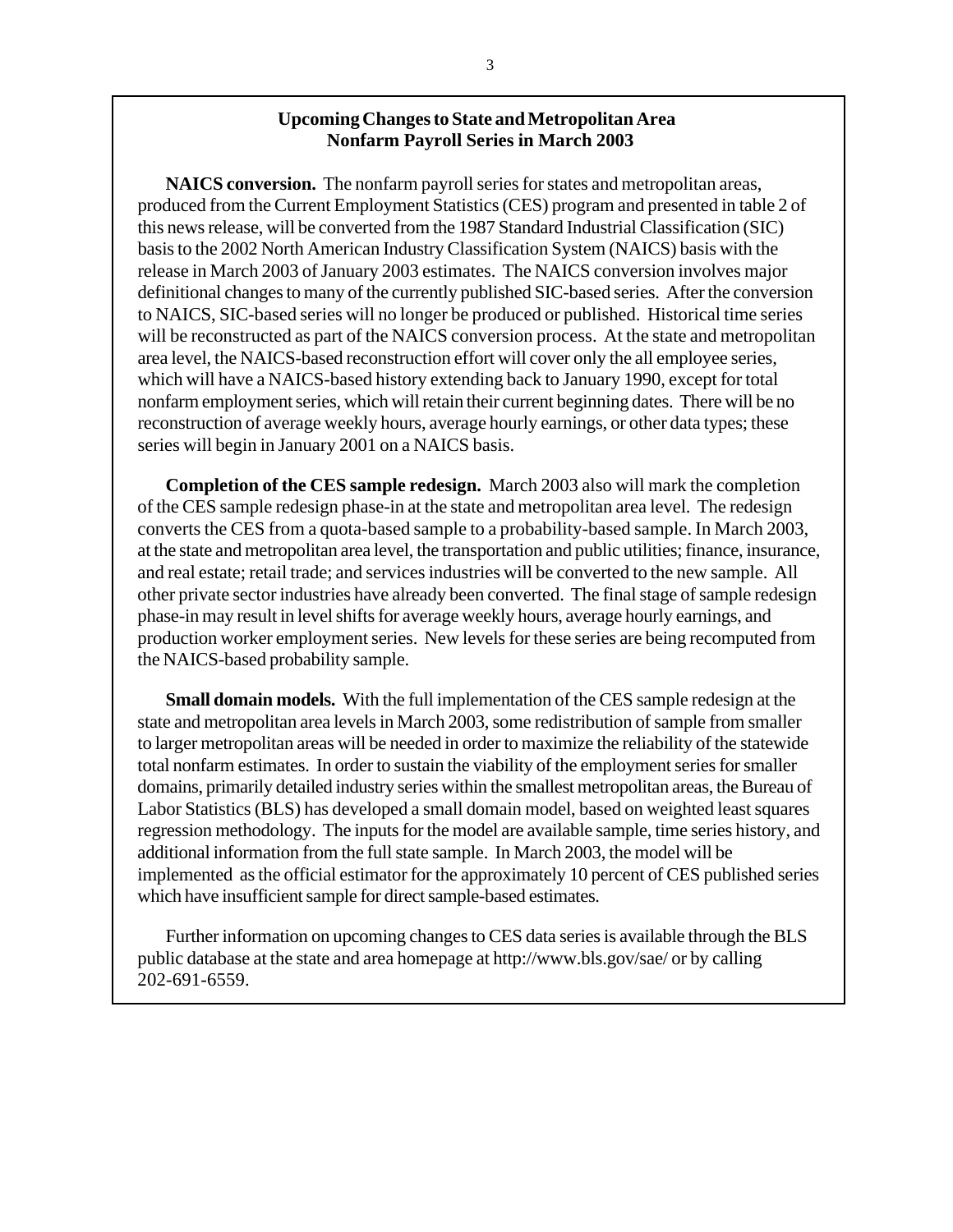## **Technical Note**

This release presents labor force and unemployment data from the Local Area Unemployment Statistics (LAUS) program (table 1) for 337 metropolitan areas, including those in Puerto Rico. Nonfarm payroll employment estimates from t he Current Employment Statistics (CES) program (table 2) are provided for over 270 of these areas. State estimates were previously published in the news release, *Regional and State Employment and Unemployment,* and are republished in this release for ease of reference. The LAUS and CES programs are both Federal-State cooperative endeavors.

### **Labor force and unemployment—from the LAUS program**

**Definitions.** The labor force and unemployment data are based on the same concepts and definitions as those used for the official national estimates obtained from the Current Population Survey (CPS), a sample survey of households that is conducted for the Bureau of Labor Statistics (BLS) by the U.S. Census Bureau. The labor force includes both the employed and the unemployed. Employed persons are those who did any work at all for pay or profit in the survey reference week (the week including the 12th of the month) or worked 15 hours or more without pay in a family business or farm, plus those not working who have a job from which they were temporarily absent, whether or not paid, for such reasons as labor-management dispute, illness, or vacation. Unemployed persons are those who did not work at all (in the reference week), have actively looked for a job (sometime in the 4-week period ending with the survey reference week), and are currently available for work; persons on layoff expecting recall need not be looking for work to be counted as unemployed.

**Method of estimation**. Effective January 1996, estimates for all states, the District of Columbia, the Los Angeles-Long Beach metropolitan area, and New York City are produced using estimating equations based on regression techniques. For all other substate areas, estimates are prepared through indirect estimation procedures. Employment estimates, which are based largely on ''place of work'' estimates from the CES program, are adjusted to refer to place of residence as used in the CPS. Unemployment estimates are aggregates of persons previously employed in industries covered by state unemployment (UI) laws and entrants to the labor force data from the CPS. The substate estimates of employment and unemployment which geographically exhaust the entire state, are adjusted proportionally to ensure that they add to the independently estimated state totals. A detailed description of the estimation procedures is available from BLS upon request.

**Annual revisions.** Labor force and unemployment data shown for the prior year reflect adjustments made at the end of each year, usually with January estimates. The adjusted estimates reflect updated population data from the U.S. Census Bureau and any revisions in the other data sources. In addition, data for all states, the District of Columbia, and the two large substate areas noted are adjusted annually to equal the CPS annual averages, usually effective with January estimates. All other substate estimates are adjusted to add to the revised (benchmarked) state estimates.

### **Employment—from the CES program**

**Definitions.** Employment data refer to persons on establishment payrolls who receive pay for any part of the pay period which includes the 12th of the month, except for federal government employment, which represents the number of persons who occupied positions on the last day of the month. Persons are counted at their place of work rather than at their place of residence; those appearing on more than one payroll are counted on each payroll. Industries are classified on the basis of their principal product or activity in accordance with the *1987 Standard Industrial Classification Manual.*

**Method of estimation**. The employment data are estimated using a "link relative" technique in which a ratio (link relative) of currentmonth employment to that of the previous month is computed from a sample of establishments reporting for both months. The estimates of employment for the current month are obtained by multiplying the estimates for the previous month by these ratios.

**Annual revisions**. Employment estimates are adjusted annually to a complete count of jobs, called benchmarks, derived principally from tax reports which are submitted by employers who are covered under state unemployment insurance (UI) laws. The benchmark information is used to adjust the monthly estimates between the new benchmark and the preceding one and also to establish the level of employment for the new benchmark month. Thus, the benchmarking process establishes the level of employment, and the sample is used to measure the monthto-month changes in the level for the subsequent months.

### **Reliability of the estimates**

The estimates presented in this release are based on sample survey and administrative data and thus are subject to sampling and other types of errors. Sampling error is a measure of sampling variability—that is, variation that occurs by chance because a sample rather than the entire population is surveyed. Survey data are also subject to nonsampling errors, such as those which can be introduced into the data collection and processing operations. Estimates not directly derived from sample surveys are subject to additional errors resulting from the special estimation processes used. The sums of individual items may not always equal the totals shown in the same tables because of rounding. With respect to the LAUS program, unemployment rates are computed, in most instances, from unrounded data rather than from data that may be displayed in the tables; differences, however, are generally insignificant.

**Labor force and unemployment estimates.** Measures of sampling error, in the form of the standard errors for state annual average estimates derived from the CPS, are available in the annual BLS bulletin*, Geographic Profile of Employment and Unemployment*. Error measures cannot be computed for substate areas because of the special estimation processes used. Measures of nonsampling error for CPS data are not available, but additional information on the subject is provided in the BLS monthly periodical, *Employment and Earnings*.

**Employment estimates.** Measures of sampling error are not available for state CES data, but the relatively large size of the samples maintained by the state agencies and the annual adjustment of employment estimates to more recent benchmark levels assure a high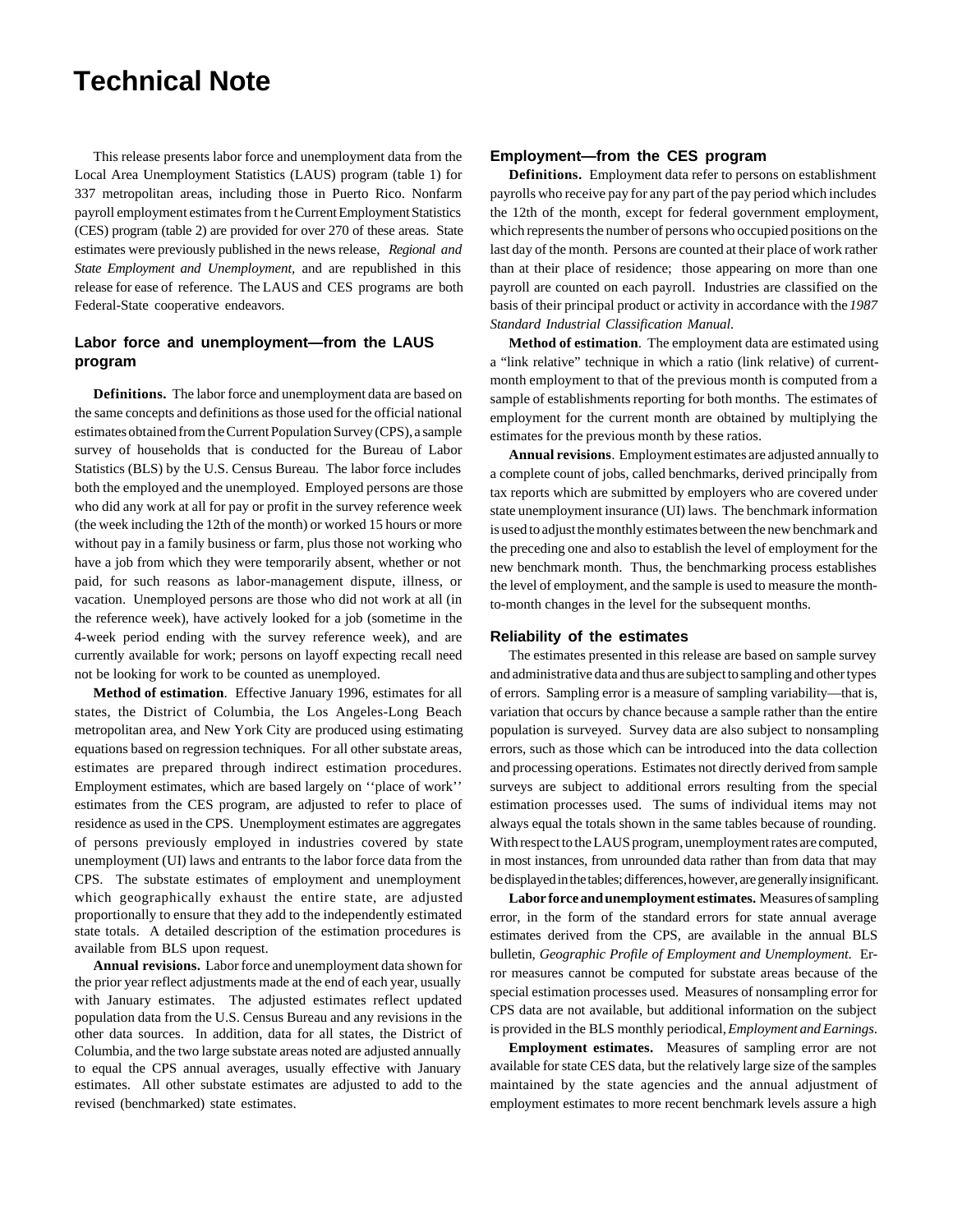(Numbers in thousands)

|                                        |                                                   | Unemployed                                         |                                                   |                                                   |                                          |                                   |                                          |                                   |                                        |                                        |                                        |                                        |
|----------------------------------------|---------------------------------------------------|----------------------------------------------------|---------------------------------------------------|---------------------------------------------------|------------------------------------------|-----------------------------------|------------------------------------------|-----------------------------------|----------------------------------------|----------------------------------------|----------------------------------------|----------------------------------------|
|                                        |                                                   |                                                    | Civilian labor force                              |                                                   |                                          | Number                            |                                          |                                   |                                        |                                        | Percent of labor force                 |                                        |
| State and area                         |                                                   | July                                               |                                                   | August                                            |                                          | July                              |                                          | August                            |                                        | July                                   |                                        | August                                 |
|                                        | 2001                                              | 2002                                               | 2001                                              | 2002P                                             | 2001                                     | 2002                              | 2001                                     | 2002P                             | 2001                                   | 2002                                   | 2001                                   | 2002P                                  |
|                                        | 2,151.4                                           | 2,155.4                                            | 2,147.8                                           | 2,149.3                                           | 117.4                                    | 125.9                             | 121.3                                    | 128.0                             | 5.5                                    | 5.8                                    | 5.6                                    | 6.0                                    |
|                                        | 51.9                                              | 51.3                                               | 51.7                                              | 51.2                                              | 3.1                                      | 2.9                               | 3.0                                      | 2.9                               | 5.9                                    | 5.6                                    | 5.7                                    | 5.6                                    |
|                                        | 49.4                                              | 49.4                                               | 50.5                                              | 49.5                                              | 2.1                                      | 2.0                               | 2.2                                      | 2.1                               | 4.3                                    | 4.0                                    | 4.3                                    | 4.3                                    |
|                                        | 476.5                                             | 482.6                                              | 475.4                                             | 483.0                                             | 16.0                                     | 20.2                              | 17.4                                     | 22.1                              | 3.4                                    | 4.2                                    | 3.7                                    | 4.6                                    |
|                                        | 73.6                                              | 72.2                                               | 74.1                                              | 71.4                                              | 4.5                                      | 5.2                               | 5.6                                      | 4.8                               | 6.1                                    | 7.2                                    | 7.6                                    | 6.8                                    |
|                                        | 67.4                                              | 68.0                                               | 67.3                                              | 67.9                                              | 3.0                                      | 3.0                               | 3.2                                      | 3.1                               | 4.4                                    | 4.4                                    | 4.8                                    | 4.5                                    |
|                                        | 66.2                                              | 65.0                                               | 65.6                                              | 64.3                                              | 5.0                                      | 6.7                               | 5.0                                      | 6.4                               | 7.5                                    | 10.3                                   | 7.7                                    | 10.0                                   |
|                                        | 48.6                                              | 46.6                                               | 48.3                                              | 46.5                                              | 3.7                                      | 3.1                               | 3.0                                      | 2.8                               | 7.7                                    | 6.6                                    | 6.3                                    | 6.1                                    |
|                                        | 179.5                                             | 178.5                                              | 177.9                                             | 177.8                                             | 8.0                                      | 9.3                               | 6.3                                      | 7.6                               | 4.5                                    | 5.2                                    | 3.5                                    | 4.3                                    |
|                                        | 275.9                                             | 276.2                                              | 275.0                                             | 276.2                                             | 15.2                                     | 16.0                              | 16.4                                     | 17.3                              | 5.5                                    | 5.8                                    | 5.9                                    | 6.3                                    |
|                                        | 165.0                                             | 165.8                                              | 164.4                                             | 166.0                                             | 7.0                                      | 7.3                               | 7.4                                      | 7.9                               | 4.3                                    | 4.4                                    | 4.5                                    | 4.8                                    |
|                                        | 83.9                                              | 81.5                                               | 83.4                                              | 82.1                                              | 2.7                                      | 3.1                               | 2.7                                      | 3.2                               | 3.2                                    | 3.8                                    | 3.3                                    | 3.9                                    |
|                                        | 334.4                                             | 343.7                                              | 330.1                                             | 339.5                                             | 17.7                                     | 19.7                              | 16.4                                     | 19.7                              | 5.3                                    | 5.7                                    | 5.0                                    | 5.8                                    |
|                                        | 144.6                                             | 149.4                                              | 143.2                                             | 147.6                                             | 5.6                                      | 6.5                               | 5.3                                      | 6.5                               | 3.9                                    | 4.3                                    | 3.7                                    | 4.4                                    |
|                                        | 2,434.5                                           | 2,508.3                                            | 2,443.2                                           | 2,522.1                                           | 123.1                                    | 162.5                             | 128.6                                    | 158.0                             | 5.1                                    | 6.5                                    | 5.3                                    | 6.3                                    |
|                                        | 67.1                                              | 70.2                                               | 65.6                                              | 67.5                                              | 3.9                                      | 4.3                               | 3.0                                      | 3.3                               | 5.8                                    | 6.1                                    | 4.6                                    | 4.9                                    |
|                                        | 1,626.4                                           | 1,676.3                                            | 1,634.7                                           | 1,687.0                                           | 63.9                                     | 93.4                              | 71.1                                     | 92.3                              | 3.9                                    | 5.6                                    | 4.3                                    | 5.5                                    |
|                                        | 387.9                                             | 397.9                                              | 390.5                                             | 400.6                                             | 13.5                                     | 19.3                              | 13.7                                     | 18.6                              | 3.5                                    | 4.9                                    | 3.5                                    | 4.6                                    |
|                                        | 69.8                                              | 70.5                                               | 70.0                                              | 73.2                                              | 22.9                                     | 22.8                              | 23.5                                     | 24.1                              | 32.7                                   | 32.3                                   | 33.6                                   | 32.9                                   |
| Little Rock-North Little Rock          | 1,252.9<br>156.5<br>98.3<br>43.0<br>305.6<br>36.4 | 1,307.7<br>168.6<br>101.4<br>44.9<br>318.7<br>37.5 | 1,235.2<br>153.9<br>98.1<br>42.9<br>302.1<br>35.7 | 1,292.3<br>167.5<br>99.9<br>44.6<br>315.5<br>36.9 | 71.1<br>4.2<br>4.2<br>2.1<br>13.9<br>3.2 | 74.5<br>4.3<br>4.6<br>2.2<br>15.9 | 61.6<br>3.5<br>3.9<br>2.1<br>12.9<br>2.9 | 62.8<br>3.7<br>4.1<br>1.9<br>13.5 | 5.7<br>2.7<br>4.3<br>4.9<br>4.5<br>8.8 | 5.7<br>2.6<br>4.6<br>5.0<br>5.0<br>9.6 | 5.0<br>2.3<br>3.9<br>4.8<br>4.3<br>8.2 | 4.9<br>2.2<br>4.1<br>4.4<br>4.3<br>8.4 |
|                                        | 17,515.8<br>299.7                                 | 17,750.3<br>303.9                                  | 17,535.9<br>298.8                                 | 17,621.8<br>299.8                                 | 994.6<br>28.3                            | 3.6<br>1,192.7<br>32.2            | 951.9<br>25.0                            | 3.1<br>1,084.6<br>27.5            | 5.7<br>9.4                             | 6.7<br>10.6                            | 5.4<br>8.4                             | 6.2<br>9.2                             |
|                                        | 87.5                                              | 89.5                                               | 89.1                                              | 90.9                                              | 6.4                                      | 7.0                               | 5.4                                      | 5.9                               | 7.4                                    | 7.9                                    | 6.1                                    | 6.5                                    |
|                                        | 454.9                                             | 453.4                                              | 453.5                                             | 449.7                                             | 55.8                                     | 57.8                              | 47.3                                     | 49.3                              | 12.3                                   | 12.7                                   | 10.4                                   | 11.0                                   |
|                                        | 4,891.4                                           | 4,952.8                                            | 4,909.0                                           | 4,875.1                                           | 317.2                                    | 371.7                             | 304.2                                    | 331.1                             | 6.5                                    | 7.5                                    | 6.2                                    | 6.8                                    |
|                                        | 85.8                                              | 85.0                                               | 85.1                                              | 83.7                                              | 10.2                                     | 11.2                              | 8.3                                      | 9.0                               | 11.9                                   | 13.2                                   | 9.7                                    | 10.7                                   |
|                                        | 215.5                                             | 221.0                                              | 220.9                                             | 223.8                                             | 21.0                                     | 23.1                              | 16.5                                     | 19.1                              | 9.7                                    | 10.5                                   | 7.5                                    | 8.5                                    |
|                                        | 1,273.8                                           | 1,298.5                                            | 1,279.3                                           | 1,296.9                                           | 58.8                                     | 80.7                              | 59.6                                     | 75.4                              | 4.6                                    | 6.2                                    | 4.7                                    | 5.8                                    |
|                                        | 1,545.0                                           | 1,568.7                                            | 1,546.6                                           | 1,565.1                                           | 52.3                                     | 66.4                              | 51.4                                     | 62.0                              | 3.4                                    | 4.2                                    | 3.3                                    | 4.0                                    |
|                                        | 75.6                                              | 75.5                                               | 77.0                                              | 76.9                                              | 4.7                                      | 5.3                               | 4.3                                      | 4.9                               | 6.2                                    | 7.0                                    | 5.6                                    | 6.3                                    |
|                                        | 1,576.9                                           | 1,638.9                                            | 1,569.1                                           | 1,625.3                                           | 87.2                                     | 104.0                             | 85.7                                     | 96.9                              | 5.5                                    | 6.3                                    | 5.5                                    | 6.0                                    |
|                                        | 840.2                                             | 852.1                                              | 842.0                                             | 851.5                                             | 35.6                                     | 45.6                              | 33.7                                     | 42.3                              | 4.2                                    | 5.4                                    | 4.0                                    | 5.0                                    |
|                                        | 201.4                                             | 201.6                                              | 199.1                                             | 199.7                                             | 12.0                                     | 14.1                              | 10.7                                     | 12.4                              | 6.0                                    | 7.0                                    | 5.4                                    | 6.2                                    |
|                                        | 1,430.9                                           | 1,478.9                                            | 1,433.8                                           | 1,475.9                                           | 51.1                                     | 64.4                              | 50.1                                     | 60.1                              | 3.6                                    | 4.4                                    | 3.5                                    | 4.1                                    |
|                                        | 996.7                                             | 982.7                                              | 993.3                                             | 974.0                                             | 44.1                                     | 56.0                              | 44.5                                     | 52.6                              | 4.4                                    | 5.7                                    | 4.5                                    | 5.4                                    |
|                                        | 1,022.4                                           | 1,008.7                                            | 1,021.2                                           | 1,003.7                                           | 53.4                                     | 79.0                              | 59.3                                     | 76.2                              | 5.2                                    | 7.8                                    | 5.8                                    | 7.6                                    |
| San Luis Obispo-Atascadero-Paso Robles | 120.0                                             | 122.7                                              | 119.1                                             | 120.2                                             | 3.5                                      | 4.2                               | 3.2                                      | 3.9                               | 2.9                                    | 3.4                                    | 2.7                                    | 3.2                                    |
| Santa Barbara-Santa Maria-Lompoc       | 205.1                                             | 206.3                                              | 204.4                                             | 204.9                                             | 5.9                                      | 7.3                               | 5.9                                      | 7.2                               | 2.9                                    | 3.5                                    | 2.9                                    | 3.5                                    |
|                                        | 144.8                                             | 145.9                                              | 145.6                                             | 145.9                                             | 6.7                                      | 8.8                               | 6.3                                      | 7.9                               | 4.6                                    | 6.0                                    | 4.3                                    | 5.4                                    |
|                                        | 263.2                                             | 265.8                                              | 264.2                                             | 265.1                                             | 8.3                                      | 11.6                              | 8.3                                      | 11.0                              | 3.2                                    | 4.4                                    | 3.1                                    | 4.2                                    |
|                                        | 267.9                                             | 273.1                                              | 269.5                                             | 272.7                                             | 22.8                                     | 25.3                              | 19.4                                     | 22.1                              | 8.5                                    | 9.3                                    | 7.2                                    | 8.1                                    |
|                                        | 272.6                                             | 279.4                                              | 272.6                                             | 278.7                                             | 10.9                                     | 14.5                              | 10.4                                     | 13.5                              | 4.0                                    | 5.2                                    | 3.8                                    | 4.8                                    |
|                                        | 427.6                                             | 428.6                                              | 426.2                                             | 429.6                                             | 21.6                                     | 23.1                              | 22.5                                     | 24.4                              | 5.0                                    | 5.4                                    | 5.3                                    | 5.7                                    |
|                                        | 174.7                                             | 171.3                                              | 171.5                                             | 167.6                                             | 25.1                                     | 24.2                              | 22.3                                     | 21.1                              | 14.4                                   | 14.1                                   | 13.0                                   | 12.6                                   |
|                                        | 93.5                                              | 94.3                                               | 93.9                                              | 93.8                                              | 3.4                                      | 4.3                               | 3.2                                      | 3.7                               | 3.6                                    | 4.6                                    | 3.4                                    | 4.0                                    |
|                                        | 59.8                                              | 59.8                                               | 60.9                                              | 60.8                                              | 6.3                                      | 7.2                               | 4.9                                      | 5.6                               | 10.5                                   | 12.0                                   | 8.0                                    | 9.2                                    |
|                                        | 2,322.4                                           | 2,385.2                                            | 2,329.3                                           | 2,394.9                                           | 87.0                                     | 122.9                             | 88.4                                     | 118.9                             | 3.7                                    | 5.2                                    | 3.8                                    | 5.0                                    |
|                                        | 188.9                                             | 192.4                                              | 189.2                                             | 192.2                                             | 7.1                                      | 10.3                              | 7.2                                      | 10.1                              | 3.8                                    | 5.4                                    | 3.8                                    | 5.2                                    |
|                                        | 266.4                                             | 274.6                                              | 267.1                                             | 275.1                                             | 12.4                                     | 16.7                              | 12.8                                     | 15.6                              | 4.7                                    | 6.1                                    | 4.8                                    | 5.7                                    |
|                                        | 1,164.5                                           | 1,191.1                                            | 1,171.4                                           | 1,194.3                                           | 41.4                                     | 62.7                              | 43.3                                     | 61.5                              | 3.6                                    | 5.3                                    | 3.7                                    | 5.2                                    |
|                                        | 147.4                                             | 152.8                                              | 148.7                                             | 154.4                                             | 5.3                                      | 7.0                               | 5.2                                      | 6.8                               | 3.6                                    | 4.6                                    | 3.5                                    | 4.4                                    |
|                                        | 58.6                                              | 61.8                                               | 59.0                                              | 62.5                                              | 2.3                                      | 2.7                               | 2.3                                      | 2.8                               | 4.0                                    | 4.4                                    | 3.8                                    | 4.4                                    |
|                                        | 88.6                                              | 94.2                                               | 88.3                                              | 95.4                                              | 3.6                                      | 5.1                               | 3.5                                      | 5.0                               | 4.1                                    | 5.4                                    | 3.9                                    | 5.2                                    |
|                                        | 58.4                                              | 59.3                                               | 58.7                                              | 59.7                                              | 3.0                                      | 3.7                               | 2.9                                      | 3.6                               | 5.1                                    | 6.3                                    | 4.9                                    | 6.0                                    |
|                                        | 1,760.1                                           | 1,761.7                                            | 1,742.8                                           | 1,745.6                                           | 66.0                                     | 71.6                              | 61.3                                     | 67.8                              | 3.8                                    | 4.1                                    | 3.5                                    | 3.9                                    |
|                                        | 220.6                                             | 217.8                                              | 218.6                                             | 215.5                                             | 10.5                                     | 11.1                              | 10.0                                     | 10.6                              | 4.8                                    | 5.1                                    | 4.6                                    | 4.9                                    |
|                                        | 110.8                                             | 110.8                                              | 109.9                                             | 109.6                                             | 3.2                                      | 3.6                               | 3.1                                      | 3.3                               | 2.9                                    | 3.3                                    | 2.8                                    | 3.0                                    |
|                                        | 599.7                                             | 594.5                                              | 592.2                                             | 587.5                                             | 22.7                                     | 24.7                              | 21.3                                     | 23.8                              | 3.8                                    | 4.2                                    | 3.6                                    | 4.0                                    |
|                                        | 283.4                                             | 287.2                                              | 280.7                                             | 285.3                                             | 10.6                                     | 11.3                              | 9.8                                      | 10.8                              | 3.7                                    | 3.9                                    | 3.5                                    | 3.8                                    |
|                                        | 159.6                                             | 165.0                                              | 158.2                                             | 164.6                                             | 5.5                                      | 5.9                               | 4.6                                      | 5.5                               | 3.4                                    | 3.6                                    | 2.9                                    | 3.3                                    |
|                                        | 199.0                                             | 198.0                                              | 197.2                                             | 196.3                                             | 5.0                                      | 5.5                               | 4.8                                      | 5.2                               | 2.5                                    | 2.8                                    | 2.5                                    | 2.7                                    |
|                                        | 116.2                                             | 117.5                                              | 115.8                                             | 116.6                                             | 6.1                                      | 6.4                               | 5.6                                      | 6.0                               | 5.2                                    | 5.5                                    | 4.8                                    | 5.1                                    |
|                                        | 423.3                                             | 420.8                                              | 421.9                                             | 418.0                                             | 14.4                                     | 16.6                              | 14.7                                     | 16.5                              | 3.4                                    | 3.9                                    | 3.5                                    | 3.9                                    |
|                                        | 72.0                                              | 72.0                                               | 72.2                                              | 71.7                                              | 2.7                                      | 2.8                               | 2.8                                      | 2.6                               | 3.8                                    | 3.8                                    | 3.9                                    | 3.7                                    |
|                                        | 313.0                                             | 314.0                                              | 311.2                                             | 311.5                                             | 11.4                                     | 14.0                              | 11.6                                     | 13.9                              | 3.6                                    | 4.5                                    | 3.7                                    | 4.5                                    |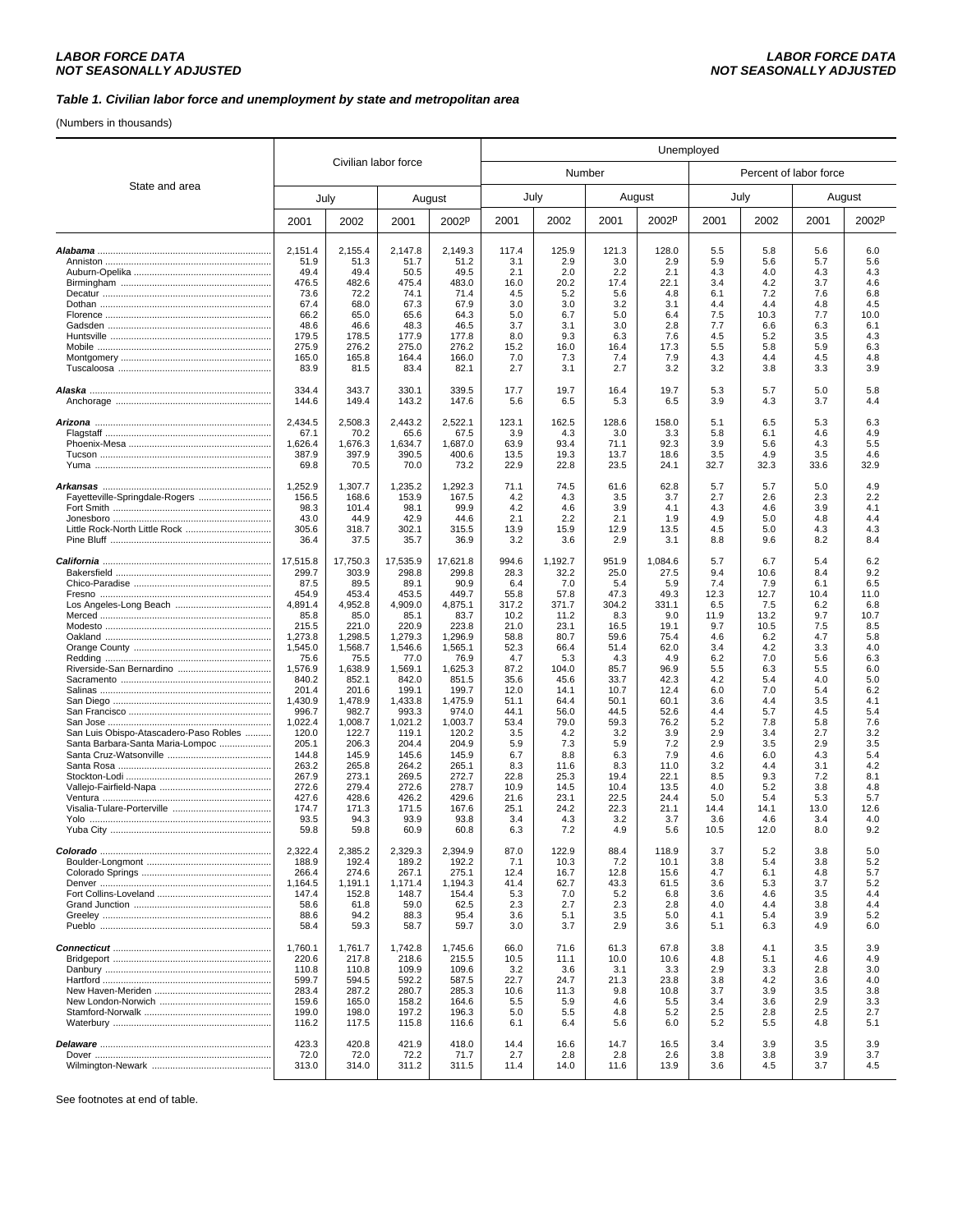(Numbers in thousands)

|                                         |         |                      |         | Unemployed |       |        |       |        |      |                        |      |        |
|-----------------------------------------|---------|----------------------|---------|------------|-------|--------|-------|--------|------|------------------------|------|--------|
| State and area                          |         | Civilian labor force |         |            |       | Number |       |        |      | Percent of labor force |      |        |
|                                         | July    |                      |         | August     |       | July   |       | August |      | July                   |      | August |
|                                         | 2001    | 2002                 | 2001    | 2002P      | 2001  | 2002   | 2001  | 2002P  | 2001 | 2002                   | 2001 | 2002P  |
|                                         | 288.6   | 282.2                | 282.9   | 274.3      | 20.8  | 18.5   | 19.3  | 16.4   | 7.2  | 6.6                    | 6.8  | 6.0    |
|                                         | 2,806.6 | 2,852.3              | 2,774.1 | 2,818.7    | 89.3  | 102.7  | 92.7  | 100.7  | 3.2  | 3.6                    | 3.3  | 3.6    |
|                                         | 7,771.4 | 7,892.4              | 7,808.3 | 7,897.0    | 381.4 | 433.7  | 388.8 | 429.8  | 4.9  | 5.5                    | 5.0  | 5.4    |
|                                         | 198.0   | 199.0                | 199.6   | 199.4      | 8.4   | 10.4   | 8.7   | 10.2   | 4.2  | 5.2                    | 4.3  | 5.1    |
|                                         | 821.5   | 834.3                | 821.4   | 828.3      | 38.6  | 47.9   | 41.1  | 48.5   | 4.7  | 5.7                    | 5.0  | 5.9    |
|                                         | 194.4   | 198.1                | 195.4   | 199.6      | 6.5   | 8.1    | 6.8   | 8.3    | 3.3  | 4.1                    | 3.5  | 4.2    |
|                                         | 132.1   | 133.8                | 134.1   | 136.7      | 12.1  | 11.7   | 12.9  | 12.3   | 9.2  | 8.7                    | 9.6  | 9.0    |
|                                         | 87.7    | 90.3                 | 87.0    | 89.2       | 2.6   | 2.5    | 2.5   | 2.3    | 3.0  | 2.8                    | 2.9  | 2.6    |
|                                         | 107.7   | 109.9                | 109.0   | 107.5      | 3.0   | 2.9    | 2.9   | 2.8    | 2.8  | 2.7                    | 2.7  | 2.6    |
|                                         | 578.1   | 595.1                | 583.3   | 596.1      | 24.7  | 32.2   | 25.2  | 29.5   | 4.3  | 5.4                    | 4.3  | 4.9    |
|                                         | 209.8   | 208.1                | 210.7   | 210.6      | 17.3  | 14.9   | 16.2  | 15.4   | 8.3  | 7.2                    | 7.7  | 7.3    |
| Melbourne-Titusville-Palm Bay           | 214.9   | 214.5                | 216.8   | 214.7      | 8.3   | 11.4   | 9.2   | 11.2   | 3.9  | 5.3                    | 4.3  | 5.2    |
|                                         | 1,089.2 | 1,112.1              | 1,090.0 | 1,111.8    | 73.4  | 80.7   | 73.9  | 82.3   | 6.7  | 7.3                    | 6.8  | 7.4    |
|                                         | 107.0   | 114.4                | 107.6   | 114.8      | 5.3   | 6.0    | 6.2   | 6.9    | 5.0  | 5.3                    | 5.7  | 6.0    |
|                                         | 98.8    | 98.4                 | 100.3   | 99.9       | 4.9   | 4.9    | 4.7   | 4.8    | 4.9  | 4.9                    | 4.7  | 4.8    |
|                                         | 919.8   | 930.2                | 927.6   | 933.5      | 36.5  | 47.5   | 38.4  | 45.7   | 4.0  | 5.1                    | 4.1  | 4.9    |
|                                         | 67.5    | 68.3                 | 66.2    | 66.9       | 3.0   | 3.1    | 2.9   | 3.0    | 4.4  | 4.6                    | 4.3  | 4.5    |
|                                         | 173.3   | 174.5                | 173.9   | 175.2      | 9.0   | 8.3    | 7.4   | 6.6    | 5.2  | 4.7                    | 4.2  | 3.7    |
|                                         | 52.2    | 55.3                 | 51.9    | 54.9       | 1.8   | 2.3    | 1.7   | 2.1    | 3.5  | 4.1                    | 3.3  | 3.9    |
|                                         | 292.1   | 296.6                | 294.1   | 295.1      | 9.3   | 11.0   | 9.0   | 10.6   | 3.2  | 3.7                    | 3.1  | 3.6    |
|                                         | 153.3   | 156.6                | 153.9   | 156.8      | 5.1   | 6.2    | 4.8   | 5.8    | 3.4  | 3.9                    | 3.1  | 3.7    |
| Tampa-St. Petersburg-Clearwater         | 1,286.9 | 1,301.5              | 1,296.2 | 1,303.1    | 48.5  | 57.9   | 49.5  | 57.0   | 3.8  | 4.4                    | 3.8  | 4.4    |
| West Palm Beach-Boca Raton              | 545.7   | 553.8                | 552.4   | 560.0      | 34.0  | 35.2   | 35.8  | 36.5   | 6.2  | 6.4                    | 6.5  | 6.5    |
|                                         | 4,151.2 | 4,235.5              | 4,091.3 | 4,199.4    | 178.3 | 208.0  | 164.8 | 198.0  | 4.3  | 4.9                    | 4.0  | 4.7    |
|                                         | 54.6    | 54.5                 | 53.7    | 54.2       | 3.1   | 3.0    | 2.9   | 2.8    | 5.7  | 5.5                    | 5.4  | 5.1    |
|                                         | 73.8    | 77.1                 | 72.3    | 75.3       | 2.5   | 2.3    | 2.2   | 2.3    | 3.4  | 3.0                    | 3.1  | 3.0    |
|                                         | 2,288.6 | 2,330.3              | 2,260.0 | 2,320.5    | 83.1  | 119.3  | 81.6  | 114.8  | 3.6  | 5.1                    | 3.6  | 4.9    |
|                                         | 208.1   | 208.6                | 199.4   | 206.2      | 15.6  | 11.2   | 10.0  | 10.6   | 7.5  | 5.4                    | 5.0  | 5.1    |
|                                         | 126.0   | 128.9                | 124.5   | 128.2      | 7.4   | 6.8    | 6.5   | 7.2    | 5.9  | 5.3                    | 5.3  | 5.6    |
|                                         | 144.7   | 147.1                | 143.4   | 145.9      | 6.2   | 6.2    | 5.7   | 6.1    | 4.3  | 4.2                    | 4.0  | 4.2    |
|                                         | 135.1   | 143.9                | 133.7   | 143.9      | 4.8   | 6.0    | 4.2   | 5.5    | 3.6  | 4.2                    | 3.2  | 3.8    |
|                                         | 610.5   | 602.3                | 606.9   | 595.7      | 28.9  | 27.2   | 27.4  | 24.8   | 4.7  | 4.5                    | 4.5  | 4.2    |
|                                         | 430.7   | 423.6                | 428.7   | 420.6      | 17.5  | 17.0   | 17.2  | 15.9   | 4.1  | 4.0                    | 4.0  | 3.8    |
|                                         | 695.5   | 700.4                | 696.1   | 699.4      | 30.2  | 33.1   | 30.4  | 33.3   | 4.3  | 4.7                    | 4.4  | 4.8    |
|                                         | 254.2   | 255.5                | 253.4   | 253.8      | 10.2  | 11.8   | 9.9   | 11.5   | 4.0  | 4.6                    | 3.9  | 4.5    |
|                                         | 39.9    | 39.4                 | 39.6    | 39.0       | 2.0   | 2.2    | 1.8   | 2.2    | 4.9  | 5.6                    | 4.6  | 5.5    |
| <u>Illinois ……………………………………………………………</u> | 6,455.1 | 6,386.6              | 6,367.1 | 6,290.9    | 353.8 | 432.3  | 346.9 | 390.2  | 5.5  | 6.8                    | 5.4  | 6.2    |
|                                         | 91.1    | 90.3                 | 90.8    | 89.1       | 2.2   | 2.6    | 2.0   | 2.3    | 2.4  | 2.9                    | 2.2  | 2.6    |
|                                         | 99.7    | 97.8                 | 96.6    | 95.8       | 3.2   | 3.6    | 2.7   | 3.0    | 3.2  | 3.7                    | 2.8  | 3.1    |
|                                         | 4,311.6 | 4,271.6              | 4,260.4 | 4,213.9    | 234.4 | 300.3  | 236.0 | 273.6  | 5.4  | 7.0                    | 5.5  | 6.5    |
| Davenport-Moline-Rock Island            | 188.2   | 190.4                | 185.7   | 188.2      | 7.1   | 8.9    | 7.1   | 8.1    | 3.8  | 4.7                    | 3.8  | 4.3    |
|                                         | 58.9    | 57.5                 | 57.5    | 56.0       | 3.7   | 5.0    | 3.5   | 4.6    | 6.3  | 8.7                    | 6.1  | 8.3    |
|                                         | 52.5    | 53.7                 | 51.7    | 52.3       | 2.9   | 4.0    | 2.9   | 3.6    | 5.5  | 7.4                    | 5.6  | 6.8    |
|                                         | 186.8   | 182.5                | 184.7   | 180.3      | 8.2   | 9.5    | 7.8   | 8.8    | 4.4  | 5.2                    | 4.2  | 4.9    |
|                                         | 201.9   | 201.0                | 197.5   | 196.3      | 13.8  | 15.4   | 13.6  | 13.9   | 6.8  | 7.7                    | 6.9  | 7.1    |
|                                         | 107.8   | 108.4                | 112.3   | 111.1      | 4.2   | 5.5    | 4.1   | 4.9    | 3.9  | 5.1                    | 3.7  | 4.4    |
|                                         | 3,157.1 | 3.194.0              | 3,124.5 | 3.170.5    | 144.3 | 165.2  | 135.4 | 158.1  | 4.6  | 5.2                    | 4.3  | 5.0    |
|                                         | 58.9    | 60.5                 | 58.0    | 59.0       | 2.2   | 2.3    | 2.2   | 2.2    | 3.7  | 3.8                    | 3.8  | 3.7    |
|                                         | 97.3    | 98.8                 | 94.8    | 98.5       | 5.7   | 4.6    | 4.8   | 4.5    | 5.9  | 4.6                    | 5.0  | 4.5    |
|                                         | 162.7   | 161.5                | 159.6   | 159.5      | 6.5   | 7.0    | 5.9   | 6.8    | 4.0  | 4.3                    | 3.7  | 4.3    |
|                                         | 267.6   | 273.1                | 262.9   | 268.0      | 14.9  | 15.4   | 12.8  | 13.6   | 5.6  | 5.6                    | 4.8  | 5.1    |
|                                         | 296.2   | 296.2                | 292.2   | 293.0      | 15.0  | 19.1   | 14.7  | 18.0   | 5.1  | 6.4                    | 5.0  | 6.1    |
|                                         | 879.3   | 897.7                | 874.4   | 896.3      | 29.6  | 42.3   | 30.2  | 42.8   | 3.4  | 4.7                    | 3.5  | 4.8    |
|                                         | 50.5    | 49.7                 | 50.4    | 49.5       | 3.1   | 2.5    | 3.1   | 2.5    | 6.1  | 5.0                    | 6.1  | 5.1    |
|                                         | 90.1    | 92.3                 | 89.1    | 91.0       | 3.1   | 3.4    | 3.0   | 3.3    | 3.5  | 3.7                    | 3.4  | 3.6    |
|                                         | 58.5    | 60.2                 | 58.5    | 59.5       | 2.7   | 3.4    | 2.8   | 3.2    | 4.6  | 5.7                    | 4.7  | 5.4    |
|                                         | 138.0   | 137.4                | 136.7   | 137.4      | 7.1   | 7.5    | 6.3   | 6.9    | 5.1  | 5.4                    | 4.6  | 5.0    |
|                                         | 69.9    | 72.1                 | 69.5    | 71.1       | 3.5   | 4.3    | 3.7   | 4.1    | 4.9  | 6.0                    | 5.3  | 5.8    |
|                                         | 1,602.8 | 1,641.8              | 1,599.0 | 1,631.6    | 47.2  | 57.1   | 48.9  | 55.2   | 2.9  | 3.5                    | 3.1  | 3.4    |
|                                         | 114.6   | 116.3                | 115.3   | 116.0      | 3.0   | 4.4    | 3.2   | 5.0    | 2.7  | 3.8                    | 2.8  | 4.3    |
|                                         | 265.0   | 275.5                | 265.4   | 273.6      | 5.7   | 8.3    | 6.0   | 7.9    | 2.2  | 3.0                    | 2.3  | 2.9    |
|                                         | 48.1    | 49.4                 | 48.4    | 49.1       | 1.6   | 1.5    | 1.9   | 1.4    | 3.4  | 3.1                    | 3.8  | 2.8    |
|                                         | 69.8    | 73.0                 | 70.4    | 72.9       | 1.9   | 2.1    | 1.7   | 2.1    | 2.7  | 2.9                    | 2.5  | 2.9    |
|                                         | 64.7    | 66.3                 | 64.1    | 65.6       | 2.0   | 2.6    | 2.0   | 2.3    | 3.1  | 3.8                    | 3.1  | 3.5    |
|                                         | 67.2    | 67.5                 | 67.2    | 67.3       | 2.2   | 2.8    | 2.3   | 2.5    | 3.3  | 4.2                    | 3.4  | 3.8    |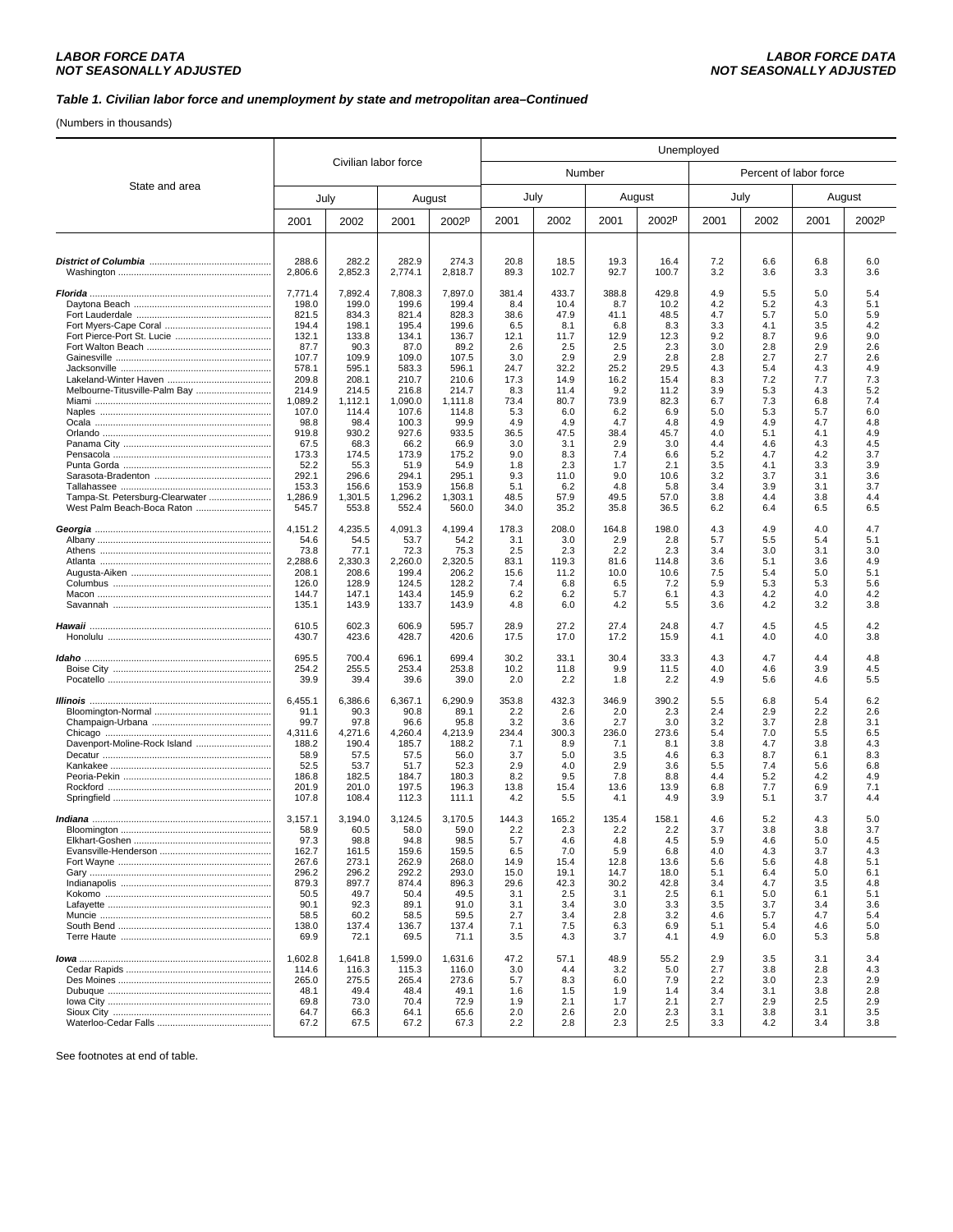(Numbers in thousands)

|                               | Civilian labor force  |                       |                       |                       | Unemployed         |                    |                    |                    |                   |                   |                        |                   |
|-------------------------------|-----------------------|-----------------------|-----------------------|-----------------------|--------------------|--------------------|--------------------|--------------------|-------------------|-------------------|------------------------|-------------------|
|                               |                       |                       |                       |                       |                    | Number             |                    |                    |                   |                   | Percent of labor force |                   |
| State and area                | July                  |                       | August                |                       |                    | July               |                    | August             |                   | July              |                        | August            |
|                               | 2001                  | 2002                  | 2001                  | 2002P                 | 2001               | 2002               | 2001               | 2002P              | 2001              | 2002              | 2001                   | 2002P             |
|                               |                       |                       |                       |                       |                    |                    |                    |                    |                   |                   |                        |                   |
|                               | 1,401.7               | 1,475.4               | 1,377.1               | 1,450.3               | 58.6               | 67.2               | 57.1               | 63.3               | 4.2               | 4.6               | 4.1                    | 4.4               |
|                               | 54.2<br>90.8<br>282.2 | 56.6<br>94.3<br>293.3 | 54.2<br>89.8<br>277.7 | 56.0<br>93.2<br>290.2 | 2.6<br>3.4<br>11.2 | 2.7<br>3.5<br>16.3 | 2.4<br>3.6<br>11.0 | 2.4<br>3.7<br>16.2 | 4.8<br>3.8<br>4.0 | 4.7<br>3.7<br>5.6 | 4.4<br>4.0<br>4.0      | 4.3<br>3.9<br>5.6 |
|                               | 2,002.2               | 2,027.5               | 1,970.0               | 1,998.5               | 117.4              | 107.4              | 101.2              | 94.9               | 5.9               | 5.3               | 5.1                    | 4.7               |
|                               | 263.1<br>570.8        | 271.2<br>584.2        | 260.8<br>560.7        | 267.5<br>578.0        | 9.4<br>26.5        | 9.5<br>28.2        | 9.4<br>23.4        | 9.0<br>26.5        | 3.6<br>4.6        | 3.5<br>4.8        | 3.6<br>4.2             | 3.4<br>4.6        |
|                               | 50.2                  | 51.7                  | 50.1                  | 51.8                  | 2.7                | 2.5                | 2.7                | 2.6                | 5.4               | 4.8               | 5.4                    | 4.9               |
|                               | 2,094.0<br>61.4       | 2,055.2<br>60.4       | 2,060.7<br>60.1       | 2,023.8<br>59.3       | 125.8<br>3.9       | 122.1<br>3.6       | 115.2<br>3.4       | 120.0<br>3.4       | 6.0<br>6.3        | 5.9<br>6.0        | 5.6<br>5.6             | 5.9<br>5.7        |
|                               | 316.8                 | 311.0                 | 310.4                 | 305.1                 | 17.9               | 17.4               | 16.2               | 17.1               | 5.6               | 5.6               | 5.2                    | 5.6               |
|                               | 97.2                  | 96.0                  | 95.8                  | 94.1                  | 3.3                | 3.6                | 3.0                | 3.4                | 3.4               | 3.7               | 3.2                    | 3.7               |
|                               | 184.1<br>91.9         | 180.0<br>89.8         | 181.4<br>91.0         | 178.2<br>88.5         | 10.0<br>6.2        | 9.8<br>5.3         | 9.1<br>5.6         | 9.5<br>5.1         | 5.4<br>6.8        | 5.4<br>5.9        | 5.0<br>6.2             | 5.3<br>5.7        |
|                               | 75.2                  | 73.9                  | 74.2                  | 72.2                  | 4.3                | 3.6                | 4.1                | 3.5                | 5.7               | 4.9               | 5.6                    | 4.9               |
|                               | 621.6                 | 607.7                 | 614.8                 | 598.3                 | 32.2               | 31.8               | 31.1               | 31.8               | 5.2               | 5.2               | 5.1                    | 5.3               |
|                               | 190.5                 | 186.3                 | 187.8                 | 183.7                 | 11.7               | 12.1               | 10.4               | 12.0               | 6.1               | 6.5               | 5.5                    | 6.5               |
|                               | 703.2<br>52.7         | 706.7<br>52.9         | 699.6<br>51.9         | 702.5<br>52.1         | 23.4<br>1.3        | 24.1<br>1.2        | 23.4<br>1.3        | 22.2<br>1.2        | 3.3<br>2.4        | 3.4<br>2.2        | 3.3<br>2.5             | 3.2<br>2.3        |
|                               | 53.3                  | 52.9                  | 52.9                  | 52.7                  | 2.0                | 1.9                | 1.9                | 1.8                | 3.8               | 3.5               | 3.6                    | 3.4               |
|                               | 143.3                 | 144.9                 | 141.9                 | 143.4                 | 2.9                | 3.2                | 3.1                | 3.1                | 2.0               | 2.2               | 2.2                    | 2.1               |
|                               | 2,901.4<br>1,357.1    | 2.960.8<br>1,386.9    | 2,864.8<br>1,341.8    | 2.929.2<br>1,372.7    | 120.6<br>65.7      | 125.0<br>66.5      | 117.4<br>63.4      | 122.6<br>65.3      | 4.2<br>4.8        | 4.2<br>4.8        | 4.1<br>4.7             | 4.2<br>4.8        |
|                               | 44.6                  | 43.9                  | 44.1                  | 43.5                  | 3.0                | 2.6                | 2.8                | 2.5                | 6.7               | 5.9               | 6.3                    | 5.8               |
|                               | 70.6                  | 70.8                  | 68.7                  | 70.4                  | 2.7                | 2.9                | 2.4                | 2.7                | 3.9               | 4.1               | 3.5                    | 3.9               |
|                               | 3,345.2               | 3.426.7               | 3,336.8               | 3,414.9               | 133.7              | 173.8              | 126.7              | 170.4              | 4.0               | 5.1               | 3.8                    | 5.0               |
|                               | 88.0<br>1,856.9       | 91.0<br>1,891.0       | 87.0<br>1,853.2       | 89.9<br>1,883.9       | 2.3<br>66.9        | 2.7<br>88.1        | 2.1<br>64.3        | 2.6<br>86.2        | 2.6<br>3.6        | 3.0<br>4.7        | 2.4<br>3.5             | 2.9<br>4.6        |
|                               | 130.5                 | 133.9                 | 130.2                 | 133.5                 | 6.0                | 7.4                | 5.4                | 7.2                | 4.6               | 5.5               | 4.2                    | 5.4               |
|                               | 66.7                  | 68.8                  | 66.9                  | 68.8                  | 3.7                | 5.3                | 3.7                | 5.1                | 5.6               | 7.7               | 5.5                    | 7.4               |
|                               | 218.4                 | 223.6                 | 218.6                 | 222.8                 | 12.1               | 16.0               | 13.1               | 16.5               | 5.6               | 7.2               | 6.0                    | 7.4               |
|                               | 177.5<br>80.0         | 182.1<br>82.4         | 178.4<br>78.8         | 182.7<br>82.5         | 8.3<br>5.0         | 11.4<br>5.5        | 8.3<br>4.3         | 11.3<br>6.7        | 4.6<br>6.2        | 6.3<br>6.7        | 4.6<br>5.4             | 6.2<br>8.1        |
|                               | 39.8                  | 41.2                  | 39.3                  | 40.7                  | 1.6                | 2.1                | 1.5                | 1.9                | 4.0               | 5.0               | 3.7                    | 4.7               |
|                               | 278.6<br>252.9        | 288.3<br>262.3        | 278.0<br>251.8        | 288.0<br>261.4        | 11.7<br>11.1       | 14.6<br>14.7       | 10.8<br>10.7       | 14.2<br>14.7       | 4.2<br>4.4        | 5.1<br>5.6        | 3.9<br>4.3             | 4.9<br>5.6        |
|                               |                       |                       |                       |                       |                    |                    |                    |                    |                   |                   |                        |                   |
|                               | 5,256.4<br>313.6      | 5,265.5<br>316.6      | 5,208.2<br>312.2      | 5,189.7<br>313.4      | 310.2<br>11.1      | 379.5<br>14.7      | 261.4<br>9.4       | 300.5<br>10.7      | 5.9<br>3.5        | 7.2<br>4.6        | 5.0<br>3.0             | 5.8<br>3.4        |
|                               | 85.1                  | 86.2                  | 85.6                  | 85.2                  | 5.2                | 6.0                | 4.4                | 4.8                | 6.1               | 7.0               | 5.1                    | 5.7               |
|                               | 2,349.3<br>194.2      | 2,353.1<br>189.1      | 2.323.4<br>191.1      | 2,316.0<br>183.8      | 139.9<br>17.5      | 175.4<br>20.3      | 117.6<br>15.2      | 137.7<br>15.8      | 6.0<br>9.0        | 7.5<br>10.7       | 5.1<br>8.0             | 5.9<br>8.6        |
| Grand Rapids-Muskegon-Holland | 636.5                 | 643.4                 | 631.1                 | 632.9                 | 37.9               | 48.5               | 32.2               | 39.4               | 5.9               | 7.5               | 5.1                    | 6.2               |
|                               | 82.3                  | 83.3                  | 82.1                  | 82.2                  | 4.7                | 6.2                | 4.2                | 5.0                | 5.7               | 7.5               | 5.2                    | 6.1               |
|                               | 240.8<br>249.8        | 243.3<br>247.1        | 240.8<br>246.7        | 241.7<br>243.6        | 13.9<br>10.3       | 15.1<br>11.5       | 10.7<br>8.1        | 12.4<br>9.2        | 5.8<br>4.1        | 6.2<br>4.7        | 4.5<br>3.3             | 5.1<br>3.8        |
| Saginaw-Bay City-Midland      | 206.2                 | 200.9                 | 202.9                 | 199.6                 | 11.1               | 14.6               | 10.2               | 12.1               | 5.4               | 7.3               | 5.0                    | 6.1               |
|                               | 2,861.5               | 2,894.6               | 2,846.4               | 2,874.9               | 99.6               | 117.0              | 94.6               | 112.8              | 3.5               | 4.0               | 3.3                    | 3.9               |
|                               | 130.1                 | 130.9                 | 128.3                 | 129.8                 | 7.2                | 5.8                | 6.0                | 5.5                | 5.6               | 4.4               | 4.7                    | 4.3               |
|                               | 1,786.7<br>79.7       | 1,841.0<br>81.0       | 1,777.6<br>78.9       | 1,821.2<br>81.5       | 57.8<br>2.0        | 74.7<br>2.8        | 57.3<br>1.9        | 73.1<br>2.8        | 3.2<br>2.5        | 4.1<br>3.4        | 3.2<br>2.4             | 4.0<br>3.5        |
|                               | 101.2                 | 100.9                 | 100.2                 | 100.4                 | 3.5                | 4.2                | 3.4                | 4.0                | 3.5               | 4.1               | 3.3                    | 4.0               |
|                               | 1,304.0               | 1,320.3               | 1,290.2               | 1,298.1               | 70.7               | 86.3               | 73.8               | 81.0               | 5.4               | 6.5               | 5.7                    | 6.2               |
|                               | 176.3<br>52.7         | 178.0<br>51.9         | 174.8<br>52.2         | 174.6<br>51.3         | 7.2<br>1.7         | 9.2<br>2.5         | 7.6<br>1.8         | 8.5<br>2.4         | 4.1<br>3.2        | 5.1<br>4.8        | 4.3<br>3.5             | 4.9<br>4.7        |
|                               | 238.1                 | 233.5                 | 233.8                 | 229.7                 | 8.2                | 10.5               | 8.3                | 9.8                | 3.5               | 4.5               | 3.5                    | 4.2               |
|                               | 3,015.3               | 3,005.7               | 2,963.7               | 2,946.4               | 147.3              | 163.6              | 144.3              | 142.3              | 4.9               | 5.4               | 4.9                    | 4.8               |
|                               | 89.5                  | 87.9                  | 88.5                  | 86.9                  | 1.7                | 2.1                | 1.7                | 1.8                | 1.9               | 2.4               | 2.0                    | 2.1               |
|                               | 86.1<br>1,024.3       | 84.0<br>1,067.2       | 83.9<br>1,014.8       | 81.7<br>1,050.9       | 4.1<br>45.1        | 4.6<br>56.5        | 4.2<br>46.8        | 4.4<br>52.1        | 4.7<br>4.4        | 5.5<br>5.3        | 5.0<br>4.6             | 5.4<br>5.0        |
|                               | 52.7                  | 51.2                  | 52.5                  | 50.5                  | 2.5                | 2.7                | 2.9                | 2.5                | 4.8               | 5.2               | 5.5                    | 4.9               |
|                               | 1.381.2               | 1,380.7               | 1,355.2               | 1,355.3               | 73.3               | 85.3               | 69.9               | 71.4               | 5.3               | 6.2               | 5.2                    | 5.3               |
|                               | 174.3                 | 180.3                 | 171.6                 | 175.3                 | 5.9                | 7.4                | 6.1                | 6.9                | 3.4               | 4.1               | 3.6                    | 3.9               |
|                               | 475.4                 | 481.8                 | 469.9                 | 477.4                 | 18.8               | 19.3               | 17.4               | 15.0               | 3.9               | 4.0               | 3.7                    | 3.1               |
|                               | 72.9<br>37.0          | 74.8<br>37.0          | 72.3<br>36.4          | 75.7<br>36.3          | 2.2<br>1.6         | 2.5<br>1.5         | 2.2<br>1.4         | 2.0<br>1.2         | 3.0<br>4.3        | 3.4<br>4.0        | 3.0<br>3.9             | 2.6<br>3.2        |
|                               | 54.0                  | 57.0                  | 54.0                  | 56.7                  | 1.7                | 1.9                | 1.6                | 1.5                | 3.2               | 3.4               | 2.9                    | 2.6               |
|                               |                       |                       |                       |                       |                    |                    |                    |                    |                   |                   |                        |                   |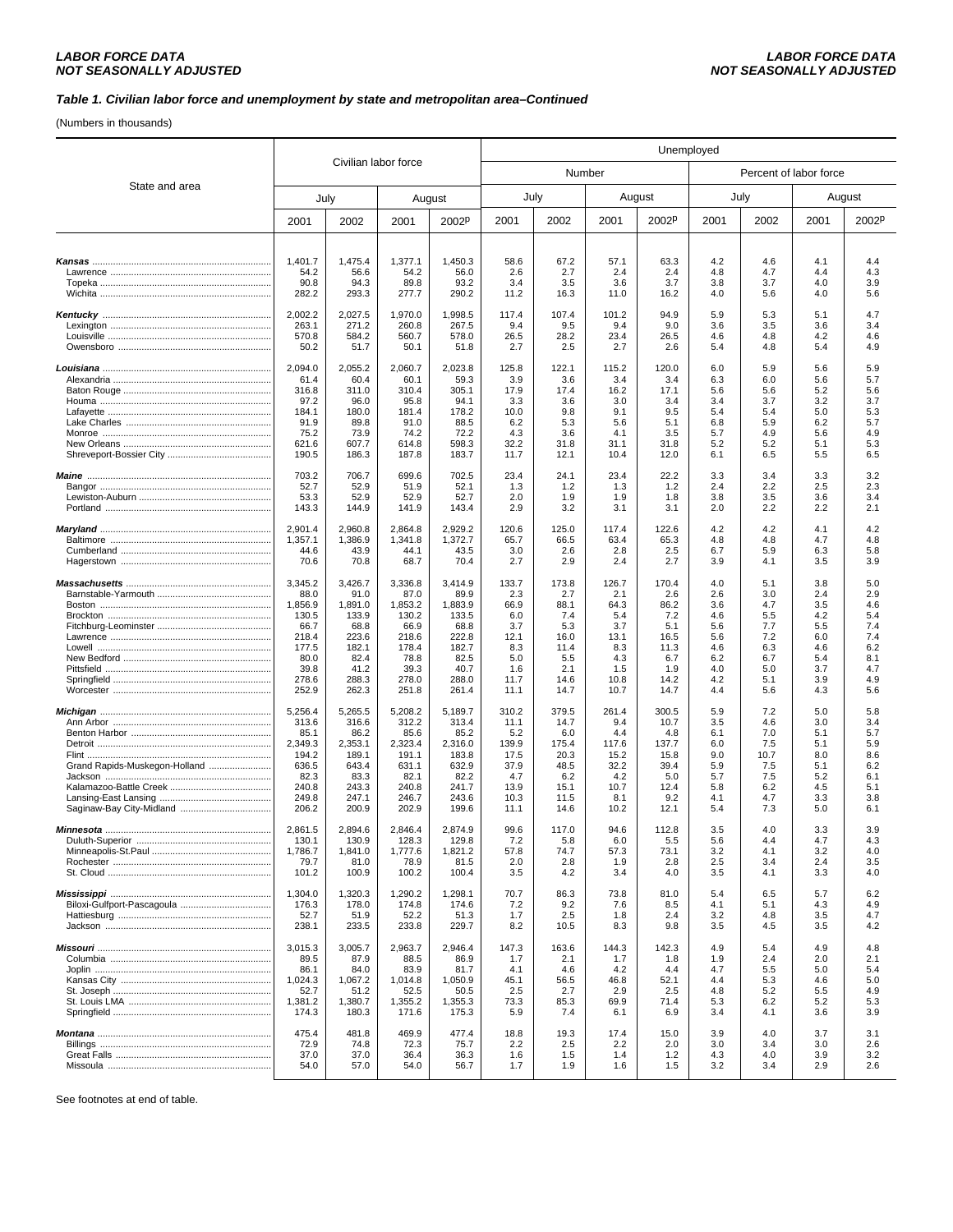(Numbers in thousands)

|                                     | Civilian labor force |         |         | Unemployed |       |        |        |       |      |                        |      |        |
|-------------------------------------|----------------------|---------|---------|------------|-------|--------|--------|-------|------|------------------------|------|--------|
|                                     |                      |         |         |            |       | Number |        |       |      | Percent of labor force |      |        |
| State and area                      | July                 |         |         | August     | July  |        | August |       |      | July                   |      | August |
|                                     | 2001                 | 2002    | 2001    | 2002P      | 2001  | 2002   | 2001   | 2002P | 2001 | 2002                   | 2001 | 2002P  |
|                                     | 948.1                | 971.0   | 932.6   | 951.8      | 32.3  | 37.1   | 27.3   | 30.6  | 3.4  | 3.8                    | 2.9  | 3.2    |
|                                     | 148.0                | 150.5   | 147.7   | 148.5      | 4.9   | 5.4    | 4.1    | 4.5   | 3.3  | 3.6                    | 2.7  | 3.0    |
|                                     | 403.1                | 411.7   | 399.2   | 404.0      | 13.7  | 16.8   | 12.6   | 14.2  | 3.4  | 4.1                    | 3.2  | 3.5    |
|                                     | 1,036.6              | 1,065.2 | 1,030.2 | 1,051.4    | 54.6  | 58.5   | 53.9   | 52.8  | 5.3  | 5.5                    | 5.2  | 5.0    |
|                                     | 810.7                | 839.1   | 808.7   | 829.8      | 44.1  | 48.3   | 43.7   | 43.7  | 5.4  | 5.8                    | 5.4  | 5.3    |
|                                     | 186.0                | 190.6   | 184.7   | 188.0      | 7.3   | 8.4    | 7.3    | 7.7   | 3.9  | 4.4                    | 4.0  | 4.1    |
|                                     | 702.1                | 724.9   | 697.9   | 721.9      | 24.6  | 29.1   | 26.5   | 32.8  | 3.5  | 4.0                    | 3.8  | 4.5    |
|                                     | 111.3                | 112.2   | 110.7   | 111.9      | 3.8   | 4.5    | 4.4    | 5.2   | 3.4  | 4.0                    | 4.0  | 4.6    |
|                                     | 109.2                | 112.8   | 109.7   | 113.4      | 4.6   | 5.9    | 5.3    | 6.8   | 4.2  | 5.2                    | 4.8  | 6.0    |
|                                     | 133.9                | 137.8   | 132.3   | 136.0      | 4.1   | 5.8    | 3.8    | 5.6   | 3.0  | 4.2                    | 2.9  | 4.1    |
|                                     | 4,242.8              | 4,329.4 | 4,202.7 | 4,276.5    | 198.3 | 255.9  | 183.1  | 225.9 | 4.7  | 5.9                    | 4.4  | 5.3    |
|                                     | 181.1                | 186.8   | 178.9   | 183.6      | 9.8   | 11.2   | 8.4    | 9.8   | 5.4  | 6.0                    | 4.7  | 5.3    |
|                                     | 659.8                | 666.0   | 652.5   | 658.8      | 32.8  | 40.5   | 30.3   | 35.5  | 5.0  | 6.1                    | 4.6  | 5.4    |
|                                     | 282.1                | 291.2   | 277.6   | 287.4      | 19.8  | 24.0   | 17.8   | 20.8  | 7.0  | 8.3                    | 6.4  | 7.2    |
| Middlesex-Somerset-Hunterdon        | 662.8                | 681.8   | 658.5   | 674.3      | 24.7  | 34.5   | 23.7   | 31.2  | 3.7  | 5.1                    | 3.6  | 4.6    |
|                                     | 553.5                | 570.9   | 548.3   | 563.1      | 22.3  | 30.0   | 20.4   | 25.7  | 4.0  | 5.3                    | 3.7  | 4.6    |
|                                     | 1,023.1              | 1,041.4 | 1,012.7 | 1,027.8    | 49.1  | 64.3   | 45.9   | 57.2  | 4.8  | 6.2                    | 4.5  | 5.6    |
|                                     | 178.5                | 179.9   | 177.6   | 177.9      | 6.8   | 9.9    | 6.5    | 8.7   | 3.8  | 5.5                    | 3.7  | 4.9    |
|                                     | 62.4                 | 62.3    | 61.3    | 61.9       | 5.2   | 5.3    | 4.4    | 4.6   | 8.3  | 8.4                    | 7.2  | 7.4    |
|                                     | 843.6                | 867.0   | 835.4   | 856.8      | 42.5  | 56.6   | 38.5   | 51.9  | 5.0  | 6.5                    | 4.6  | 6.1    |
|                                     | 372.1                | 386.9   | 366.8   | 379.9      | 15.1  | 22.1   | 14.2   | 20.9  | 4.1  | 5.7                    | 3.9  | 5.5    |
|                                     | 69.2                 | 72.6    | 70.8    | 73.7       | 4.7   | 5.7    | 4.0    | 4.8   | 6.8  | 7.9                    | 5.7  | 6.6    |
|                                     | 77.2                 | 80.1    | 75.8    | 78.4       | 1.9   | 2.5    | 1.8    | 2.4   | 2.4  | 3.1                    | 2.4  | 3.1    |
|                                     | 8,996.1              | 9,165.9 | 8,925.7 | 9,102.2    | 436.7 | 556.4  | 435.6  | 517.2 | 4.9  | 6.1                    | 4.9  | 5.7    |
|                                     | 449.3                | 460.8   | 448.8   | 460.8      | 13.3  | 16.3   | 12.7   | 14.4  | 3.0  | 3.5                    | 2.8  | 3.1    |
|                                     | 121.6                | 122.7   | 120.3   | 122.2      | 5.4   | 7.1    | 5.0    | 6.4   | 4.4  | 5.8                    | 4.1  | 5.2    |
|                                     | 559.3                | 569.2   | 555.4   | 565.0      | 31.9  | 34.8   | 29.3   | 30.9  | 5.7  | 6.1                    | 5.3  | 5.5    |
|                                     | 122.5                | 124.9   | 121.8   | 124.7      | 4.1   | 5.2    | 4.0    | 4.7   | 3.4  | 4.2                    | 3.3  | 3.8    |
|                                     | 42.5                 | 42.9    | 42.3    | 42.6       | 2.3   | 2.9    | 2.2    | 2.5   | 5.5  | 6.7                    | 5.2  | 6.0    |
|                                     | 62.8                 | 63.6    | 62.7    | 63.5       | 1.9   | 2.4    | 2.1    | 2.2   | 3.1  | 3.8                    | 3.3  | 3.4    |
|                                     | 67.1                 | 67.8    | 66.4    | 67.4       | 3.6   | 3.9    | 3.3    | 3.4   | 5.4  | 5.7                    | 5.0  | 5.0    |
|                                     | 1,427.4              | 1,467.2 | 1,415.5 | 1,453.6    | 51.5  | 68.0   | 51.4   | 62.2  | 3.6  | 4.6                    | 3.6  | 4.3    |
|                                     | 4,205.4              | 4,274.0 | 4,168.1 | 4,243.8    | 236.8 | 313.1  | 245.7  | 300.5 | 5.6  | 7.3                    | 5.9  | 7.1    |
|                                     | 3,544.1              | 3,594.9 | 3,512.0 | 3,571.1    | 212.9 | 283.5  | 222.2  | 273.5 | 6.0  | 7.9                    | 6.3  | 7.7    |
|                                     | 181.6                | 186.3   | 179.5   | 184.8      | 7.2   | 8.5    | 6.9    | 7.6   | 3.9  | 4.5                    | 3.8  | 4.1    |
|                                     | 566.5                | 573.4   | 562.0   | 568.0      | 25.5  | 33.5   | 24.2   | 29.2  | 4.5  | 5.8                    | 4.3  | 5.1    |
|                                     | 361.5                | 366.7   | 357.6   | 363.7      | 16.3  | 18.8   | 15.3   | 16.5  | 4.5  | 5.1                    | 4.3  | 4.5    |
|                                     | 142.8                | 145.1   | 141.1   | 143.8      | 6.5   | 7.2    | 5.9    | 6.4   | 4.5  | 5.0                    | 4.2  | 4.4    |
|                                     | 4,040.9              | 4,029.8 | 4,023.0 | 4,003.9    | 239.3 | 281.8  | 229.0  | 251.4 | 5.9  | 7.0                    | 5.7  | 6.3    |
|                                     | 111.2                | 112.0   | 110.6   | 111.8      | 4.4   | 5.0    | 4.0    | 4.3   | 4.0  | 4.5                    | 3.6  | 3.8    |
| Charlotte-Gastonia-Rock Hill        | 819.6                | 821.2   | 809.1   | 821.8      | 46.3  | 54.0   | 43.5   | 50.1  | 5.6  | 6.6                    | 5.4  | 6.1    |
|                                     | 119.9                | 116.7   | 119.4   | 115.8      | 6.7   | 8.1    | 6.5    | 7.0   | 5.6  | 6.9                    | 5.4  | 6.0    |
|                                     | 50.3                 | 49.4    | 49.8    | 49.0       | 3.5   | 3.6    | 2.5    | 2.8   | 7.0  | 7.3                    | 5.1  | 5.6    |
| Greensboro-Winston-Salem-High Point | 649.1                | 648.4   | 639.7   | 638.5      | 38.6  | 46.0   | 35.3   | 38.6  | 6.0  | 7.1                    | 5.5  | 6.0    |
|                                     | 68.7                 | 68.6    | 68.9    | 68.3       | 4.5   | 5.0    | 4.3    | 4.4   | 6.5  | 7.3                    | 6.2  | 6.5    |
|                                     | 185.8                | 183.3   | 186.2   | 182.2      | 14.6  | 16.5   | 14.0   | 13.9  | 7.9  | 9.0                    | 7.5  | 7.6    |
|                                     | 48.7                 | 49.0    | 49.6    | 49.5       | 2.0   | 2.9    | 2.1    | 2.7   | 4.1  | 6.0                    | 4.2  | 5.5    |
|                                     | 664.4                | 677.0   | 658.7   | 669.0      | 23.0  | 36.5   | 24.8   | 34.7  | 3.5  | 5.4                    | 3.8  | 5.2    |
|                                     | 68.1                 | 68.3    | 68.5    | 67.2       | 5.3   | 7.1    | 5.1    | 6.4   | 7.7  | 10.3                   | 7.4  | 9.5    |
|                                     | 118.6                | 119.4   | 118.5   | 119.2      | 5.3   | 7.7    | 5.8    | 7.1   | 4.5  | 6.5                    | 4.9  | 5.9    |
|                                     | 349.3                | 347.6   | 348.0   | 345.6      | 8.8   | 11.0   | 9.1    | 10.2  | 2.5  | 3.2                    | 2.6  | 3.0    |
|                                     | 55.9                 | 56.2    | 55.5    | 55.7       | 1.2   | 1.5    | 1.1    | 1.3   | 2.1  | 2.7                    | 2.0  | 2.4    |
|                                     | 106.6                | 107.1   | 106.7   | 107.0      | 1.7   | 2.1    | 1.7    | 2.0   | 1.6  | 2.0                    | 1.6  | 1.9    |
|                                     | 52.6                 | 51.9    | 53.1    | 52.6       | 1.7   | 2.0    | 1.9    | 2.1   | 3.2  | 3.8                    | 3.6  | 4.0    |
|                                     | 5,987.9              | 6.029.6 | 5,948.4 | 5,969.3    | 269.0 | 354.2  | 245.0  | 313.6 | 4.5  | 5.9                    | 4.1  | 5.3    |
|                                     | 370.1                | 375.5   | 369.1   | 371.9      | 15.3  | 19.4   | 15.1   | 18.2  | 4.1  | 5.2                    | 4.1  | 4.9    |
|                                     | 211.0                | 214.1   | 209.9   | 212.6      | 8.2   | 11.1   | 7.9    | 10.4  | 3.9  | 5.2                    | 3.8  | 4.9    |
|                                     | 887.0                | 890.7   | 879.6   | 883.6      | 36.2  | 42.6   | 34.2   | 40.8  | 4.1  | 4.8                    | 3.9  | 4.6    |
|                                     | 1,150.2              | 1,162.5 | 1,147.0 | 1,154.7    | 52.9  | 73.4   | 53.3   | 68.6  | 4.6  | 6.3                    | 4.6  | 5.9    |
|                                     | 894.9                | 903.8   | 890.1   | 898.6      | 24.9  | 41.2   | 25.2   | 40.0  | 2.8  | 4.6                    | 2.8  | 4.4    |
|                                     | 487.8                | 489.8   | 486.3   | 485.2      | 22.2  | 29.4   | 20.7   | 25.6  | 4.6  | 6.0                    | 4.3  | 5.3    |
|                                     | 196.4                | 196.6   | 196.3   | 195.8      | 6.6   | 9.1    | 6.4    | 8.4   | 3.4  | 4.6                    | 3.2  | 4.3    |
|                                     | 78.9                 | 78.2    | 77.3    | 76.7       | 4.7   | 5.7    | 3.6    | 4.1   | 6.0  | 7.3                    | 4.6  | 5.4    |
|                                     | 87.0                 | 86.5    | 86.2    | 85.6       | 6.0   | 6.0    | 4.8    | 5.8   | 6.9  | 7.0                    | 5.5  | 6.8    |
|                                     | 56.6                 | 55.9    | 56.4    | 55.0       | 2.7   | 2.6    | 2.6    | 2.5   | 4.7  | 4.7                    | 4.6  | 4.6    |
|                                     | 328.2                | 333.0   | 324.0   | 327.5      | 17.6  | 26.4   | 14.3   | 19.1  | 5.4  | 7.9                    | 4.4  | 5.8    |
|                                     | 285.9                | 280.8   | 280.7   | 277.3      | 20.6  | 21.5   | 15.1   | 17.2  | 7.2  | 7.6                    | 5.4  | 6.2    |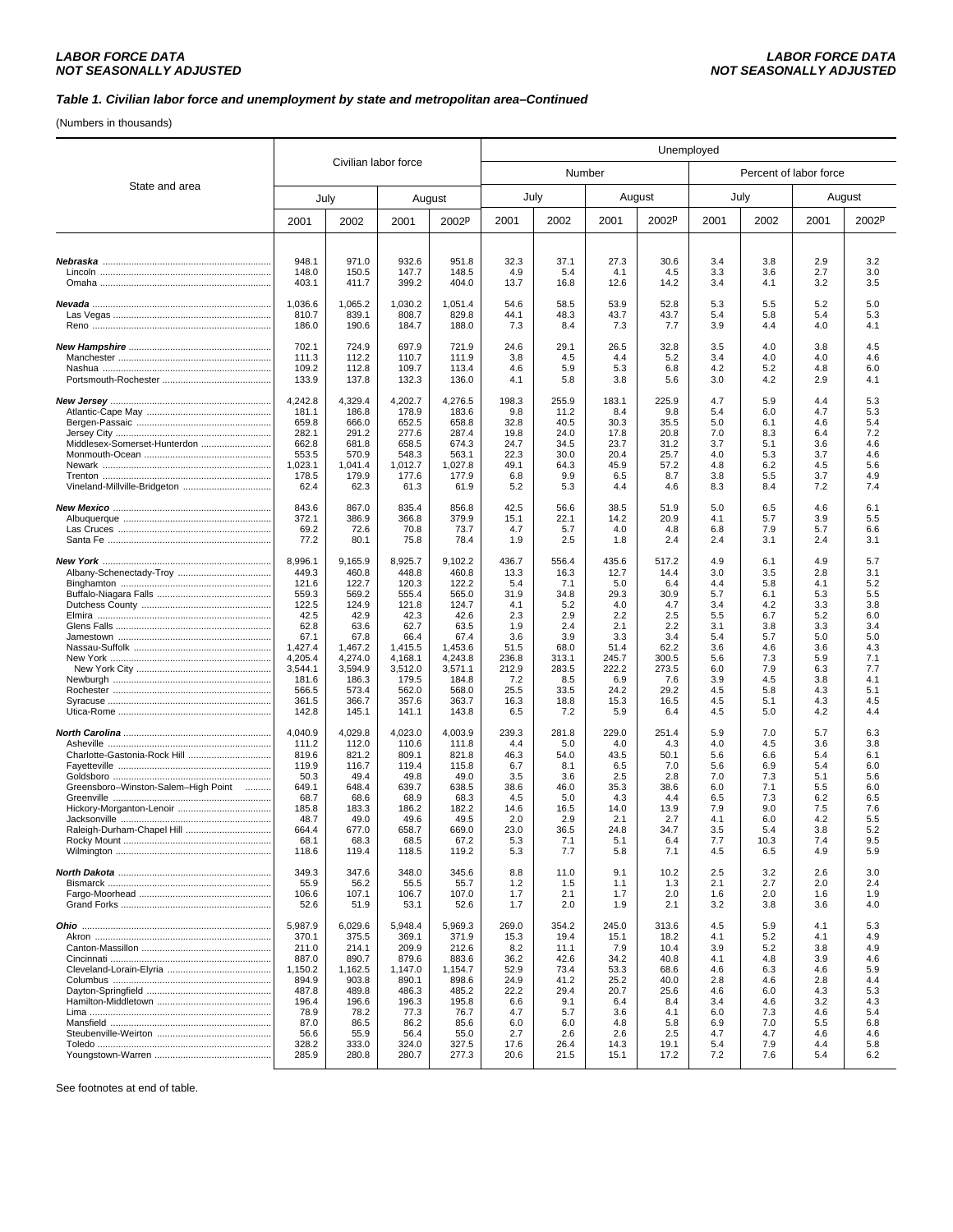(Numbers in thousands)

|                                  |                  |                  |                      |                   |               | Unemployed    |               |               |             |             |                        |             |
|----------------------------------|------------------|------------------|----------------------|-------------------|---------------|---------------|---------------|---------------|-------------|-------------|------------------------|-------------|
|                                  |                  |                  | Civilian labor force |                   |               | Number        |               |               |             |             | Percent of labor force |             |
| State and area                   |                  | July             |                      | August            |               | July          |               | August        |             | July        |                        | August      |
|                                  | 2001             | 2002             | 2001                 | 2002 <sup>p</sup> | 2001          | 2002          | 2001          | 2002P         | 2001        | 2002        | 2001                   | 2002P       |
|                                  |                  |                  |                      |                   |               |               |               |               |             |             |                        |             |
|                                  | 1,689.4          | 1,714.4          | 1,672.8              | 1,692.5           | 64.8          | 72.4          | 62.7          | 67.3          | 3.8         | 4.2         | 3.7                    | 4.0         |
|                                  | 26.7<br>41.3     | 26.9<br>42.2     | 26.1<br>41.1         | 26.2<br>41.5      | 0.7<br>1.3    | 0.7<br>1.3    | 0.6<br>1.3    | 0.7<br>1.1    | 2.7<br>3.2  | 2.7<br>3.1  | 2.5<br>3.1             | 2.5<br>2.8  |
|                                  | 560.1            | 569.0            | 555.4                | 561.2             | 23.2          | 22.2          | 22.5          | 20.8          | 4.1         | 3.9         | 4.0                    | 3.7         |
|                                  | 427.4            | 438.0            | 423.9                | 432.2             | 13.8          | 19.9          | 14.2          | 19.6          | 3.2         | 4.6         | 3.4                    | 4.5         |
|                                  | 1,816.1          | 1,814.2          | 1,818.0              | 1,829.3           | 112.3         | 128.0         | 113.6         | 121.5         | 6.2         | 7.1         | 6.2                    | 6.6         |
|                                  | 39.8<br>164.3    | 39.2<br>163.3    | 39.6<br>165.7        | 39.6<br>166.6     | 1.2<br>11.0   | 1.5<br>10.4   | 1.2<br>11.5   | 1.5<br>10.2   | 2.9<br>6.7  | 3.7<br>6.4  | 3.0<br>6.9             | 3.7<br>6.1  |
|                                  | 91.3             | 91.4             | 92.8                 | 93.0              | 6.1           | 6.4           | 5.5           | 5.7           | 6.7         | 7.0         | 5.9                    | 6.1         |
|                                  | 1,079.9<br>177.1 | 1,082.5<br>177.4 | 1,079.6<br>177.2     | 1,090.1<br>178.3  | 65.6<br>11.0  | 81.6<br>11.2  | 67.5<br>10.5  | 76.7<br>10.2  | 6.1<br>6.2  | 7.5<br>6.3  | 6.3<br>5.9             | 7.0<br>5.7  |
|                                  |                  |                  |                      |                   |               |               |               |               |             |             |                        |             |
| Allentown-Bethlehem-Easton       | 6,199.1<br>333.4 | 6,220.1<br>333.4 | 6,152.4<br>331.7     | 6,195.8<br>332.0  | 303.5<br>14.8 | 345.6<br>18.6 | 292.7<br>15.4 | 325.7<br>17.7 | 4.9<br>4.4  | 5.6<br>5.6  | 4.8<br>4.6             | 5.3<br>5.3  |
|                                  | 66.4             | 65.5             | 64.8                 | 64.9              | 4.7           | 3.7           | 3.5           | 3.3           | 7.0         | 5.7         | 5.4                    | 5.0         |
|                                  | 142.5<br>362.8   | 145.1<br>365.3   | 141.7<br>361.9       | 144.8<br>364.6    | 8.7<br>13.1   | 10.2<br>14.0  | 7.9<br>13.2   | 9.3<br>13.3   | 6.1<br>3.6  | 7.1<br>3.8  | 5.6<br>3.6             | 6.4<br>3.7  |
|                                  | 104.8            | 103.5            | 103.3                | 102.5             | 6.9           | 7.2           | 6.1           | 6.6           | 6.5         | 7.0         | 5.9                    | 6.4         |
|                                  | 256.1<br>2,581.5 | 261.1<br>2,599.8 | 254.7<br>2,565.5     | 260.6<br>2,584.0  | 8.4<br>120.2  | 9.8<br>149.5  | 8.5<br>117.9  | 9.2<br>141.6  | 3.3<br>4.7  | 3.8<br>5.8  | 3.3<br>4.6             | 3.5<br>5.5  |
|                                  | 1,203.1          | 1,208.8          | 1,192.0              | 1,201.9           | 52.1          | 62.8          | 50.9          | 59.9          | 4.3         | 5.2         | 4.3                    | 5.0         |
| Scranton-Wilkes-Barre-Hazleton   | 190.1<br>314.3   | 193.4<br>312.2   | 188.3<br>311.0       | 192.7<br>311.3    | 10.3<br>17.5  | 11.8<br>18.2  | 9.2<br>16.8   | 11.1<br>16.9  | 5.4<br>5.6  | 6.1<br>5.8  | 4.9<br>5.4             | 5.7<br>5.4  |
|                                  | 60.2             | 59.3             | 59.3                 | 58.4              | 3.1           | 2.6           | 2.8           | 2.3           | 5.2         | 4.4         | 4.7                    | 4.0         |
|                                  | 65.8<br>58.6     | 66.8<br>58.8     | 65.8<br>58.2         | 67.6<br>58.9      | 1.8<br>3.3    | 2.3<br>3.6    | 1.8<br>3.3    | 2.2<br>3.4    | 2.8<br>5.6  | 3.4<br>6.2  | 2.8<br>5.7             | 3.3<br>5.7  |
|                                  | 201.7            | 200.0            | 200.5                | 199.6             | 10.7          | 10.4          | 10.1          | 9.5           | 5.3         | 5.2         | 5.0                    | 4.8         |
| Providence-Fall River-Warwick    | 509.3<br>578.1   | 514.3<br>585.6   | 506.9<br>576.6       | 515.0<br>587.1    | 25.2<br>29.6  | 22.0<br>27.5  | 23.0<br>26.3  | 23.9<br>28.5  | 5.0<br>5.1  | 4.3<br>4.7  | 4.5<br>4.6             | 4.6<br>4.8  |
|                                  | 1,985.7          | 2,041.1          | 1,963.4              | 2,029.0           | 122.2         | 116.8         | 117.5         | 115.4         | 6.2         | 5.7         | 6.0                    | 5.7         |
| Charleston-North Charleston      | 277.9            | 289.2            | 276.1                | 288.7             | 12.3          | 11.9          | 11.1          | 11.1          | 4.4         | 4.1         | 4.0                    | 3.8         |
|                                  | 278.9            | 286.4            | 273.4                | 284.5             | 9.9           | 9.8           | 9.6           | 10.0          | 3.5         | 3.4         | 3.5                    | 3.5         |
| Greenville-Spartanburg-Anderson  | 62.2<br>501.0    | 64.2<br>520.0    | 62.4<br>503.0        | 64.6<br>521.7     | 3.7<br>24.3   | 4.3<br>28.6   | 3.7<br>27.5   | 4.3<br>28.2   | 6.0<br>4.8  | 6.6<br>5.5  | 5.9<br>5.5             | 6.7<br>5.4  |
|                                  | 108.0            | 112.0            | 105.0                | 109.1             | 4.1           | 3.6           | 4.2           | 3.8           | 3.8         | 3.2         | 4.0                    | 3.4         |
|                                  | 48.0             | 50.0             | 47.6                 | 49.0              | 3.8           | 3.7           | 3.9           | 3.4           | 8.0         | 7.3         | 8.3                    | 7.0         |
|                                  | 418.7<br>50.5    | 424.5<br>51.9    | 413.6<br>50.2        | 418.5<br>50.5     | 13.7<br>1.3   | 11.6<br>1.2   | 13.3<br>1.4   | 10.0<br>1.0   | 3.3<br>2.6  | 2.7<br>2.3  | 3.2<br>2.7             | 2.4<br>2.0  |
|                                  | 108.0            | 111.6            | 106.5                | 110.1             | 2.2           | 2.2           | 2.1           | 2.0           | 2.0         | 2.0         | 2.0                    | 1.8         |
|                                  | 2,849.8          | 2,909.1          | 2,843.8              | 2,891.2           | 138.8         | 150.5         | 131.2         | 136.5         | 4.9         | 5.2         | 4.6                    | 4.7         |
|                                  | 231.9<br>91.6    | 238.7<br>95.1    | 230.2<br>90.0        | 237.6<br>93.4     | 7.9<br>4.8    | 9.1<br>5.2    | 8.1<br>4.0    | 9.0<br>4.4    | 3.4<br>5.2  | 3.8<br>5.5  | 3.5<br>4.4             | 3.8<br>4.7  |
|                                  | 59.7             | 60.6             | 59.6                 | 60.3              | 3.0           | 3.4           | 3.0           | 3.3           | 5.0         | 5.6         | 5.0                    | 5.5         |
|                                  | 226.0            | 230.5            | 227.2                | 229.2             | 11.5          | 13.8          | 11.5          | 12.5          | 5.1         | 6.0         | 5.1                    | 5.5         |
|                                  | 366.5<br>571.9   | 375.8<br>577.7   | 363.8<br>573.6       | 371.7<br>575.8    | 12.1<br>24.1  | 12.0<br>30.2  | 11.6<br>25.8  | 11.1<br>29.0  | 3.3<br>4.2  | 3.2<br>5.2  | 3.2<br>4.5             | 3.0<br>5.0  |
|                                  | 679.4            | 701.7            | 677.9                | 696.9             | 23.4          | 28.5          | 23.8          | 27.1          | 3.4         | 4.1         | 3.5                    | 3.9         |
|                                  | 10,603.5         | 10,817.9         | 10,539.0             | 10,747.4          | 571.6         | 712.5         | 548.7         | 673.3         | 5.4         | 6.6         | 5.2                    | 6.3         |
|                                  | 57.8<br>112.7    | 57.0<br>112.7    | 57.2<br>111.6        | 56.3<br>112.1     | 2.4<br>3.9    | 2.5<br>4.3    | 2.3<br>3.6    | 2.5<br>4.2    | 4.2<br>3.5  | 4.4<br>3.8  | 4.0<br>3.2             | 4.4<br>3.8  |
|                                  | 757.7            | 773.2            | 759.7                | 774.8             | 34.3          | 45.5          | 35.2          | 43.0          | 4.5         | 5.9         | 4.6                    | 5.6         |
|                                  | 179.4<br>107.7   | 180.9<br>112.4   | 178.3<br>107.0       | 178.5<br>110.5    | 17.4<br>7.5   | 16.2<br>9.4   | 16.1<br>7.0   | 15.2<br>8.7   | 9.7<br>7.0  | 8.9<br>8.4  | 9.0<br>6.6             | 8.5<br>7.8  |
| Brownsville-Harlingen-San Benito | 136.4            | 136.4            | 133.5                | 137.5             | 15.4          | 13.5          | 12.0          | 14.9          | 11.3        | 9.9         | 9.0                    | 10.8        |
|                                  | 75.3<br>177.1    | 76.5<br>179.9    | 75.1<br>175.0        | 74.7<br>177.4     | 1.5<br>11.5   | 1.7<br>12.1   | 1.4<br>10.3   | 1.5<br>11.2   | 2.0<br>6.5  | 2.2<br>6.7  | 1.9<br>5.9             | 2.0<br>6.3  |
|                                  | 2,033.2          | 2,078.1          | 2,023.7              | 2,067.8           | 107.6         | 149.6         | 110.3         | 144.2         | 5.3         | 7.2         | 5.4                    | 7.0         |
|                                  | 287.6            | 288.0            | 286.5                | 285.6             | 25.1          | 25.6          | 24.1          | 24.1          | 8.7         | 8.9         | 8.4                    | 8.4         |
|                                  | 948.6<br>120.5   | 964.8<br>122.7   | 941.9<br>119.3       | 956.8<br>121.2    | 43.0<br>8.3   | 61.9<br>10.3  | 41.2<br>8.3   | 57.4<br>9.7   | 4.5<br>6.9  | 6.4<br>8.4  | 4.4<br>6.9             | 6.0<br>8.0  |
|                                  | 2,238.7          | 2,291.0          | 2,229.0              | 2,279.0           | 108.1         | 141.8         | 104.2         | 135.0         | 4.8         | 6.2         | 4.7                    | 5.9         |
|                                  | 117.5<br>75.2    | 119.8<br>78.0    | 116.9<br>74.5        | 118.9<br>77.2     | 5.5<br>5.8    | 6.5<br>6.1    | 5.3<br>4.9    | 6.0<br>5.2    | 4.7<br>7.7  | 5.4<br>7.8  | 4.6<br>6.6             | 5.0<br>6.7  |
|                                  | 103.7            | 104.4            | 102.5                | 103.3             | 6.0           | 7.5           | 5.6           | 7.0           | 5.8         | 7.2         | 5.5                    | 6.8         |
|                                  | 127.7<br>204.0   | 130.8<br>212.0   | 126.8<br>201.9       | 129.9<br>210.4    | 4.2<br>28.9   | 4.8<br>28.7   | 3.4<br>26.3   | 4.1<br>26.7   | 3.3<br>14.1 | 3.7<br>13.5 | 2.7<br>13.0            | 3.1<br>12.7 |
|                                  | 121.7            | 124.2            | 120.7                | 123.8             | 5.7           | 7.8           | 5.3           | 7.5           | 4.7         | 6.3         | 4.4                    | 6.1         |
|                                  | 50.5<br>803.2    | 51.5<br>818.7    | 50.3<br>799.4        | 51.6<br>813.2     | 1.5<br>35.7   | 2.0<br>45.1   | 1.5<br>33.7   | 1.9<br>42.5   | 3.0<br>4.4  | 3.8<br>5.5  | 2.9<br>4.2             | 3.7<br>5.2  |
|                                  | 50.9             | 50.6             | 50.7                 | 49.8              | 2.9           | 3.6           | 3.2           | 3.3           | 5.7         | 7.1         | 6.4                    | 6.6         |
|                                  | 55.8             | 56.2             | 55.2                 | 55.6              | 2.7           | 3.1           | 2.6           | 2.9           | 4.9         | 5.5         | 4.6                    | 5.2         |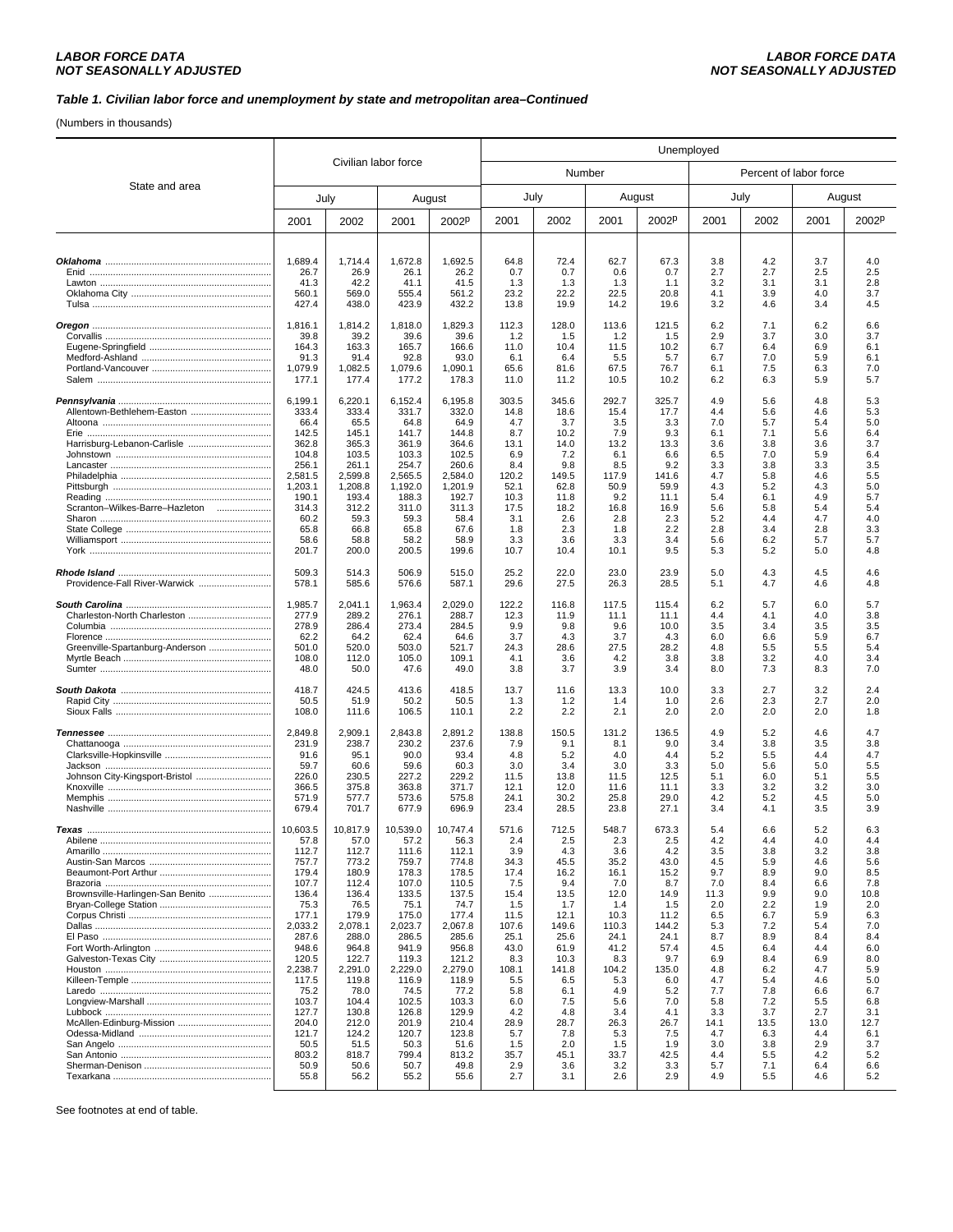(Numbers in thousands)

| Civilian labor force<br>Number<br>Percent of labor force<br>State and area<br>July<br>August<br>July<br>August<br>July<br>August<br>2001<br>2002P<br>2002<br>2002P<br>2001<br>2002<br>2001<br>2001<br>2001<br>2002<br>2001<br>2002P<br><b>Texas-Continued</b><br>92.2<br>95.0<br>4.5<br>95.0<br>92.6<br>4.0<br>4.4<br>4.0<br>4.3<br>4.3<br>4.6<br>4.4<br>45.0<br>2.0<br>44.9<br>45.3<br>44.1<br>2.0<br>2.6<br>2.4<br>4.5<br>5.8<br>4.5<br>5.4<br>4.9<br>102.0<br>101.9<br>101.0<br>100.7<br>4.7<br>5.3<br>4.6<br>5.2<br>4.8<br>4.1<br>4.1<br>64.6<br>64.5<br>2.5<br>2.3<br>3.6<br>3.9<br>5.9<br>65.5<br>63.4<br>3.8<br>3.7<br>5.5<br>61.5<br>5.3<br>1,128.9<br>1,157.4<br>1,126.1<br>1,153.8<br>51.9<br>62.6<br>53.6<br>4.6<br>5.4<br>4.8<br>172.0<br>175.2<br>172.0<br>175.3<br>7.0<br>8.9<br>8.8<br>4.1<br>5.1<br>4.2<br>5.0<br>7.1<br>720.6<br>741.2<br>718.9<br>736.1<br>33.2<br>40.6<br>34.7<br>40.0<br>4.6<br>5.5<br>4.8<br>5.4<br>337.7<br>350.6<br>336.7<br>349.6<br>12.8<br>3.7<br>11.4<br>11.0<br>13.1<br>3.4<br>3.7<br>3.3<br>108.4<br>103.4<br>2.5<br>104.1<br>107.9<br>2.6<br>3.2<br>2.7<br>3.5<br>3.0<br>2.7<br>3.3<br>3,748.3<br>3,851.8<br>3,721.5<br>139.1<br>4.2<br>3,815.5<br>158.4<br>141.7<br>161.1<br>3.7<br>4.1<br>3.8<br>80.6<br>2.1<br>2.2<br>2.2<br>2.6<br>2.8<br>77.2<br>76.8<br>79.1<br>1.7<br>2.0<br>2.5<br>57.6<br>58.0<br>57.6<br>57.8<br>5.4<br>5.6<br>5.0<br>4.8<br>9.5<br>9.6<br>8.6<br>8.3<br>105.9<br>108.5<br>105.0<br>106.5<br>4.2<br>6.0<br>4.8<br>6.0<br>3.9<br>5.5<br>4.5<br>5.7<br>28.9<br>Norfolk-Virginia Beach-Newport News<br>770.8<br>798.1<br>768.3<br>795.7<br>33.5<br>30.1<br>34.4<br>3.8<br>4.2<br>3.9<br>4.3<br>537.9<br>534.8<br>547.7<br>22.0<br>22.7<br>23.8<br>4.0<br>552.1<br>19.9<br>3.7<br>4.2<br>4.3<br>130.0<br>131.4<br>133.7<br>132.9<br>3.7<br>4.6<br>3.7<br>5.3<br>2.8<br>3.4<br>2.9<br>4.0<br>3,049.4<br>3,089.3<br>2,984.6<br>3,043.1<br>188.7<br>212.2<br>178.6<br>202.7<br>6.2<br>6.9<br>6.0<br>6.7<br>83.1<br>82.8<br>81.2<br>81.4<br>5.4<br>4.9<br>6.6<br>5.6<br>5.1<br>4.6<br>5.9<br>6.2<br>94.2<br>92.4<br>95.6<br>5.8<br>5.5<br>6.0<br>6.0<br>5.7<br>96.3<br>5.7<br>5.1<br>5.6<br>100.0<br>97.8<br>101.8<br>5.7<br>5.2<br>5.2<br>103.6<br>5.6<br>5.0<br>5.6<br>5.5<br>5.1<br>99.6<br>100.9<br>5.7<br>5.6<br>106.1<br>94.4<br>6.7<br>6.7<br>5.9<br>6.8<br>6.3<br>6.2<br>1,368.2<br>1,351.3<br>1,370.5<br>69.2<br>6.5<br>1,381.4<br>71.8<br>91.5<br>88.4<br>5.3<br>6.6<br>5.1<br>6.3<br>206.8<br>204.9<br>203.5<br>202.4<br>13.1<br>13.2<br>11.9<br>12.8<br>6.4<br>5.9<br>6.3<br>331.7<br>340.3<br>325.1<br>339.2<br>20.9<br>25.1<br>19.7<br>23.9<br>6.3<br>7.4<br>7.1<br>6.1<br>115.2<br>109.9<br>9.6<br>8.3<br>9.2<br>116.7<br>111.0<br>10.6<br>10.2<br>10.2<br>9.1<br>9.3<br>847.6<br>823.8<br>842.3<br>816.0<br>40.3<br>50.1<br>37.6<br>45.3<br>4.8<br>6.1<br>4.5<br>5.6<br>142.0<br>135.7<br>141.6<br>134.7<br>5.3<br>6.5<br>5.2<br>6.3<br>3.7<br>4.8<br>3.6<br>4.6<br>140.9<br>138.1<br>139.2<br>135.8<br>9.3<br>8.2<br>8.8<br>7.5<br>6.6<br>6.0<br>5.5<br>6.3<br>78.2<br>3.2<br>3.2<br>4.0<br>4.1<br>5.2<br>77.3<br>77.4<br>77.1<br>4.4<br>5.7<br>4.1<br>75.8<br>75.0<br>3.0<br>4.5<br>3.0<br>3.7<br>4.0<br>5.9<br>4.9<br>75.6<br>75.7<br>4.0<br>3,060.7<br>3,024.3<br>3.089.6<br>140.6<br>125.1<br>146.8<br>4.7<br>3,116.6<br>146.7<br>4.6<br>4.7<br>4.1<br>233.5<br>235.3<br>231.3<br>234.4<br>10.2<br>3.6<br>4.2<br>8.4<br>9.8<br>7.6<br>3.3<br>4.3<br>84.4<br>85.9<br>84.2<br>3.9<br>4.2<br>4.3<br>83.8<br>3.3<br>3.6<br>3.7<br>3.6<br>4.4<br>143.4<br>139.5<br>142.8<br>6.2<br>3.9<br>3.7<br>141.1<br>5.5<br>6.0<br>5.1<br>4.2<br>4.3<br>81.5<br>83.2<br>79.0<br>80.6<br>7.4<br>6.7<br>4.1<br>4.7<br>9.1<br>8.0<br>5.2<br>5.9<br>81.2<br>83.2<br>81.0<br>83.6<br>5.0<br>5.0<br>3.7<br>4.4<br>6.1<br>6.0<br>4.5<br>5.2<br>73.5<br>75.4<br>72.6<br>74.4<br>2.5<br>2.7<br>2.4<br>2.8<br>3.4<br>3.6<br>3.3<br>3.7<br>277.0<br>284.1<br>273.3<br>281.7<br>5.7<br>7.2<br>5.1<br>7.0<br>2.1<br>2.5<br>1.9<br>2.5<br>825.9<br>843.4<br>816.9<br>839.9<br>42.9<br>45.9<br>39.6<br>47.7<br>5.2<br>4.8<br>5.7<br>5.4<br>7.3<br>95.5<br>97.1<br>94.3<br>96.5<br>6.6<br>6.6<br>7.6<br>7.1<br>6.9<br>6.7<br>6.8<br>66.0<br>64.2<br>2.9<br>2.7<br>4.2<br>64.8<br>63.9<br>2.8<br>2.2<br>4.5<br>4.3<br>3.4<br>2.9<br>76.8<br>2.8<br>2.9<br>3.7<br>3.7<br>3.8<br>75.9<br>77.5<br>75.4<br>2.6<br>3.5<br>278.4<br>277.3<br>276.6<br>274.9<br>9.9<br>9.0<br>9.6<br>8.7<br>3.6<br>3.3<br>3.5<br>3.1<br>35.2<br>34.9<br>35.1<br>35.1<br>1.4<br>1.3<br>1.3<br>1.3<br>4.0<br>3.7<br>3.8<br>3.7<br>42.7<br>43.0<br>43.0<br>42.2<br>1.5<br>1.4<br>1.5<br>1.3<br>3.4<br>3.1<br>3.4<br>3.0<br>1,273.0<br>1,351.8<br>1,295.0<br>1,359.7<br>138.1<br>174.0<br>178.7<br>12.9<br>12.8<br>166.4<br>10.8<br>13.1<br>46.4<br>48.3<br>46.9<br>48.3<br>8.0<br>8.9<br>9.2<br>9.3<br>19.6<br>17.3<br>18.4<br>19.3<br>9.7<br>49.3<br>54.8<br>50.9<br>54.3<br>9.9<br>13.8<br>18.0<br>16.3<br>6.8<br>8.3<br>17.8<br>118.8<br>124.6<br>120.2<br>125.2<br>11.6<br>14.8<br>13.9<br>14.7<br>9.7<br>11.9<br>11.5<br>11.7<br>14.2<br>88.0<br>91.8<br>90.2<br>92.1<br>12.8<br>13.2<br>14.3<br>14.5<br>14.4<br>15.8<br>15.4<br>105.1<br>115.1<br>108.4<br>115.5<br>13.6<br>17.2<br>17.0<br>17.7<br>12.9<br>15.0<br>15.7<br>15.3<br>708.4<br>751.4<br>719.2<br>756.2<br>60.9<br>75.9<br>74.4<br>76.6<br>8.6<br>10.1<br>10.3<br>10.1 |  |  | Unemployed |  |  |  |  |  |  |
|---------------------------------------------------------------------------------------------------------------------------------------------------------------------------------------------------------------------------------------------------------------------------------------------------------------------------------------------------------------------------------------------------------------------------------------------------------------------------------------------------------------------------------------------------------------------------------------------------------------------------------------------------------------------------------------------------------------------------------------------------------------------------------------------------------------------------------------------------------------------------------------------------------------------------------------------------------------------------------------------------------------------------------------------------------------------------------------------------------------------------------------------------------------------------------------------------------------------------------------------------------------------------------------------------------------------------------------------------------------------------------------------------------------------------------------------------------------------------------------------------------------------------------------------------------------------------------------------------------------------------------------------------------------------------------------------------------------------------------------------------------------------------------------------------------------------------------------------------------------------------------------------------------------------------------------------------------------------------------------------------------------------------------------------------------------------------------------------------------------------------------------------------------------------------------------------------------------------------------------------------------------------------------------------------------------------------------------------------------------------------------------------------------------------------------------------------------------------------------------------------------------------------------------------------------------------------------------------------------------------------------------------------------------------------------------------------------------------------------------------------------------------------------------------------------------------------------------------------------------------------------------------------------------------------------------------------------------------------------------------------------------------------------------------------------------------------------------------------------------------------------------------------------------------------------------------------------------------------------------------------------------------------------------------------------------------------------------------------------------------------------------------------------------------------------------------------------------------------------------------------------------------------------------------------------------------------------------------------------------------------------------------------------------------------------------------------------------------------------------------------------------------------------------------------------------------------------------------------------------------------------------------------------------------------------------------------------------------------------------------------------------------------------------------------------------------------------------------------------------------------------------------------------------------------------------------------------------------------------------------------------------------------------------------------------------------------------------------------------------------------------------------------------------------------------------------------------------------------------------------------------------------------------------------------------------------------------------------------------------------------------------------------------------------------------------------------------------------------------------------------------------------------------------------------------------------------------------------------------------------------------------------------------------------------------------------------------------------------------------------------------------------------------------------------------------------------------------------------------------------------------------------------------------------------------------------------------------------------------------------------------------------------------------------------------------------------------------------------------------------|--|--|------------|--|--|--|--|--|--|
|                                                                                                                                                                                                                                                                                                                                                                                                                                                                                                                                                                                                                                                                                                                                                                                                                                                                                                                                                                                                                                                                                                                                                                                                                                                                                                                                                                                                                                                                                                                                                                                                                                                                                                                                                                                                                                                                                                                                                                                                                                                                                                                                                                                                                                                                                                                                                                                                                                                                                                                                                                                                                                                                                                                                                                                                                                                                                                                                                                                                                                                                                                                                                                                                                                                                                                                                                                                                                                                                                                                                                                                                                                                                                                                                                                                                                                                                                                                                                                                                                                                                                                                                                                                                                                                                                                                                                                                                                                                                                                                                                                                                                                                                                                                                                                                                                                                                                                                                                                                                                                                                                                                                                                                                                                                                                                                                                                     |  |  |            |  |  |  |  |  |  |
|                                                                                                                                                                                                                                                                                                                                                                                                                                                                                                                                                                                                                                                                                                                                                                                                                                                                                                                                                                                                                                                                                                                                                                                                                                                                                                                                                                                                                                                                                                                                                                                                                                                                                                                                                                                                                                                                                                                                                                                                                                                                                                                                                                                                                                                                                                                                                                                                                                                                                                                                                                                                                                                                                                                                                                                                                                                                                                                                                                                                                                                                                                                                                                                                                                                                                                                                                                                                                                                                                                                                                                                                                                                                                                                                                                                                                                                                                                                                                                                                                                                                                                                                                                                                                                                                                                                                                                                                                                                                                                                                                                                                                                                                                                                                                                                                                                                                                                                                                                                                                                                                                                                                                                                                                                                                                                                                                                     |  |  |            |  |  |  |  |  |  |
|                                                                                                                                                                                                                                                                                                                                                                                                                                                                                                                                                                                                                                                                                                                                                                                                                                                                                                                                                                                                                                                                                                                                                                                                                                                                                                                                                                                                                                                                                                                                                                                                                                                                                                                                                                                                                                                                                                                                                                                                                                                                                                                                                                                                                                                                                                                                                                                                                                                                                                                                                                                                                                                                                                                                                                                                                                                                                                                                                                                                                                                                                                                                                                                                                                                                                                                                                                                                                                                                                                                                                                                                                                                                                                                                                                                                                                                                                                                                                                                                                                                                                                                                                                                                                                                                                                                                                                                                                                                                                                                                                                                                                                                                                                                                                                                                                                                                                                                                                                                                                                                                                                                                                                                                                                                                                                                                                                     |  |  |            |  |  |  |  |  |  |
|                                                                                                                                                                                                                                                                                                                                                                                                                                                                                                                                                                                                                                                                                                                                                                                                                                                                                                                                                                                                                                                                                                                                                                                                                                                                                                                                                                                                                                                                                                                                                                                                                                                                                                                                                                                                                                                                                                                                                                                                                                                                                                                                                                                                                                                                                                                                                                                                                                                                                                                                                                                                                                                                                                                                                                                                                                                                                                                                                                                                                                                                                                                                                                                                                                                                                                                                                                                                                                                                                                                                                                                                                                                                                                                                                                                                                                                                                                                                                                                                                                                                                                                                                                                                                                                                                                                                                                                                                                                                                                                                                                                                                                                                                                                                                                                                                                                                                                                                                                                                                                                                                                                                                                                                                                                                                                                                                                     |  |  |            |  |  |  |  |  |  |
|                                                                                                                                                                                                                                                                                                                                                                                                                                                                                                                                                                                                                                                                                                                                                                                                                                                                                                                                                                                                                                                                                                                                                                                                                                                                                                                                                                                                                                                                                                                                                                                                                                                                                                                                                                                                                                                                                                                                                                                                                                                                                                                                                                                                                                                                                                                                                                                                                                                                                                                                                                                                                                                                                                                                                                                                                                                                                                                                                                                                                                                                                                                                                                                                                                                                                                                                                                                                                                                                                                                                                                                                                                                                                                                                                                                                                                                                                                                                                                                                                                                                                                                                                                                                                                                                                                                                                                                                                                                                                                                                                                                                                                                                                                                                                                                                                                                                                                                                                                                                                                                                                                                                                                                                                                                                                                                                                                     |  |  |            |  |  |  |  |  |  |
|                                                                                                                                                                                                                                                                                                                                                                                                                                                                                                                                                                                                                                                                                                                                                                                                                                                                                                                                                                                                                                                                                                                                                                                                                                                                                                                                                                                                                                                                                                                                                                                                                                                                                                                                                                                                                                                                                                                                                                                                                                                                                                                                                                                                                                                                                                                                                                                                                                                                                                                                                                                                                                                                                                                                                                                                                                                                                                                                                                                                                                                                                                                                                                                                                                                                                                                                                                                                                                                                                                                                                                                                                                                                                                                                                                                                                                                                                                                                                                                                                                                                                                                                                                                                                                                                                                                                                                                                                                                                                                                                                                                                                                                                                                                                                                                                                                                                                                                                                                                                                                                                                                                                                                                                                                                                                                                                                                     |  |  |            |  |  |  |  |  |  |
|                                                                                                                                                                                                                                                                                                                                                                                                                                                                                                                                                                                                                                                                                                                                                                                                                                                                                                                                                                                                                                                                                                                                                                                                                                                                                                                                                                                                                                                                                                                                                                                                                                                                                                                                                                                                                                                                                                                                                                                                                                                                                                                                                                                                                                                                                                                                                                                                                                                                                                                                                                                                                                                                                                                                                                                                                                                                                                                                                                                                                                                                                                                                                                                                                                                                                                                                                                                                                                                                                                                                                                                                                                                                                                                                                                                                                                                                                                                                                                                                                                                                                                                                                                                                                                                                                                                                                                                                                                                                                                                                                                                                                                                                                                                                                                                                                                                                                                                                                                                                                                                                                                                                                                                                                                                                                                                                                                     |  |  |            |  |  |  |  |  |  |
|                                                                                                                                                                                                                                                                                                                                                                                                                                                                                                                                                                                                                                                                                                                                                                                                                                                                                                                                                                                                                                                                                                                                                                                                                                                                                                                                                                                                                                                                                                                                                                                                                                                                                                                                                                                                                                                                                                                                                                                                                                                                                                                                                                                                                                                                                                                                                                                                                                                                                                                                                                                                                                                                                                                                                                                                                                                                                                                                                                                                                                                                                                                                                                                                                                                                                                                                                                                                                                                                                                                                                                                                                                                                                                                                                                                                                                                                                                                                                                                                                                                                                                                                                                                                                                                                                                                                                                                                                                                                                                                                                                                                                                                                                                                                                                                                                                                                                                                                                                                                                                                                                                                                                                                                                                                                                                                                                                     |  |  |            |  |  |  |  |  |  |
|                                                                                                                                                                                                                                                                                                                                                                                                                                                                                                                                                                                                                                                                                                                                                                                                                                                                                                                                                                                                                                                                                                                                                                                                                                                                                                                                                                                                                                                                                                                                                                                                                                                                                                                                                                                                                                                                                                                                                                                                                                                                                                                                                                                                                                                                                                                                                                                                                                                                                                                                                                                                                                                                                                                                                                                                                                                                                                                                                                                                                                                                                                                                                                                                                                                                                                                                                                                                                                                                                                                                                                                                                                                                                                                                                                                                                                                                                                                                                                                                                                                                                                                                                                                                                                                                                                                                                                                                                                                                                                                                                                                                                                                                                                                                                                                                                                                                                                                                                                                                                                                                                                                                                                                                                                                                                                                                                                     |  |  |            |  |  |  |  |  |  |
|                                                                                                                                                                                                                                                                                                                                                                                                                                                                                                                                                                                                                                                                                                                                                                                                                                                                                                                                                                                                                                                                                                                                                                                                                                                                                                                                                                                                                                                                                                                                                                                                                                                                                                                                                                                                                                                                                                                                                                                                                                                                                                                                                                                                                                                                                                                                                                                                                                                                                                                                                                                                                                                                                                                                                                                                                                                                                                                                                                                                                                                                                                                                                                                                                                                                                                                                                                                                                                                                                                                                                                                                                                                                                                                                                                                                                                                                                                                                                                                                                                                                                                                                                                                                                                                                                                                                                                                                                                                                                                                                                                                                                                                                                                                                                                                                                                                                                                                                                                                                                                                                                                                                                                                                                                                                                                                                                                     |  |  |            |  |  |  |  |  |  |
|                                                                                                                                                                                                                                                                                                                                                                                                                                                                                                                                                                                                                                                                                                                                                                                                                                                                                                                                                                                                                                                                                                                                                                                                                                                                                                                                                                                                                                                                                                                                                                                                                                                                                                                                                                                                                                                                                                                                                                                                                                                                                                                                                                                                                                                                                                                                                                                                                                                                                                                                                                                                                                                                                                                                                                                                                                                                                                                                                                                                                                                                                                                                                                                                                                                                                                                                                                                                                                                                                                                                                                                                                                                                                                                                                                                                                                                                                                                                                                                                                                                                                                                                                                                                                                                                                                                                                                                                                                                                                                                                                                                                                                                                                                                                                                                                                                                                                                                                                                                                                                                                                                                                                                                                                                                                                                                                                                     |  |  |            |  |  |  |  |  |  |
|                                                                                                                                                                                                                                                                                                                                                                                                                                                                                                                                                                                                                                                                                                                                                                                                                                                                                                                                                                                                                                                                                                                                                                                                                                                                                                                                                                                                                                                                                                                                                                                                                                                                                                                                                                                                                                                                                                                                                                                                                                                                                                                                                                                                                                                                                                                                                                                                                                                                                                                                                                                                                                                                                                                                                                                                                                                                                                                                                                                                                                                                                                                                                                                                                                                                                                                                                                                                                                                                                                                                                                                                                                                                                                                                                                                                                                                                                                                                                                                                                                                                                                                                                                                                                                                                                                                                                                                                                                                                                                                                                                                                                                                                                                                                                                                                                                                                                                                                                                                                                                                                                                                                                                                                                                                                                                                                                                     |  |  |            |  |  |  |  |  |  |
|                                                                                                                                                                                                                                                                                                                                                                                                                                                                                                                                                                                                                                                                                                                                                                                                                                                                                                                                                                                                                                                                                                                                                                                                                                                                                                                                                                                                                                                                                                                                                                                                                                                                                                                                                                                                                                                                                                                                                                                                                                                                                                                                                                                                                                                                                                                                                                                                                                                                                                                                                                                                                                                                                                                                                                                                                                                                                                                                                                                                                                                                                                                                                                                                                                                                                                                                                                                                                                                                                                                                                                                                                                                                                                                                                                                                                                                                                                                                                                                                                                                                                                                                                                                                                                                                                                                                                                                                                                                                                                                                                                                                                                                                                                                                                                                                                                                                                                                                                                                                                                                                                                                                                                                                                                                                                                                                                                     |  |  |            |  |  |  |  |  |  |
|                                                                                                                                                                                                                                                                                                                                                                                                                                                                                                                                                                                                                                                                                                                                                                                                                                                                                                                                                                                                                                                                                                                                                                                                                                                                                                                                                                                                                                                                                                                                                                                                                                                                                                                                                                                                                                                                                                                                                                                                                                                                                                                                                                                                                                                                                                                                                                                                                                                                                                                                                                                                                                                                                                                                                                                                                                                                                                                                                                                                                                                                                                                                                                                                                                                                                                                                                                                                                                                                                                                                                                                                                                                                                                                                                                                                                                                                                                                                                                                                                                                                                                                                                                                                                                                                                                                                                                                                                                                                                                                                                                                                                                                                                                                                                                                                                                                                                                                                                                                                                                                                                                                                                                                                                                                                                                                                                                     |  |  |            |  |  |  |  |  |  |
|                                                                                                                                                                                                                                                                                                                                                                                                                                                                                                                                                                                                                                                                                                                                                                                                                                                                                                                                                                                                                                                                                                                                                                                                                                                                                                                                                                                                                                                                                                                                                                                                                                                                                                                                                                                                                                                                                                                                                                                                                                                                                                                                                                                                                                                                                                                                                                                                                                                                                                                                                                                                                                                                                                                                                                                                                                                                                                                                                                                                                                                                                                                                                                                                                                                                                                                                                                                                                                                                                                                                                                                                                                                                                                                                                                                                                                                                                                                                                                                                                                                                                                                                                                                                                                                                                                                                                                                                                                                                                                                                                                                                                                                                                                                                                                                                                                                                                                                                                                                                                                                                                                                                                                                                                                                                                                                                                                     |  |  |            |  |  |  |  |  |  |
|                                                                                                                                                                                                                                                                                                                                                                                                                                                                                                                                                                                                                                                                                                                                                                                                                                                                                                                                                                                                                                                                                                                                                                                                                                                                                                                                                                                                                                                                                                                                                                                                                                                                                                                                                                                                                                                                                                                                                                                                                                                                                                                                                                                                                                                                                                                                                                                                                                                                                                                                                                                                                                                                                                                                                                                                                                                                                                                                                                                                                                                                                                                                                                                                                                                                                                                                                                                                                                                                                                                                                                                                                                                                                                                                                                                                                                                                                                                                                                                                                                                                                                                                                                                                                                                                                                                                                                                                                                                                                                                                                                                                                                                                                                                                                                                                                                                                                                                                                                                                                                                                                                                                                                                                                                                                                                                                                                     |  |  |            |  |  |  |  |  |  |
|                                                                                                                                                                                                                                                                                                                                                                                                                                                                                                                                                                                                                                                                                                                                                                                                                                                                                                                                                                                                                                                                                                                                                                                                                                                                                                                                                                                                                                                                                                                                                                                                                                                                                                                                                                                                                                                                                                                                                                                                                                                                                                                                                                                                                                                                                                                                                                                                                                                                                                                                                                                                                                                                                                                                                                                                                                                                                                                                                                                                                                                                                                                                                                                                                                                                                                                                                                                                                                                                                                                                                                                                                                                                                                                                                                                                                                                                                                                                                                                                                                                                                                                                                                                                                                                                                                                                                                                                                                                                                                                                                                                                                                                                                                                                                                                                                                                                                                                                                                                                                                                                                                                                                                                                                                                                                                                                                                     |  |  |            |  |  |  |  |  |  |
|                                                                                                                                                                                                                                                                                                                                                                                                                                                                                                                                                                                                                                                                                                                                                                                                                                                                                                                                                                                                                                                                                                                                                                                                                                                                                                                                                                                                                                                                                                                                                                                                                                                                                                                                                                                                                                                                                                                                                                                                                                                                                                                                                                                                                                                                                                                                                                                                                                                                                                                                                                                                                                                                                                                                                                                                                                                                                                                                                                                                                                                                                                                                                                                                                                                                                                                                                                                                                                                                                                                                                                                                                                                                                                                                                                                                                                                                                                                                                                                                                                                                                                                                                                                                                                                                                                                                                                                                                                                                                                                                                                                                                                                                                                                                                                                                                                                                                                                                                                                                                                                                                                                                                                                                                                                                                                                                                                     |  |  |            |  |  |  |  |  |  |
|                                                                                                                                                                                                                                                                                                                                                                                                                                                                                                                                                                                                                                                                                                                                                                                                                                                                                                                                                                                                                                                                                                                                                                                                                                                                                                                                                                                                                                                                                                                                                                                                                                                                                                                                                                                                                                                                                                                                                                                                                                                                                                                                                                                                                                                                                                                                                                                                                                                                                                                                                                                                                                                                                                                                                                                                                                                                                                                                                                                                                                                                                                                                                                                                                                                                                                                                                                                                                                                                                                                                                                                                                                                                                                                                                                                                                                                                                                                                                                                                                                                                                                                                                                                                                                                                                                                                                                                                                                                                                                                                                                                                                                                                                                                                                                                                                                                                                                                                                                                                                                                                                                                                                                                                                                                                                                                                                                     |  |  |            |  |  |  |  |  |  |
|                                                                                                                                                                                                                                                                                                                                                                                                                                                                                                                                                                                                                                                                                                                                                                                                                                                                                                                                                                                                                                                                                                                                                                                                                                                                                                                                                                                                                                                                                                                                                                                                                                                                                                                                                                                                                                                                                                                                                                                                                                                                                                                                                                                                                                                                                                                                                                                                                                                                                                                                                                                                                                                                                                                                                                                                                                                                                                                                                                                                                                                                                                                                                                                                                                                                                                                                                                                                                                                                                                                                                                                                                                                                                                                                                                                                                                                                                                                                                                                                                                                                                                                                                                                                                                                                                                                                                                                                                                                                                                                                                                                                                                                                                                                                                                                                                                                                                                                                                                                                                                                                                                                                                                                                                                                                                                                                                                     |  |  |            |  |  |  |  |  |  |
|                                                                                                                                                                                                                                                                                                                                                                                                                                                                                                                                                                                                                                                                                                                                                                                                                                                                                                                                                                                                                                                                                                                                                                                                                                                                                                                                                                                                                                                                                                                                                                                                                                                                                                                                                                                                                                                                                                                                                                                                                                                                                                                                                                                                                                                                                                                                                                                                                                                                                                                                                                                                                                                                                                                                                                                                                                                                                                                                                                                                                                                                                                                                                                                                                                                                                                                                                                                                                                                                                                                                                                                                                                                                                                                                                                                                                                                                                                                                                                                                                                                                                                                                                                                                                                                                                                                                                                                                                                                                                                                                                                                                                                                                                                                                                                                                                                                                                                                                                                                                                                                                                                                                                                                                                                                                                                                                                                     |  |  |            |  |  |  |  |  |  |
|                                                                                                                                                                                                                                                                                                                                                                                                                                                                                                                                                                                                                                                                                                                                                                                                                                                                                                                                                                                                                                                                                                                                                                                                                                                                                                                                                                                                                                                                                                                                                                                                                                                                                                                                                                                                                                                                                                                                                                                                                                                                                                                                                                                                                                                                                                                                                                                                                                                                                                                                                                                                                                                                                                                                                                                                                                                                                                                                                                                                                                                                                                                                                                                                                                                                                                                                                                                                                                                                                                                                                                                                                                                                                                                                                                                                                                                                                                                                                                                                                                                                                                                                                                                                                                                                                                                                                                                                                                                                                                                                                                                                                                                                                                                                                                                                                                                                                                                                                                                                                                                                                                                                                                                                                                                                                                                                                                     |  |  |            |  |  |  |  |  |  |
|                                                                                                                                                                                                                                                                                                                                                                                                                                                                                                                                                                                                                                                                                                                                                                                                                                                                                                                                                                                                                                                                                                                                                                                                                                                                                                                                                                                                                                                                                                                                                                                                                                                                                                                                                                                                                                                                                                                                                                                                                                                                                                                                                                                                                                                                                                                                                                                                                                                                                                                                                                                                                                                                                                                                                                                                                                                                                                                                                                                                                                                                                                                                                                                                                                                                                                                                                                                                                                                                                                                                                                                                                                                                                                                                                                                                                                                                                                                                                                                                                                                                                                                                                                                                                                                                                                                                                                                                                                                                                                                                                                                                                                                                                                                                                                                                                                                                                                                                                                                                                                                                                                                                                                                                                                                                                                                                                                     |  |  |            |  |  |  |  |  |  |
|                                                                                                                                                                                                                                                                                                                                                                                                                                                                                                                                                                                                                                                                                                                                                                                                                                                                                                                                                                                                                                                                                                                                                                                                                                                                                                                                                                                                                                                                                                                                                                                                                                                                                                                                                                                                                                                                                                                                                                                                                                                                                                                                                                                                                                                                                                                                                                                                                                                                                                                                                                                                                                                                                                                                                                                                                                                                                                                                                                                                                                                                                                                                                                                                                                                                                                                                                                                                                                                                                                                                                                                                                                                                                                                                                                                                                                                                                                                                                                                                                                                                                                                                                                                                                                                                                                                                                                                                                                                                                                                                                                                                                                                                                                                                                                                                                                                                                                                                                                                                                                                                                                                                                                                                                                                                                                                                                                     |  |  |            |  |  |  |  |  |  |
|                                                                                                                                                                                                                                                                                                                                                                                                                                                                                                                                                                                                                                                                                                                                                                                                                                                                                                                                                                                                                                                                                                                                                                                                                                                                                                                                                                                                                                                                                                                                                                                                                                                                                                                                                                                                                                                                                                                                                                                                                                                                                                                                                                                                                                                                                                                                                                                                                                                                                                                                                                                                                                                                                                                                                                                                                                                                                                                                                                                                                                                                                                                                                                                                                                                                                                                                                                                                                                                                                                                                                                                                                                                                                                                                                                                                                                                                                                                                                                                                                                                                                                                                                                                                                                                                                                                                                                                                                                                                                                                                                                                                                                                                                                                                                                                                                                                                                                                                                                                                                                                                                                                                                                                                                                                                                                                                                                     |  |  |            |  |  |  |  |  |  |
|                                                                                                                                                                                                                                                                                                                                                                                                                                                                                                                                                                                                                                                                                                                                                                                                                                                                                                                                                                                                                                                                                                                                                                                                                                                                                                                                                                                                                                                                                                                                                                                                                                                                                                                                                                                                                                                                                                                                                                                                                                                                                                                                                                                                                                                                                                                                                                                                                                                                                                                                                                                                                                                                                                                                                                                                                                                                                                                                                                                                                                                                                                                                                                                                                                                                                                                                                                                                                                                                                                                                                                                                                                                                                                                                                                                                                                                                                                                                                                                                                                                                                                                                                                                                                                                                                                                                                                                                                                                                                                                                                                                                                                                                                                                                                                                                                                                                                                                                                                                                                                                                                                                                                                                                                                                                                                                                                                     |  |  |            |  |  |  |  |  |  |
|                                                                                                                                                                                                                                                                                                                                                                                                                                                                                                                                                                                                                                                                                                                                                                                                                                                                                                                                                                                                                                                                                                                                                                                                                                                                                                                                                                                                                                                                                                                                                                                                                                                                                                                                                                                                                                                                                                                                                                                                                                                                                                                                                                                                                                                                                                                                                                                                                                                                                                                                                                                                                                                                                                                                                                                                                                                                                                                                                                                                                                                                                                                                                                                                                                                                                                                                                                                                                                                                                                                                                                                                                                                                                                                                                                                                                                                                                                                                                                                                                                                                                                                                                                                                                                                                                                                                                                                                                                                                                                                                                                                                                                                                                                                                                                                                                                                                                                                                                                                                                                                                                                                                                                                                                                                                                                                                                                     |  |  |            |  |  |  |  |  |  |
|                                                                                                                                                                                                                                                                                                                                                                                                                                                                                                                                                                                                                                                                                                                                                                                                                                                                                                                                                                                                                                                                                                                                                                                                                                                                                                                                                                                                                                                                                                                                                                                                                                                                                                                                                                                                                                                                                                                                                                                                                                                                                                                                                                                                                                                                                                                                                                                                                                                                                                                                                                                                                                                                                                                                                                                                                                                                                                                                                                                                                                                                                                                                                                                                                                                                                                                                                                                                                                                                                                                                                                                                                                                                                                                                                                                                                                                                                                                                                                                                                                                                                                                                                                                                                                                                                                                                                                                                                                                                                                                                                                                                                                                                                                                                                                                                                                                                                                                                                                                                                                                                                                                                                                                                                                                                                                                                                                     |  |  |            |  |  |  |  |  |  |
|                                                                                                                                                                                                                                                                                                                                                                                                                                                                                                                                                                                                                                                                                                                                                                                                                                                                                                                                                                                                                                                                                                                                                                                                                                                                                                                                                                                                                                                                                                                                                                                                                                                                                                                                                                                                                                                                                                                                                                                                                                                                                                                                                                                                                                                                                                                                                                                                                                                                                                                                                                                                                                                                                                                                                                                                                                                                                                                                                                                                                                                                                                                                                                                                                                                                                                                                                                                                                                                                                                                                                                                                                                                                                                                                                                                                                                                                                                                                                                                                                                                                                                                                                                                                                                                                                                                                                                                                                                                                                                                                                                                                                                                                                                                                                                                                                                                                                                                                                                                                                                                                                                                                                                                                                                                                                                                                                                     |  |  |            |  |  |  |  |  |  |
|                                                                                                                                                                                                                                                                                                                                                                                                                                                                                                                                                                                                                                                                                                                                                                                                                                                                                                                                                                                                                                                                                                                                                                                                                                                                                                                                                                                                                                                                                                                                                                                                                                                                                                                                                                                                                                                                                                                                                                                                                                                                                                                                                                                                                                                                                                                                                                                                                                                                                                                                                                                                                                                                                                                                                                                                                                                                                                                                                                                                                                                                                                                                                                                                                                                                                                                                                                                                                                                                                                                                                                                                                                                                                                                                                                                                                                                                                                                                                                                                                                                                                                                                                                                                                                                                                                                                                                                                                                                                                                                                                                                                                                                                                                                                                                                                                                                                                                                                                                                                                                                                                                                                                                                                                                                                                                                                                                     |  |  |            |  |  |  |  |  |  |
|                                                                                                                                                                                                                                                                                                                                                                                                                                                                                                                                                                                                                                                                                                                                                                                                                                                                                                                                                                                                                                                                                                                                                                                                                                                                                                                                                                                                                                                                                                                                                                                                                                                                                                                                                                                                                                                                                                                                                                                                                                                                                                                                                                                                                                                                                                                                                                                                                                                                                                                                                                                                                                                                                                                                                                                                                                                                                                                                                                                                                                                                                                                                                                                                                                                                                                                                                                                                                                                                                                                                                                                                                                                                                                                                                                                                                                                                                                                                                                                                                                                                                                                                                                                                                                                                                                                                                                                                                                                                                                                                                                                                                                                                                                                                                                                                                                                                                                                                                                                                                                                                                                                                                                                                                                                                                                                                                                     |  |  |            |  |  |  |  |  |  |
|                                                                                                                                                                                                                                                                                                                                                                                                                                                                                                                                                                                                                                                                                                                                                                                                                                                                                                                                                                                                                                                                                                                                                                                                                                                                                                                                                                                                                                                                                                                                                                                                                                                                                                                                                                                                                                                                                                                                                                                                                                                                                                                                                                                                                                                                                                                                                                                                                                                                                                                                                                                                                                                                                                                                                                                                                                                                                                                                                                                                                                                                                                                                                                                                                                                                                                                                                                                                                                                                                                                                                                                                                                                                                                                                                                                                                                                                                                                                                                                                                                                                                                                                                                                                                                                                                                                                                                                                                                                                                                                                                                                                                                                                                                                                                                                                                                                                                                                                                                                                                                                                                                                                                                                                                                                                                                                                                                     |  |  |            |  |  |  |  |  |  |
|                                                                                                                                                                                                                                                                                                                                                                                                                                                                                                                                                                                                                                                                                                                                                                                                                                                                                                                                                                                                                                                                                                                                                                                                                                                                                                                                                                                                                                                                                                                                                                                                                                                                                                                                                                                                                                                                                                                                                                                                                                                                                                                                                                                                                                                                                                                                                                                                                                                                                                                                                                                                                                                                                                                                                                                                                                                                                                                                                                                                                                                                                                                                                                                                                                                                                                                                                                                                                                                                                                                                                                                                                                                                                                                                                                                                                                                                                                                                                                                                                                                                                                                                                                                                                                                                                                                                                                                                                                                                                                                                                                                                                                                                                                                                                                                                                                                                                                                                                                                                                                                                                                                                                                                                                                                                                                                                                                     |  |  |            |  |  |  |  |  |  |
|                                                                                                                                                                                                                                                                                                                                                                                                                                                                                                                                                                                                                                                                                                                                                                                                                                                                                                                                                                                                                                                                                                                                                                                                                                                                                                                                                                                                                                                                                                                                                                                                                                                                                                                                                                                                                                                                                                                                                                                                                                                                                                                                                                                                                                                                                                                                                                                                                                                                                                                                                                                                                                                                                                                                                                                                                                                                                                                                                                                                                                                                                                                                                                                                                                                                                                                                                                                                                                                                                                                                                                                                                                                                                                                                                                                                                                                                                                                                                                                                                                                                                                                                                                                                                                                                                                                                                                                                                                                                                                                                                                                                                                                                                                                                                                                                                                                                                                                                                                                                                                                                                                                                                                                                                                                                                                                                                                     |  |  |            |  |  |  |  |  |  |
|                                                                                                                                                                                                                                                                                                                                                                                                                                                                                                                                                                                                                                                                                                                                                                                                                                                                                                                                                                                                                                                                                                                                                                                                                                                                                                                                                                                                                                                                                                                                                                                                                                                                                                                                                                                                                                                                                                                                                                                                                                                                                                                                                                                                                                                                                                                                                                                                                                                                                                                                                                                                                                                                                                                                                                                                                                                                                                                                                                                                                                                                                                                                                                                                                                                                                                                                                                                                                                                                                                                                                                                                                                                                                                                                                                                                                                                                                                                                                                                                                                                                                                                                                                                                                                                                                                                                                                                                                                                                                                                                                                                                                                                                                                                                                                                                                                                                                                                                                                                                                                                                                                                                                                                                                                                                                                                                                                     |  |  |            |  |  |  |  |  |  |
|                                                                                                                                                                                                                                                                                                                                                                                                                                                                                                                                                                                                                                                                                                                                                                                                                                                                                                                                                                                                                                                                                                                                                                                                                                                                                                                                                                                                                                                                                                                                                                                                                                                                                                                                                                                                                                                                                                                                                                                                                                                                                                                                                                                                                                                                                                                                                                                                                                                                                                                                                                                                                                                                                                                                                                                                                                                                                                                                                                                                                                                                                                                                                                                                                                                                                                                                                                                                                                                                                                                                                                                                                                                                                                                                                                                                                                                                                                                                                                                                                                                                                                                                                                                                                                                                                                                                                                                                                                                                                                                                                                                                                                                                                                                                                                                                                                                                                                                                                                                                                                                                                                                                                                                                                                                                                                                                                                     |  |  |            |  |  |  |  |  |  |
|                                                                                                                                                                                                                                                                                                                                                                                                                                                                                                                                                                                                                                                                                                                                                                                                                                                                                                                                                                                                                                                                                                                                                                                                                                                                                                                                                                                                                                                                                                                                                                                                                                                                                                                                                                                                                                                                                                                                                                                                                                                                                                                                                                                                                                                                                                                                                                                                                                                                                                                                                                                                                                                                                                                                                                                                                                                                                                                                                                                                                                                                                                                                                                                                                                                                                                                                                                                                                                                                                                                                                                                                                                                                                                                                                                                                                                                                                                                                                                                                                                                                                                                                                                                                                                                                                                                                                                                                                                                                                                                                                                                                                                                                                                                                                                                                                                                                                                                                                                                                                                                                                                                                                                                                                                                                                                                                                                     |  |  |            |  |  |  |  |  |  |
|                                                                                                                                                                                                                                                                                                                                                                                                                                                                                                                                                                                                                                                                                                                                                                                                                                                                                                                                                                                                                                                                                                                                                                                                                                                                                                                                                                                                                                                                                                                                                                                                                                                                                                                                                                                                                                                                                                                                                                                                                                                                                                                                                                                                                                                                                                                                                                                                                                                                                                                                                                                                                                                                                                                                                                                                                                                                                                                                                                                                                                                                                                                                                                                                                                                                                                                                                                                                                                                                                                                                                                                                                                                                                                                                                                                                                                                                                                                                                                                                                                                                                                                                                                                                                                                                                                                                                                                                                                                                                                                                                                                                                                                                                                                                                                                                                                                                                                                                                                                                                                                                                                                                                                                                                                                                                                                                                                     |  |  |            |  |  |  |  |  |  |
|                                                                                                                                                                                                                                                                                                                                                                                                                                                                                                                                                                                                                                                                                                                                                                                                                                                                                                                                                                                                                                                                                                                                                                                                                                                                                                                                                                                                                                                                                                                                                                                                                                                                                                                                                                                                                                                                                                                                                                                                                                                                                                                                                                                                                                                                                                                                                                                                                                                                                                                                                                                                                                                                                                                                                                                                                                                                                                                                                                                                                                                                                                                                                                                                                                                                                                                                                                                                                                                                                                                                                                                                                                                                                                                                                                                                                                                                                                                                                                                                                                                                                                                                                                                                                                                                                                                                                                                                                                                                                                                                                                                                                                                                                                                                                                                                                                                                                                                                                                                                                                                                                                                                                                                                                                                                                                                                                                     |  |  |            |  |  |  |  |  |  |
|                                                                                                                                                                                                                                                                                                                                                                                                                                                                                                                                                                                                                                                                                                                                                                                                                                                                                                                                                                                                                                                                                                                                                                                                                                                                                                                                                                                                                                                                                                                                                                                                                                                                                                                                                                                                                                                                                                                                                                                                                                                                                                                                                                                                                                                                                                                                                                                                                                                                                                                                                                                                                                                                                                                                                                                                                                                                                                                                                                                                                                                                                                                                                                                                                                                                                                                                                                                                                                                                                                                                                                                                                                                                                                                                                                                                                                                                                                                                                                                                                                                                                                                                                                                                                                                                                                                                                                                                                                                                                                                                                                                                                                                                                                                                                                                                                                                                                                                                                                                                                                                                                                                                                                                                                                                                                                                                                                     |  |  |            |  |  |  |  |  |  |
|                                                                                                                                                                                                                                                                                                                                                                                                                                                                                                                                                                                                                                                                                                                                                                                                                                                                                                                                                                                                                                                                                                                                                                                                                                                                                                                                                                                                                                                                                                                                                                                                                                                                                                                                                                                                                                                                                                                                                                                                                                                                                                                                                                                                                                                                                                                                                                                                                                                                                                                                                                                                                                                                                                                                                                                                                                                                                                                                                                                                                                                                                                                                                                                                                                                                                                                                                                                                                                                                                                                                                                                                                                                                                                                                                                                                                                                                                                                                                                                                                                                                                                                                                                                                                                                                                                                                                                                                                                                                                                                                                                                                                                                                                                                                                                                                                                                                                                                                                                                                                                                                                                                                                                                                                                                                                                                                                                     |  |  |            |  |  |  |  |  |  |
|                                                                                                                                                                                                                                                                                                                                                                                                                                                                                                                                                                                                                                                                                                                                                                                                                                                                                                                                                                                                                                                                                                                                                                                                                                                                                                                                                                                                                                                                                                                                                                                                                                                                                                                                                                                                                                                                                                                                                                                                                                                                                                                                                                                                                                                                                                                                                                                                                                                                                                                                                                                                                                                                                                                                                                                                                                                                                                                                                                                                                                                                                                                                                                                                                                                                                                                                                                                                                                                                                                                                                                                                                                                                                                                                                                                                                                                                                                                                                                                                                                                                                                                                                                                                                                                                                                                                                                                                                                                                                                                                                                                                                                                                                                                                                                                                                                                                                                                                                                                                                                                                                                                                                                                                                                                                                                                                                                     |  |  |            |  |  |  |  |  |  |
|                                                                                                                                                                                                                                                                                                                                                                                                                                                                                                                                                                                                                                                                                                                                                                                                                                                                                                                                                                                                                                                                                                                                                                                                                                                                                                                                                                                                                                                                                                                                                                                                                                                                                                                                                                                                                                                                                                                                                                                                                                                                                                                                                                                                                                                                                                                                                                                                                                                                                                                                                                                                                                                                                                                                                                                                                                                                                                                                                                                                                                                                                                                                                                                                                                                                                                                                                                                                                                                                                                                                                                                                                                                                                                                                                                                                                                                                                                                                                                                                                                                                                                                                                                                                                                                                                                                                                                                                                                                                                                                                                                                                                                                                                                                                                                                                                                                                                                                                                                                                                                                                                                                                                                                                                                                                                                                                                                     |  |  |            |  |  |  |  |  |  |
|                                                                                                                                                                                                                                                                                                                                                                                                                                                                                                                                                                                                                                                                                                                                                                                                                                                                                                                                                                                                                                                                                                                                                                                                                                                                                                                                                                                                                                                                                                                                                                                                                                                                                                                                                                                                                                                                                                                                                                                                                                                                                                                                                                                                                                                                                                                                                                                                                                                                                                                                                                                                                                                                                                                                                                                                                                                                                                                                                                                                                                                                                                                                                                                                                                                                                                                                                                                                                                                                                                                                                                                                                                                                                                                                                                                                                                                                                                                                                                                                                                                                                                                                                                                                                                                                                                                                                                                                                                                                                                                                                                                                                                                                                                                                                                                                                                                                                                                                                                                                                                                                                                                                                                                                                                                                                                                                                                     |  |  |            |  |  |  |  |  |  |
|                                                                                                                                                                                                                                                                                                                                                                                                                                                                                                                                                                                                                                                                                                                                                                                                                                                                                                                                                                                                                                                                                                                                                                                                                                                                                                                                                                                                                                                                                                                                                                                                                                                                                                                                                                                                                                                                                                                                                                                                                                                                                                                                                                                                                                                                                                                                                                                                                                                                                                                                                                                                                                                                                                                                                                                                                                                                                                                                                                                                                                                                                                                                                                                                                                                                                                                                                                                                                                                                                                                                                                                                                                                                                                                                                                                                                                                                                                                                                                                                                                                                                                                                                                                                                                                                                                                                                                                                                                                                                                                                                                                                                                                                                                                                                                                                                                                                                                                                                                                                                                                                                                                                                                                                                                                                                                                                                                     |  |  |            |  |  |  |  |  |  |
|                                                                                                                                                                                                                                                                                                                                                                                                                                                                                                                                                                                                                                                                                                                                                                                                                                                                                                                                                                                                                                                                                                                                                                                                                                                                                                                                                                                                                                                                                                                                                                                                                                                                                                                                                                                                                                                                                                                                                                                                                                                                                                                                                                                                                                                                                                                                                                                                                                                                                                                                                                                                                                                                                                                                                                                                                                                                                                                                                                                                                                                                                                                                                                                                                                                                                                                                                                                                                                                                                                                                                                                                                                                                                                                                                                                                                                                                                                                                                                                                                                                                                                                                                                                                                                                                                                                                                                                                                                                                                                                                                                                                                                                                                                                                                                                                                                                                                                                                                                                                                                                                                                                                                                                                                                                                                                                                                                     |  |  |            |  |  |  |  |  |  |
|                                                                                                                                                                                                                                                                                                                                                                                                                                                                                                                                                                                                                                                                                                                                                                                                                                                                                                                                                                                                                                                                                                                                                                                                                                                                                                                                                                                                                                                                                                                                                                                                                                                                                                                                                                                                                                                                                                                                                                                                                                                                                                                                                                                                                                                                                                                                                                                                                                                                                                                                                                                                                                                                                                                                                                                                                                                                                                                                                                                                                                                                                                                                                                                                                                                                                                                                                                                                                                                                                                                                                                                                                                                                                                                                                                                                                                                                                                                                                                                                                                                                                                                                                                                                                                                                                                                                                                                                                                                                                                                                                                                                                                                                                                                                                                                                                                                                                                                                                                                                                                                                                                                                                                                                                                                                                                                                                                     |  |  |            |  |  |  |  |  |  |
|                                                                                                                                                                                                                                                                                                                                                                                                                                                                                                                                                                                                                                                                                                                                                                                                                                                                                                                                                                                                                                                                                                                                                                                                                                                                                                                                                                                                                                                                                                                                                                                                                                                                                                                                                                                                                                                                                                                                                                                                                                                                                                                                                                                                                                                                                                                                                                                                                                                                                                                                                                                                                                                                                                                                                                                                                                                                                                                                                                                                                                                                                                                                                                                                                                                                                                                                                                                                                                                                                                                                                                                                                                                                                                                                                                                                                                                                                                                                                                                                                                                                                                                                                                                                                                                                                                                                                                                                                                                                                                                                                                                                                                                                                                                                                                                                                                                                                                                                                                                                                                                                                                                                                                                                                                                                                                                                                                     |  |  |            |  |  |  |  |  |  |
|                                                                                                                                                                                                                                                                                                                                                                                                                                                                                                                                                                                                                                                                                                                                                                                                                                                                                                                                                                                                                                                                                                                                                                                                                                                                                                                                                                                                                                                                                                                                                                                                                                                                                                                                                                                                                                                                                                                                                                                                                                                                                                                                                                                                                                                                                                                                                                                                                                                                                                                                                                                                                                                                                                                                                                                                                                                                                                                                                                                                                                                                                                                                                                                                                                                                                                                                                                                                                                                                                                                                                                                                                                                                                                                                                                                                                                                                                                                                                                                                                                                                                                                                                                                                                                                                                                                                                                                                                                                                                                                                                                                                                                                                                                                                                                                                                                                                                                                                                                                                                                                                                                                                                                                                                                                                                                                                                                     |  |  |            |  |  |  |  |  |  |
|                                                                                                                                                                                                                                                                                                                                                                                                                                                                                                                                                                                                                                                                                                                                                                                                                                                                                                                                                                                                                                                                                                                                                                                                                                                                                                                                                                                                                                                                                                                                                                                                                                                                                                                                                                                                                                                                                                                                                                                                                                                                                                                                                                                                                                                                                                                                                                                                                                                                                                                                                                                                                                                                                                                                                                                                                                                                                                                                                                                                                                                                                                                                                                                                                                                                                                                                                                                                                                                                                                                                                                                                                                                                                                                                                                                                                                                                                                                                                                                                                                                                                                                                                                                                                                                                                                                                                                                                                                                                                                                                                                                                                                                                                                                                                                                                                                                                                                                                                                                                                                                                                                                                                                                                                                                                                                                                                                     |  |  |            |  |  |  |  |  |  |
|                                                                                                                                                                                                                                                                                                                                                                                                                                                                                                                                                                                                                                                                                                                                                                                                                                                                                                                                                                                                                                                                                                                                                                                                                                                                                                                                                                                                                                                                                                                                                                                                                                                                                                                                                                                                                                                                                                                                                                                                                                                                                                                                                                                                                                                                                                                                                                                                                                                                                                                                                                                                                                                                                                                                                                                                                                                                                                                                                                                                                                                                                                                                                                                                                                                                                                                                                                                                                                                                                                                                                                                                                                                                                                                                                                                                                                                                                                                                                                                                                                                                                                                                                                                                                                                                                                                                                                                                                                                                                                                                                                                                                                                                                                                                                                                                                                                                                                                                                                                                                                                                                                                                                                                                                                                                                                                                                                     |  |  |            |  |  |  |  |  |  |

 $P =$  preliminary.

 NOTE: Data refer to place of residence. Data for Puerto Rico are derived from a monthly household survey similar to the Current Population Survey. All estimates

are provisional and will be revised when new benchmark and population information becomes available. Area definitions are published annually in the May issue of *Employment and Earnings.*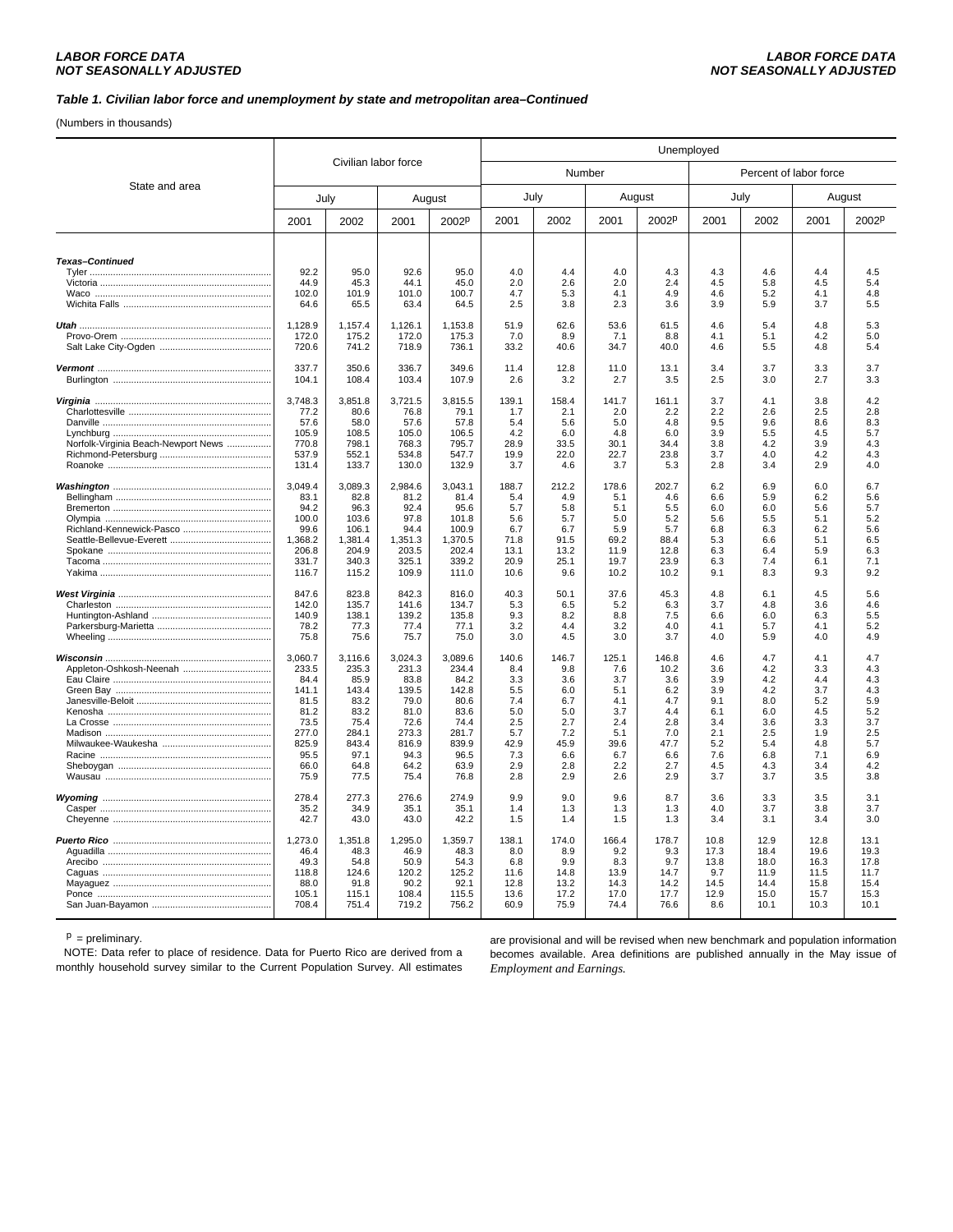*Table 2. Employees on nonfarm payrolls by state and selected metropolitan areas, not seasonally adjusted*

(Numbers in thousands)

|                |                    | July             |                    | August           |                 | Change: August 2001 to August 2002P |
|----------------|--------------------|------------------|--------------------|------------------|-----------------|-------------------------------------|
| State and area | 2001               | 2002             | 2001               | 2002P            | Number          | Percent                             |
|                | 1,905.0            | 1,884.6          | 1,905.9            | 1,887.0          | $-18.9$         | $-1.0$                              |
|                | 483.7              | 484.9            | 482.9              | 483.4            | .5              | $\cdot$ 1                           |
|                | 185.4              | 182.1            | 186.1              | 183.4            | -2.7            | $-1.5$                              |
|                | 231.0              | 229.1            | 230.1              | 228.6            | $-1.5$          | $-.7$                               |
|                | 164.9              | 164.7            | 164.5              | 164.4            | $-.1$           | $-.1$                               |
|                | 82.0               | 79.1             | 81.8               | 79.4             | $-2.4$          | $-2.9$                              |
|                |                    |                  |                    |                  |                 |                                     |
|                | 311.6<br>141.5     | 313.4<br>143.5   | 311.5<br>141.9     | 314.0<br>143.9   | 2.5<br>2.0      | .8<br>1.4                           |
|                | 2,221.6            | 2,196.0          | 2,239.4            | 2,221.6          | $-17.8$         | $-.8$                               |
|                | 1,567.2            | 1,546.4          | 1,578.1            | 1,564.1          | $-14.0$         | $-0.9$                              |
|                | 338.7              | 333.3            | 342.7              | 337.7            | $-5.0$          | $-1.5$                              |
|                |                    |                  |                    |                  |                 |                                     |
|                | 1,143.2            | 1,139.5          | 1,152.2            | 1.146.6          | $-5.6$          | $-.5$                               |
|                | 159.1              | 163.2            | 159.4              | 164.4            | 5.0             | 3.1                                 |
|                | 100.6              | 98.6<br>309.3    | 101.8              | 98.8<br>310.6    | $-3.0$          | $-2.9$<br>$-1.2$                    |
|                | 313.1<br>35.7      | 34.6             | 314.4<br>35.6      | 34.7             | -3.8<br>$-.9$   | $-2.5$                              |
|                | 14,656.4           | 14,598.2         | 14,676.5           | 14,611.1         | $-65.4$         | $-.4$                               |
|                | 195.6              | 199.4            | 197.7              | 199.2            | 1.5             | .8                                  |
|                | 306.9              | 310.1            | 308.2              | 311.3            | 3.1             | 1.0                                 |
|                | 4,065.5            | 4,036.7          | 4,064.8            | 4,036.4          | $-28.4$         | -.7                                 |
|                | 150.8              | 153.4            | 157.8              | 157.8            | .0              | .0                                  |
|                | 1,054.0            | 1,049.4          | 1,056.5            | 1,051.1          | $-5.4$          | $-.5$                               |
|                | 1,413.9            | 1,414.4          | 1,414.4            | 1,412.9          | $-1.5$          | $-.1$                               |
|                | 1,026.6            | 1,053.2          | 1,022.1            | 1.048.1          | 26.0            | 2.5                                 |
|                | 736.1              | 732.7            | 738.0              | 733.6            | $-4.4$          | $-6$                                |
|                | 130.1              | 129.6            | 130.1              | 130.6            | .5              | $\cdot$ 4                           |
|                | 1,216.2            | 1,239.5          | 1,218.0            | 1.238.3          | 20.3<br>$-33.8$ | 1.7<br>$-3.2$                       |
|                | 1,069.0<br>1,012.7 | 1,033.4<br>965.6 | 1,063.7<br>1.003.1 | 1,029.9<br>961.4 | $-41.7$         | $-4.2$                              |
|                | 165.5              | 165.9            | 165.7              | 166.1            | $\cdot$ 4       | $\cdot$                             |
|                | 187.4              | 185.8            | 188.0              | 186.3            | -1.7            | $-9$                                |
|                | 192.2              | 194.0            | 195.6              | 196.5            | .9              | .5                                  |
|                | 178.5              | 179.5            | 178.4              | 179.3            | .9              | .5                                  |
|                | 281.2              | 280.6            | 279.5              | 281.5            | 2.0             | $\overline{.7}$                     |
|                | 2,241.1            | 2,188.8          | 2,242.0            | 2,193.4          | $-48.6$         | $-2.2$                              |
|                | 188.5              | 183.9            | 188.4              | 183.5            | $-4.9$          | $-2.6$                              |
|                | 247.5              | 244.8            | 247.3              | 245.7            | $-1.6$          | -.6                                 |
|                | 1,191.9            | 1,165.5          | 1,190.1            | 1,164.2          | -25.9           | $-2.2$                              |
|                | 1,677.3            | 1,669.6          | 1,670.5            | 1,665.8          | -4.7            | $-.3$                               |
|                | 184.9              | 181.0            | 183.7              | 179.3            | $-4.4$          | $-2.4$                              |
|                | 87.4               | 86.6             | 87.0               | 86.1             | -.9             | $-1.0$                              |
|                | 613.0              | 601.1            | 606.6              | 595.4            | $-11.2$         | $-1.8$                              |
|                | 261.6<br>144.1     | 262.9<br>147.1   | 259.9<br>143.5     | 261.2<br>146.9   | 1.3<br>3.4      | .5<br>2.4                           |
|                | 210.0              | 206.9            | 208.4              | 204.8            | $-3.6$          | $-1.7$                              |
|                | 84.7               | 84.9             | 84.7               | 84.5             | $-2$            | $-.2$                               |
|                | 423.2              | 420.6            | 420.9              | 419.6            | $-1.3$          | -.3                                 |
|                | 55.3               | 56.0             | 55.3               | 55.7             | $\cdot$         | $\cdot$                             |
|                | 328.0              | 327.7            | 326.1              | 326.3            | .2              | .1                                  |
|                | 661.6              | 657.4            | 660.1              | 655.8            | -4.3            | -.7                                 |
|                | 2,803.7            | 2,787.2          | 2,794.0            | 2,776.8          | $-17.2$         | $-6$                                |
|                | 7,090.7            | 7,118.2          | 7,180.5            | 7,198.2          | 17.7            | $\cdot$                             |
|                | 158.6              | 157.0            | 160.3              | 158.4            | $-1.9$          | $-1.2$                              |
|                | 692.6              | 691.9            | 691.6              | 688.9            | $-2.7$          | $-.4$                               |
|                | 174.1              | 175.6            | 175.5              | 177.6            | 2.1             | 1.2                                 |
|                | 118.7              | 118.7            | 120.7              | 120.6            | $-.1$           | $-.1$                               |
|                | 563.5              | 569.9            | 569.6              | 576.4            | 6.8             | 1.2                                 |
|                | 181.3              | 181.3            | 184.0              | 184.3            | .3              | $.2\phantom{0}$                     |
|                | 190.2<br>1,019.9   | 185.9<br>1,029.1 | 191.4<br>1,019.7   | 187.0<br>1,027.3 | $-4.4$<br>7.6   | $-2.3$<br>.7                        |
|                | 900.7              | 896.2            | 909.0              | 904.9            | -4.1            | $-.5$                               |
|                | 152.6              | 153.1            | 154.8              | 155.9            | 1.1             | .7                                  |
|                | 278.9              | 280.1            | 282.2              | 280.8            | $-1.4$          | $-.5$                               |
|                | 158.1              | 159.7            | 159.5              | 160.9            | 1.4             | .9                                  |
|                | 1,221.1            | 1,218.2          | 1,232.3            | 1,226.9          | -5.4            | $-.4$                               |
|                | 501.4              | 505.6            | 507.7              | 513.0            | 5.3             | 1.0                                 |
|                |                    |                  |                    |                  |                 |                                     |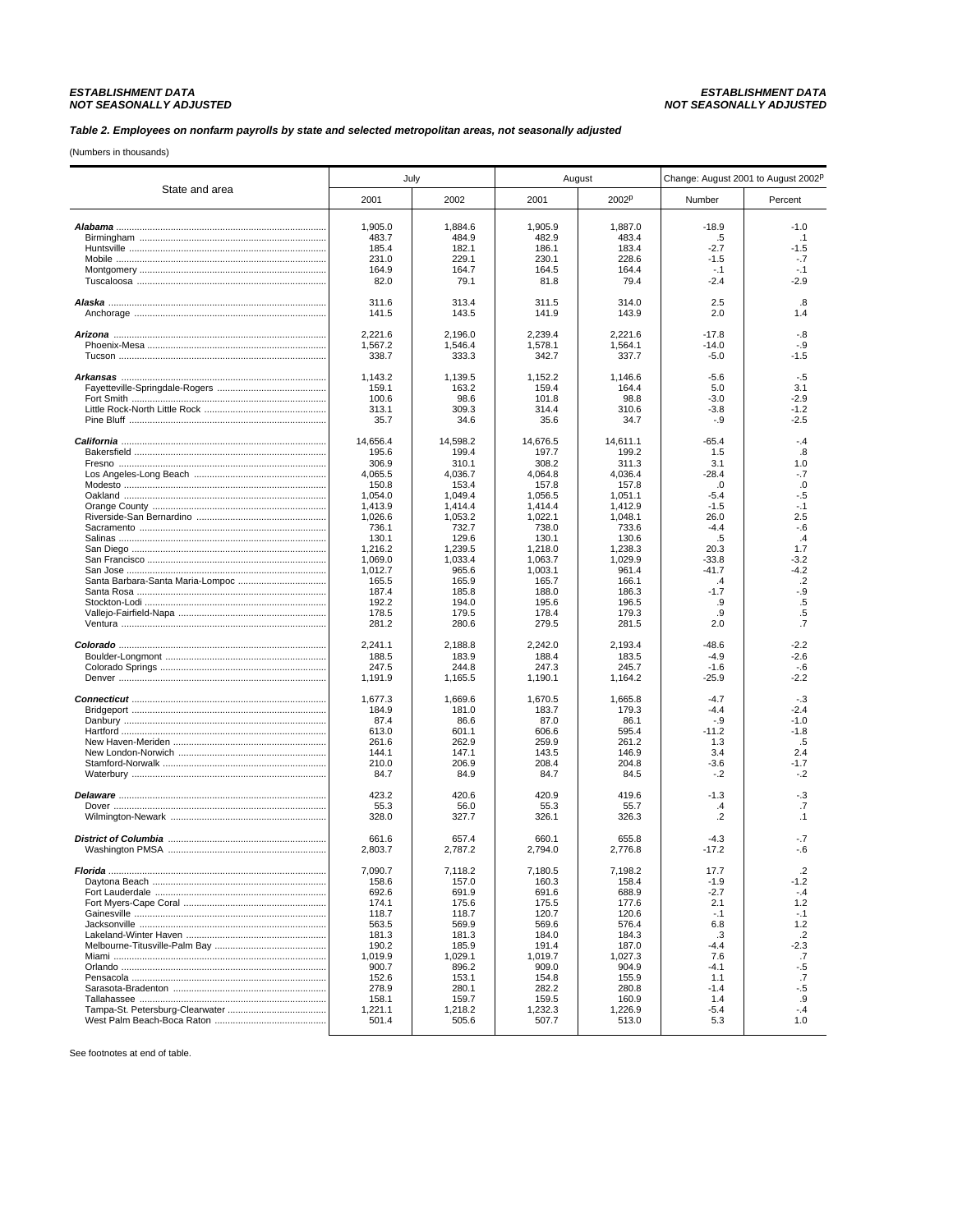# ESTABLISHMENT DATA<br>NOT SEASONALLY ADJUSTED

Table 2. Employees on nonfarm payrolls by state and selected metropolitan areas, not seasonally adjusted - Continued

(Numbers in thousands)

|                                            | July    |         |         | August  |           | Change: August 2001 to August 2002P |
|--------------------------------------------|---------|---------|---------|---------|-----------|-------------------------------------|
| State and area                             | 2001    | 2002    | 2001    | 2002P   | Number    | Percent                             |
|                                            |         |         |         |         |           |                                     |
|                                            | 3,947.9 | 3,856.3 | 3,946.8 | 3,855.2 | $-91.6$   | $-2.3$                              |
|                                            | 57.0    | 54.8    | 57.0    | 55.3    | $-1.7$    | $-3.0$                              |
|                                            | 72.8    | 73.1    | 72.4    | 72.3    | $-.1$     | $-.1$                               |
|                                            | 2,192.9 | 2,127.8 | 2,188.6 | 2,125.2 | $-63.4$   | $-2.9$                              |
|                                            | 194.6   | 193.0   | 194.3   | 193.0   | $-1.3$    | $-.7$                               |
|                                            | 118.3   | 118.3   | 118.9   | 118.1   | $-.8$     | $-.7$                               |
|                                            | 147.8   | 147.4   | 148.9   | 147.7   | $-1.2$    | -.8                                 |
|                                            | 135.6   | 138.7   | 136.3   | 140.1   | 3.8       | 2.8                                 |
|                                            | 551.2   | 545.6   | 551.8   | 544.3   | $-7.5$    | $-1.4$                              |
|                                            | 408.5   | 402.8   | 408.7   | 402.9   | $-5.8$    | $-1.4$                              |
|                                            | 572.6   | 568.3   | 576.3   | 568.3   | $-8.0$    | $-1.4$                              |
|                                            | 230.7   | 231.1   | 231.8   | 230.8   | $-1.0$    | - 4                                 |
| <u>Illinois ……………………………………………………………………</u> | 6,039.8 | 5,951.5 | 6,014.9 | 5,930.8 | $-84.1$   | $-1.4$                              |
|                                            | 89.2    | 88.7    | 90.1    | 88.8    | $-1.3$    | $-1.4$                              |
|                                            | 104.1   | 102.3   | 102.4   | 102.0   | $-.4$     | $-.4$                               |
|                                            | 4,250.0 | 4,180.4 | 4,233.7 | 4,164.6 | -69.1     | $-1.6$                              |
|                                            | 184.0   | 183.4   | 183.0   | 183.0   | .0        | .0                                  |
|                                            | 57.8    | 55.5    | 57.0    | 54.6    | -2.4      | $-4.2$                              |
|                                            | 44.0    | 44.6    | 43.9    | 44.2    | .3        | .7                                  |
|                                            | 176.7   | 172.8   | 176.8   | 172.5   | $-4.3$    | $-2.4$                              |
|                                            | 179.3   | 178.3   | 177.2   | 177.1   | $-.1$     | $-.1$                               |
|                                            | 115.2   | 115.5   | 121.8   | 120.4   | $-1.4$    | $-1.1$                              |
|                                            | 2.911.1 | 2.875.0 | 2.925.2 | 2,888.4 | $-36.8$   | $-1.3$                              |
|                                            | 61.3    | 61.8    | 61.0    | 61.0    | .0        | .0                                  |
|                                            | 118.2   | 119.3   | 117.7   | 120.6   | 2.9       | 2.5                                 |
|                                            | 160.2   | 155.7   | 159.8   | 155.5   | $-4.3$    | $-2.7$                              |
|                                            | 264.9   | 265.7   | 266.0   | 265.1   | $-.9$     | $-.3$                               |
|                                            | 257.8   | 249.8   | 257.3   | 249.9   | $-7.4$    | $-2.9$                              |
|                                            | 885.1   | 876.1   | 889.6   | 880.1   | $-9.5$    | $-1.1$                              |
|                                            | 49.7    | 48.6    | 50.1    | 48.6    | $-1.5$    | $-3.0$                              |
|                                            | 92.4    | 92.9    | 92.9    | 92.7    | $-2$      | $-.2$                               |
|                                            | 55.7    | 55.6    | 56.3    | 55.5    | $-8$      | $-1.4$                              |
|                                            | 133.6   | 130.6   | 135.0   | 132.6   | $-2.4$    | $-1.8$                              |
|                                            | 66.8    | 67.0    | 67.1    | 67.0    | $-.1$     | $-.1$                               |
|                                            | 1,458.5 | 1,452.2 | 1,459.5 | 1,452.4 | $-7.1$    | $-5$                                |
|                                            | 120.0   | 117.2   | 120.8   | 116.6   | $-4.2$    | $-3.5$                              |
|                                            | 289.3   | 291.5   | 290.5   | 290.1   | $-.4$     | $-.1$                               |
|                                            | 50.2    | 50.6    | 50.5    | 50.2    | $-.3$     | $-6$                                |
|                                            | 71.5    | 73.0    | 72.5    | 73.1    | .6        | .8                                  |
|                                            | 65.7    | 65.2    | 65.3    | 65.1    | $-.2$     | $-.3$                               |
|                                            | 71.3    | 69.3    | 71.5    | 69.6    | $-1.9$    | $-2.7$                              |
|                                            | 1,344.4 | 1,350.1 | 1,345.7 | 1,349.2 | 3.5       | .3                                  |
|                                            | 48.2    | 48.2    | 48.9    | 47.7    | $-1.2$    | $-2.5$                              |
|                                            | 104.3   | 102.9   | 104.3   | 102.7   | $-1.6$    | $-1.5$                              |
|                                            | 285.5   | 277.1   | 284.6   | 276.1   | $-8.5$    | $-3.0$                              |
|                                            | 1,803.4 | 1,820.6 | 1,813.1 | 1,832.1 | 19.0      | 1.0                                 |
|                                            | 283.8   | 285.1   | 284.6   | 285.8   | 1.2       | $\cdot$ 4                           |
|                                            | 583.8   | 582.1   | 581.9   | 583.6   | 1.7       | .3                                  |
|                                            | 44.9    | 45.6    | 45.3    | 45.9    | .6        | 1.3                                 |
|                                            | 1,925.4 | 1,912.3 | 1,923.1 | 1,915.7 | $-7.4$    | -.4                                 |
|                                            | 55.9    | 56.4    | 55.8    | 56.4    | .6        |                                     |
|                                            | 307.6   | 308.0   | 305.2   | 307.7   | 2.5       | .8                                  |
|                                            | 80.9    | 80.9    | 81.0    | 80.6    | $-.4$     | $-5$                                |
|                                            | 169.4   | 168.0   | 169.9   | 169.8   | $-.1$     | $-.1$                               |
|                                            | 86.1    | 86.6    | 86.7    | 87.1    | $\cdot$ 4 | .5                                  |
|                                            | 73.8    | 74.4    | 73.8    | 74.1    | .3        | $\cdot$                             |
|                                            | 623.4   | 620.4   | 621.3   | 619.9   | $-1.4$    | $-2$                                |
|                                            | 177.2   | 175.7   | 177.2   | 175.7   | $-1.5$    | $-8$                                |
|                                            | 620.2   | 621.2   | 619.6   | 620.5   | .9        | $\cdot$ 1                           |
|                                            | 44.7    | 44.6    | 44.9    | 44.8    | $-.1$     | $-2$                                |
|                                            | 157.4   | 161.1   | 157.7   | 159.8   | 2.1       | 1.3                                 |
|                                            |         |         |         |         |           |                                     |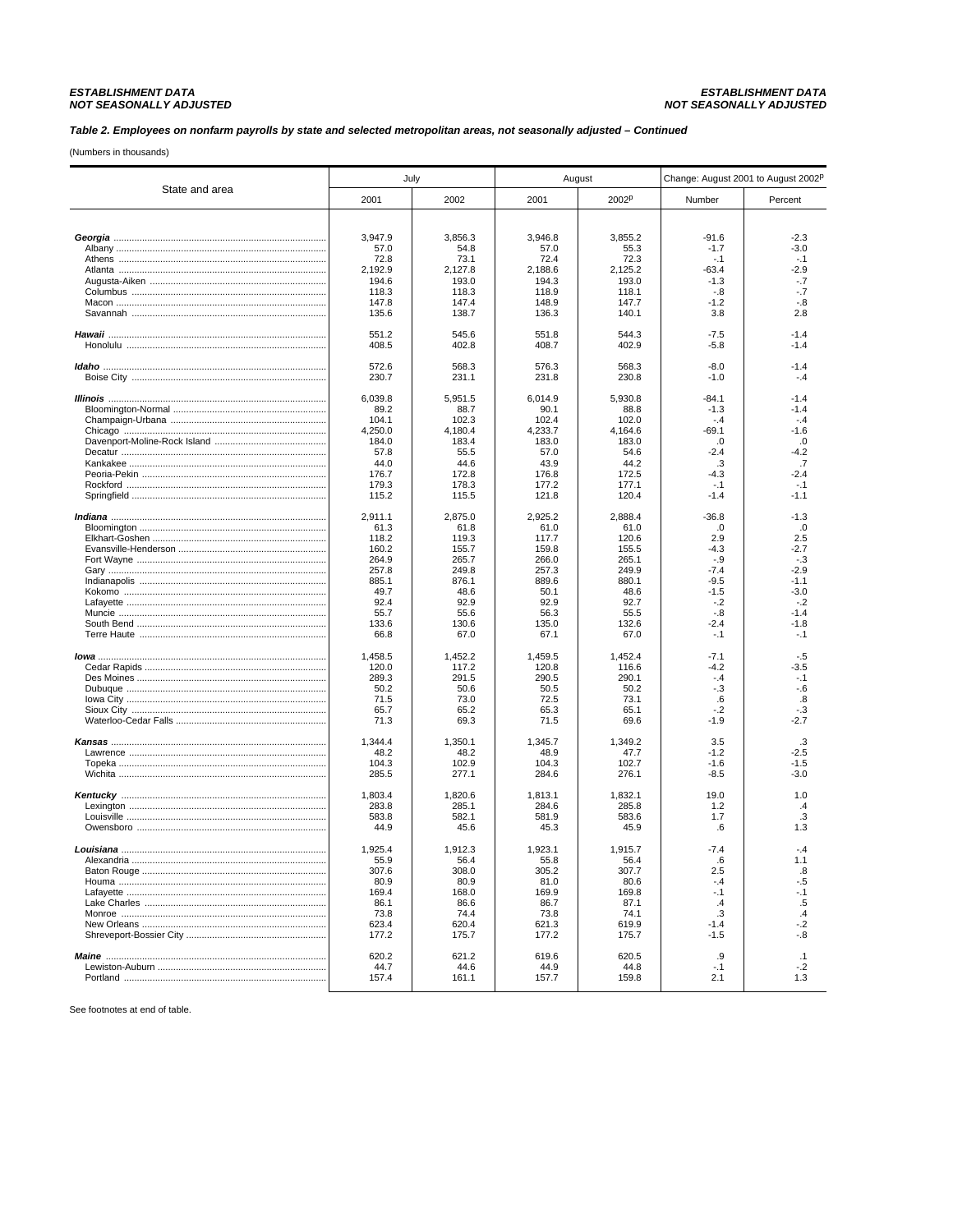*Table 2. Employees on nonfarm payrolls by state and selected metropolitan areas, not seasonally adjusted – Continued*

(Numbers in thousands)

|                | July           |                |                | August         |                  | Change: August 2001 to August 2002P |
|----------------|----------------|----------------|----------------|----------------|------------------|-------------------------------------|
| State and area | 2001           | 2002           | 2001           | 2002P          | Number           | Percent                             |
|                |                |                |                |                |                  |                                     |
|                | 2.466.7        | 2.428.4        | 2.459.0        | 2.428.0        | $-31.0$          | $-1.3$                              |
|                | 1.253.1        | 1.240.3        | 1,252.9        | 1,238.5        | $-14.4$          | $-1.1$                              |
|                | 407.6          | 401.4          | 405.4          | 396.4          | $-9.0$           | $-2.2$                              |
|                | 913.8          | 897.2          | 912.3          | 900.3          | $-12.0$          | $-1.3$                              |
|                | 3.327.8        | 3.281.6        | 3.321.2        | 3.270.8        | $-50.4$          | $-1.5$                              |
|                | 74.1           | 74.5           | 73.5           | 73.9           | $\cdot$          | .5                                  |
|                | 2,046.2        | 2,014.2        | 2,040.8        | 2,008.1        | $-32.7$          | $-1.6$                              |
|                | 98.0           | 97.3           | 98.2           | 97.4           | $-8$             | $-0.8$                              |
|                | 51.4           | 50.9           | 51.6           | 51.0           | $-6$             | $-1.2$<br>$-2.0$                    |
| Lowell         | 163.4<br>130.3 | 160.3<br>128.5 | 163.0<br>130.8 | 159.8<br>129.1 | $-3.2$<br>$-1.7$ | $-1.3$                              |
|                | 65.6           | 65.6           | 64.7           | 64.4           | -.3              | -.5                                 |
|                | 43.7           | 43.6           | 43.2           | 43.2           | .0               | $.0\,$                              |
|                | 257.6          | 258.1          | 257.2          | 258.0          | .8               | .3                                  |
|                | 233.8          | 234.1          | 232.6          | 233.2          | .6               | .3                                  |
|                | 4,542.4        | 4,503.1        | 4,556.2        | 4,515.2        | $-41.0$          | $-9$                                |
|                | 281.8          | 282.4          | 283.1          | 283.1          | .0               | .0                                  |
|                | 71.0           | 71.8           | 72.4           | 72.0           | $-4$             | $-6$                                |
|                | 2,122.2        | 2,095.7        | 2,129.6        | 2,103.9        | $-25.7$          | $-1.2$                              |
|                | 163.0          | 156.0          | 162.9          | 155.5          | $-7.4$           | $-4.5$                              |
|                | 579.1          | 577.9          | 581.9          | 578.9          | $-3.0$           | $-.5$                               |
|                | 64.0           | 63.6           | 64.2           | 64.0           | $-2$             | $-3$                                |
|                | 211.9          | 214.2          | 214.3          | 214.0          | $-3$             | $-1$                                |
|                | 234.1          | 230.9          | 233.6          | 230.1          | $-3.5$           | -1.5                                |
|                | 180.3          | 172.8          | 178.7          | 174.2          | $-4.5$           | $-2.5$                              |
|                | 2.678.4        | 2.660.6        | 2.673.2        | 2.650.3        | $-22.9$          | -.9                                 |
|                | 116.2          | 116.0          | 116.1          | 115.4          | $-7$             | $-6$                                |
|                | 1,748.8        | 1,736.2        | 1,750.1        | 1,732.1        | $-18.0$          | $-1.0$                              |
|                | 87.8           | 87.2           | 87.6           | 87.5           | $-.1$            | $-1$                                |
|                | 93.1           | 91.4           | 92.8           | 91.2           | $-1.6$           | -1.7                                |
|                | 1,129.2        | 1,126.8        | 1,135.8        | 1,132.4        | $-3.4$           | -.3                                 |
|                | 233.4          | 232.6          | 232.1          | 232.9          | 8.               | .3                                  |
|                | 2,716.3        | 2,662.9        | 2,711.7        | 2,664.6        | $-47.1$          | $-1.7$                              |
|                | 984.2          | 991.5          | 985.1          | 985.5          | 4                | $\Omega$                            |
|                | 1,316.4        | 1,298.6        | 1,311.4        | 1,298.5        | $-12.9$          | $-1.0$                              |
|                | 166.7          | 169.8          | 166.3          | 166.9          | .6               | $\cdot$                             |
|                | 394.7          | 397.8          | 397.1          | 400.6          | 3.5              | <b>q</b>                            |
|                | 67.5           | 69.1           | 68.2           | 69.4           | 1.2              | 1.8                                 |
|                | 49.9           | 50.7           | 50.5           | 51.0           | .5               | 1.0                                 |
|                | 910.2          | 905.3          | 910.4          | 904.5          | $-5.9$           | $-0.6$                              |
|                | 155.7          | 154.3          | 157.4          | 154.7          | $-2.7$           | $-1.7$                              |
|                | 426.6          | 423.7          | 426.4          | 421.5          | $-4.9$           | $-1.1$                              |
|                | 1,053.6        | 1,067.8        | 1.059.6        | 1,073.7        | 14.1             | 1.3                                 |
|                | 775.3          | 788.5          | 781.8          | 794.3          | 12.5             | 1.6                                 |
|                | 197.9          | 199.2          | 198.6          | 199.7          | 1.1              | .6                                  |
|                | 627.4          | 628.6          | 626.2          | 626.8          | .6               | $\cdot$ 1                           |
|                | 107.8          | 105.2          | 107.3          | 104.6          | $-2.7$           | $-2.5$                              |
|                | 99.2           | 98.9           | 99.5           | 98.7           | -.8              | -.8                                 |
|                | 126.7          | 126.0          | 126.1          | 125.4          | $-.7$            | - 6                                 |
|                | 4,036.4        | 4,018.1        | 4,015.8        | 4,003.1        | $-12.7$          | $-3$                                |
|                | 204.5          | 207.2          | 204.2          | 205.9          | 1.7              | .8                                  |
|                | 665.1          | 655.7          | 660.3          | 653.1          | $-7.2$           | $-1.1$                              |
|                | 503.4          | 501.7          | 502.9          | 501.7          | $-1.2$           | $-.2$                               |
|                | 255.4<br>673.2 | 257.0<br>674.7 | 253.0<br>670.0 | 256.9<br>670.3 | 3.9<br>.3        | 1.5<br>.0                           |
|                | 413.5          | 416.1          | 412.1          | 414.9          | 2.8              | $\cdot$ 7                           |
|                | 1,017.7        | 1,008.8        | 1,010.8        | 1,002.0        | $-8.8$           | -.9                                 |
|                | 221.7          | 217.0          | 221.4          | 216.5          | $-4.9$           | $-2.2$                              |
|                | 59.3           | 58.4           | 59.1           | 58.7           | $-.4$            | $-7$                                |
|                |                |                |                |                |                  |                                     |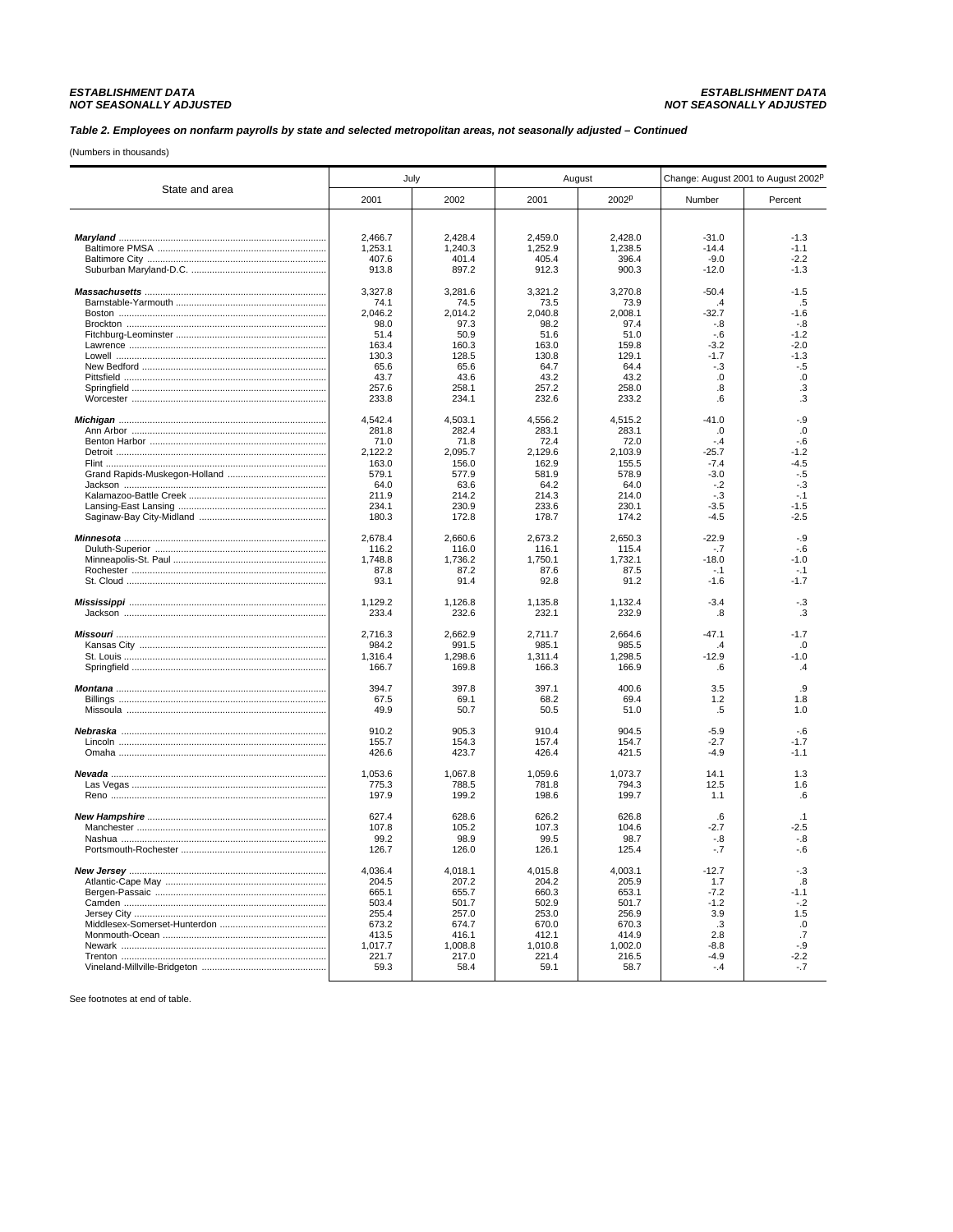*Table 2. Employees on nonfarm payrolls by state and selected metropolitan areas, not seasonally adjusted – Continued*

(Numbers in thousands)

|                                       | July             |                  |                  | August           | Change: August 2001 to August 2002P |                 |
|---------------------------------------|------------------|------------------|------------------|------------------|-------------------------------------|-----------------|
| State and area                        | 2001             | 2002             | 2001             | 2002P            | Number                              | Percent         |
|                                       |                  |                  |                  |                  |                                     |                 |
|                                       | 753.2            | 759.3            | 757.7            | 762.8            | 5.1                                 | 0.7             |
|                                       | 358.2            | 359.8            | 358.4            | 358.5            | $\cdot$ 1                           | .0              |
|                                       | 54.8             | 56.1             | 57.8             | 58.7             | .9                                  | 1.6             |
|                                       | 77.5             | 78.3             | 77.1             | 78.1             | 1.0                                 | 1.3             |
|                                       | 8.640.1          | 8,562.1          | 8.614.0          | 8.534.9          | $-79.1$                             | $-9$            |
|                                       | 459.1            | 460.8            | 460.9            | 463.1            | 2.2                                 | .5              |
|                                       | 116.7            | 113.9            | 115.8            | 113.9            | $-1.9$                              | $-1.6$          |
|                                       | 552.0            | 550.4            | 552.6            | 550.8            | $-1.8$                              | $-.3$           |
|                                       | 117.4            | 116.7            | 117.4            | 117.1            | $-.3$                               | $-.3$           |
|                                       | 42.8             | 41.4             | 42.9             | 42.1             | $-0.8$                              | $-1.9$          |
|                                       | 54.9             | 54.8             | 54.7             | 54.8             | .1                                  | $\cdot$ .2      |
|                                       | 1,223.6          | 1,225.5          | 1,219.0          | 1.220.9          | 1.9                                 | $\cdot$ .2      |
|                                       | 4,270.9          | 4,186.8          | 4.241.0          | 4,165.5          | $-75.5$                             | $-1.8$          |
|                                       | 3,712.8          | 3,626.7          | 3,684.2          | 3,608.0          | $-76.2$                             | $-2.1$          |
|                                       | 133.6<br>550.8   | 134.2<br>540.0   | 132.9<br>548.0   | 133.8<br>537.7   | .9<br>$-10.3$                       | .7<br>$-1.9$    |
|                                       | 110.7            | 111.2            | 111.0            | 111.3            | .3                                  | .3              |
|                                       | 350.7            | 347.3            | 348.2            | 346.9            | $-1.3$                              | $-.4$           |
|                                       | 135.4            | 134.4            | 134.5            | 133.9            | $-6$                                | $-.4$           |
|                                       | 423.6            | 424.0            | 421.7            | 422.4            | .7                                  | $\cdot$         |
|                                       |                  |                  |                  |                  |                                     |                 |
|                                       | 3,835.6          | 3,824.3          | 3,877.8          | 3,874.3          | $-3.5$                              | $-.1$           |
|                                       | 110.0            | 111.2            | 110.9            | 112.3            | 1.4                                 | 1.3             |
|                                       | 827.3            | 826.8            | 830.9            | 838.3            | 7.4                                 | .9              |
| Greensboro--Winston-Salem--High Point | 642.3            | 637.6            | 644.6            | 640.2            | $-4.4$                              | -.7             |
|                                       | 687.2            | 687.6            | 688.1            | 686.6            | $-1.5$                              | $-.2$           |
|                                       | 327.3            | 327.1            | 327.6            | 327.5            | -.1                                 | .0              |
|                                       | 52.0             | 52.5             | 51.8             | 52.5             | .7                                  | 1.4             |
|                                       | 102.6            | 102.8            | 102.7            | 102.9            | .2                                  | $\cdot$         |
|                                       | 47.3             | 46.3             | 47.6             | 47.0             | $-6$                                | $-1.3$          |
|                                       | 5,561.5          | 5,508.4          | 5,552.0          | 5,501.5          | $-50.5$                             | -.9             |
|                                       | 324.0            | 324.5            | 323.8            | 323.5            | $-.3$                               | $-.1$           |
|                                       | 187.4            | 187.3            | 186.9            | 187.1            | $\cdot$ .2                          | $\cdot$ 1       |
|                                       | 886.6<br>1,158.3 | 877.4<br>1,148.4 | 885.8<br>1,159.0 | 876.7<br>1.148.7 | $-9.1$<br>$-10.3$                   | $-1.0$<br>$-9$  |
|                                       | 892.7            | 883.8            | 890.7            | 882.9            | $-7.8$                              | $-.9$           |
|                                       | 474.9            | 468.9            | 476.9            | 470.0            | $-6.9$                              | $-1.4$          |
|                                       | 131.1            | 129.2            | 131.5            | 129.5            | $-2.0$                              | $-1.5$          |
|                                       | 78.9             | 76.7             | 78.7             | 77.4             | $-1.3$                              | $-1.7$          |
|                                       | 80.2             | 79.8             | 81.3             | 79.6             | $-1.7$                              | $-2.1$          |
|                                       | 49.5             | 50.1             | 49.5             | 49.3             | $-.2$                               | $-.4$           |
|                                       | 321.1            | 316.6            | 321.7            | 319.9            | $-1.8$                              | $-6$            |
|                                       | 238.0            | 232.7            | 239.5            | 234.3            | $-5.2$                              | $-2.2$          |
|                                       | 1,498.8          | 1,508.7          | 1,503.9          | 1,512.3          | 8.4                                 | .6              |
|                                       | 23.7             | 23.5             | 23.5             | 23.3             | $-2$                                | $-9$            |
|                                       | 38.5             | 39.3             | 39.2             | 39.6             | $\cdot$ 4                           | 1.0             |
|                                       | 536.0<br>406.2   | 540.3<br>406.6   | 538.1<br>407.1   | 542.1<br>407.2   | 4.0                                 | .7<br>.0        |
|                                       |                  |                  |                  |                  | $\cdot$ 1                           |                 |
|                                       | 1,584.4          | 1,574.5          | 1,587.6          | 1,577.3          | $-10.3$                             | -.6             |
|                                       | 140.8            | 140.9            | 139.9            | 140.8            | .9                                  | .6              |
|                                       | 73.2             | 73.7             | 73.5             | 73.7             | $\cdot$                             | .3              |
|                                       | 958.0<br>137.0   | 941.9<br>138.0   | 954.9<br>138.6   | 941.7<br>139.3   | $-13.2$<br>.7                       | $-1.4$<br>.5    |
|                                       |                  |                  |                  |                  |                                     |                 |
|                                       | 5,696.5          | 5,634.8          | 5,682.0          | 5,619.4          | $-62.6$                             | $-1.1$          |
|                                       | 290.7            | 286.4            | 290.4            | 286.1            | $-4.3$                              | $-1.5$          |
|                                       | 60.8             | 60.6             | 60.7             | 60.5             | $-.2$                               | $-.3$           |
|                                       | 132.2<br>366.5   | 133.1<br>366.6   | 132.7<br>367.0   | 133.6<br>366.5   | .9<br>$-.5$                         | .7              |
|                                       | 87.9             | 85.8             | 87.2             | 85.3             | $-1.9$                              | $-.1$<br>$-2.2$ |
|                                       | 226.5            | 228.7            | 226.3            | 228.8            | 2.5                                 | 1.1             |
|                                       | 2,399.9          | 2,374.5          | 2,391.4          | 2,365.0          | $-26.4$                             | $-1.1$          |
|                                       | 687.0            | 683.7            | 685.8            | 679.7            | $-6.1$                              | -.9             |
|                                       | 1,136.6          | 1.127.6          | 1,131.0          | 1,122.6          | $-8.4$                              | $-.7$           |
|                                       | 169.2            | 170.1            | 169.3            | 170.1            | .8                                  | .5              |
|                                       | 282.9            | 279.5            | 281.8            | 279.7            | $-2.1$                              | $-.7$           |
|                                       | 50.8             | 50.2             | 50.3             | 49.5             | $-.8$                               | $-1.6$          |
|                                       | 67.8             | 68.1             | 68.1             | 69.1             | 1.0                                 | 1.5             |
|                                       | 55.0             | 54.7             | 54.8             | 54.8             | .0                                  | .0              |
|                                       | 168.8            | 166.8            | 168.9            | 167.1            | $-1.8$                              | $-1.1$          |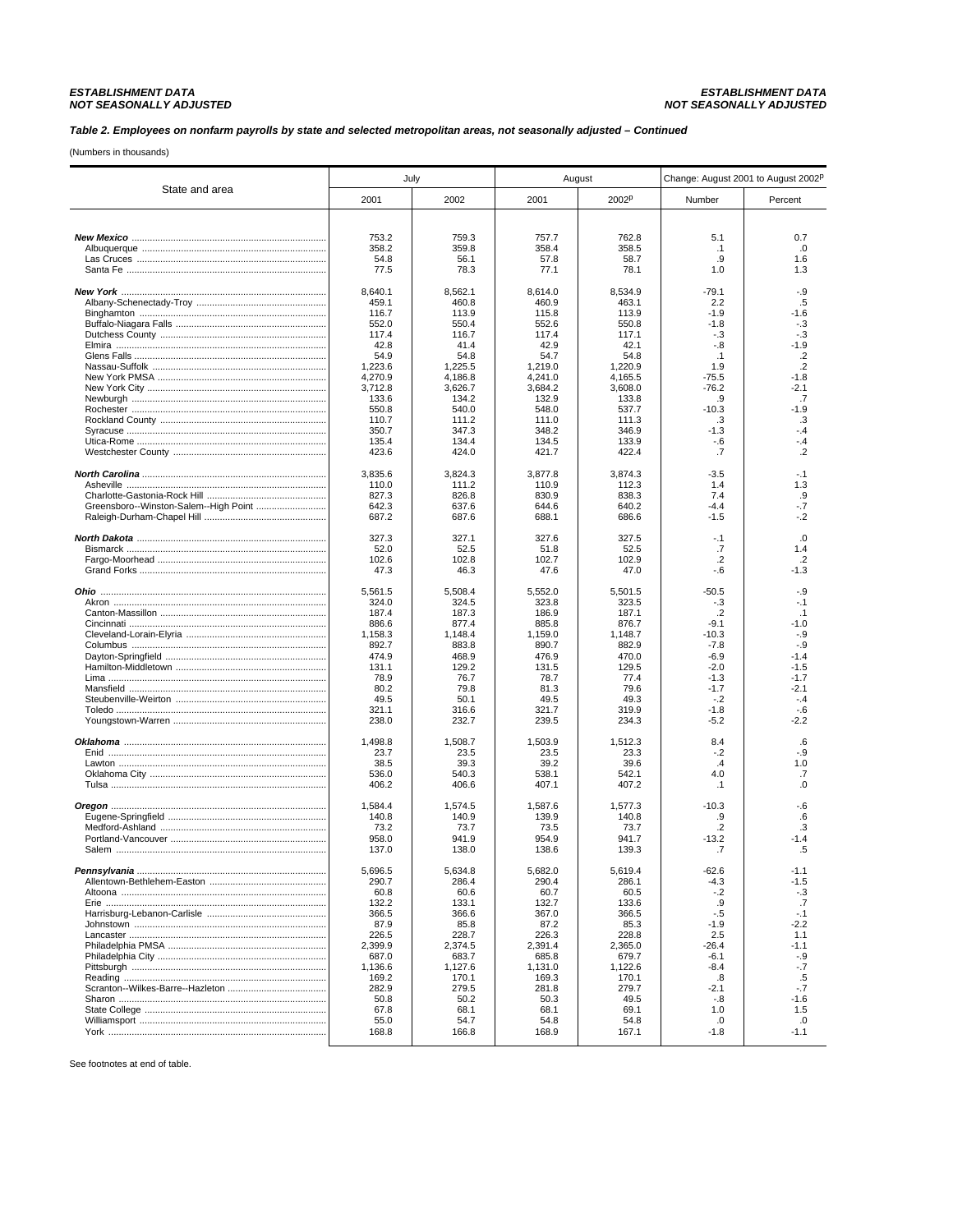### *Table 2. Employees on nonfarm payrolls by state and selected metropolitan areas, not seasonally adjusted – Continued*

(Numbers in thousands)

|                                     | July             |                  |                  | August           |                   | Change: August 2001 to August 2002P |
|-------------------------------------|------------------|------------------|------------------|------------------|-------------------|-------------------------------------|
| State and area                      | 2001             | 2002             | 2001             | 2002P            | Number            | Percent                             |
|                                     |                  |                  |                  |                  |                   |                                     |
|                                     | 474.7            | 477.9            | 479.1            | 481.5            | 2.4               | 0.5                                 |
|                                     | 527.8            | 530.0            | 531.8            | 533.8            | 2.0               | .4                                  |
|                                     | 1,824.2          | 1,811.0          | 1,829.0          | 1,824.1          | $-4.9$            | -.3                                 |
|                                     | 246.7            | 250.8            | 250.6            | 253.1            | 2.5               | 1.0                                 |
|                                     | 292.4<br>474.2   | 292.7<br>476.5   | 292.4<br>482.3   | 293.8<br>483.9   | 1.4<br>1.6        | .5<br>.3                            |
|                                     |                  |                  |                  |                  |                   |                                     |
|                                     | 383.9<br>53.0    | 384.0<br>53.8    | 384.6<br>53.0    | 382.5<br>52.5    | $-2.1$<br>-.5     | $-.5$<br>$-.9$                      |
|                                     | 116.8            | 119.0            | 116.4            | 118.1            | 1.7               | 1.5                                 |
|                                     | 2,692.4          | 2,690.2          | 2,709.0          | 2.702.6          | $-6.4$            | $-2$                                |
|                                     | 232.2            | 232.6            | 232.3            | 232.7            | .4                | $\cdot$ .2                          |
|                                     | 195.1            | 192.6            | 198.3            | 194.5            | $-3.8$            | $-1.9$                              |
|                                     | 344.9            | 347.0            | 345.5            | 346.3            | 8.                | $\cdot$                             |
|                                     | 592.8            | 582.2            | 598.2            | 588.1            | $-10.1$           | $-1.7$                              |
|                                     | 679.3            | 683.5            | 683.9            | 687.4            | 3.5               | .5                                  |
|                                     | 9,450.2          | 9,379.9          | 9,497.1          | 9,409.1          | $-88.0$           | $-.9$                               |
|                                     | 54.1             | 53.0             | 53.9             | 52.9             | $-1.0$            | $-1.9$                              |
|                                     | 97.7<br>665.6    | 96.3<br>664.2    | 97.6<br>671.4    | 96.7<br>669.8    | $-.9$<br>$-1.6$   | $-.9$<br>$-2$                       |
|                                     | 155.4            | 156.8            | 157.2            | 156.2            | $-1.0$            | $-6$                                |
|                                     | 76.6             | 78.1             | 77.1             | 77.7             | .6                | .8                                  |
|                                     | 110.0            | 111.1            | 111.2            | 111.0            | $-2$              | $-.2$                               |
|                                     | 73.5             | 74.2             | 74.4             | 73.1             | $-1.3$            | $-1.7$                              |
|                                     | 158.9<br>1,986.5 | 159.6<br>1,973.5 | 159.6<br>1,990.6 | 159.4<br>1,975.9 | $-2$<br>$-14.7$   | $-.1$<br>$-.7$                      |
|                                     | 253.6            | 251.4            | 255.6            | 252.4            | $-3.2$            | $-1.3$                              |
|                                     | 798.3            | 789.7            | 802.8            | 793.2            | $-9.6$            | $-1.2$                              |
|                                     | 87.3             | 86.7             | 87.3             | 86.8             | $-.5$             | $-6$                                |
|                                     | 2.108.9          | 2,109.7          | 2.119.9          | 2,117.9          | $-2.0$            | $-.1$                               |
|                                     | 102.7<br>68.9    | 103.1<br>70.8    | 103.4<br>69.4    | 103.5<br>71.2    | .1<br>1.8         | .1<br>2.6                           |
|                                     | 92.1             | 90.6             | 92.5             | 90.8             | $-1.7$            | $-1.8$                              |
|                                     | 121.3            | 122.7            | 122.5            | 123.4            | .9                | .7                                  |
|                                     | 156.2            | 162.1            | 158.4            | 164.0            | 5.6               | 3.5                                 |
|                                     | 104.5            | 104.1            | 104.7            | 104.5            | $-2$              | -.2                                 |
|                                     | 44.3<br>727.7    | 44.7<br>727.9    | 44.8<br>732.1    | 45.1<br>729.7    | .3<br>$-2.4$      | .7<br>$-.3$                         |
|                                     | 44.4             | 43.3             | 44.4             | 43.2             | $-1.2$            | $-2.7$                              |
|                                     | 52.5             | 51.4             | 52.5             | 51.4             | $-1.1$            | $-2.1$                              |
|                                     | 83.8             | 85.4             | 84.8             | 85.7             | .9                | 1.1                                 |
|                                     | 37.6             | 36.9             | 37.5             | 36.9             | $-6$              | $-1.6$                              |
|                                     | 99.3<br>60.3     | 98.0<br>59.4     | 99.8<br>60.2     | 98.0<br>59.2     | $-1.8$<br>$-1.0$  | $-1.8$<br>$-1.7$                    |
|                                     |                  |                  |                  |                  |                   |                                     |
|                                     | 1,073.9<br>150.7 | 1,056.3<br>147.1 | 1,078.4<br>152.0 | 1,059.0<br>148.1 | $-19.4$<br>$-3.9$ | $-1.8$<br>$-2.6$                    |
|                                     | 716.4            | 706.7            | 717.7            | 706.2            | $-11.5$           | $-1.6$                              |
|                                     | 292.3            | 291.6            | 292.5            | 291.3            | $-1.2$            | $-.4$                               |
|                                     | 33.9             | 34.4             | 33.6             | 34.4             | .8                | 2.4                                 |
|                                     | 107.6            | 107.7            | 106.9            | 106.7            | $-2$              | $-.2$                               |
|                                     | 3,517.6          | 3,490.2          | 3,516.6          | 3,487.8          | $-28.8$           | -.8                                 |
|                                     | 38.7             | 38.8             | 39.0             | 38.9             | $-.1$             | -.3                                 |
|                                     | 84.9             | 85.6             | 84.9             | 85.1             | $\overline{c}$    | 2                                   |
|                                     | 44.1<br>99.5     | 43.0<br>97.7     | 44.8<br>99.1     | 44.1<br>97.0     | $-.7$<br>$-2.1$   | $-1.6$<br>$-2.1$                    |
| Norfolk-Virginia Beach-Newport News | 706.2            | 709.7            | 709.5            | 712.7            | 3.2               | .5                                  |
|                                     | 1.173.8          | 1,159.0          | 1,167.7          | 1.153.8          | $-13.9$           | $-1.2$                              |
|                                     | 558.2            | 557.0            | 557.1            | 555.2            | $-1.9$            | $-.3$                               |
|                                     | 144.7            | 142.4            | 144.5            | 142.4            | $-2.1$            | $-1.5$                              |
|                                     | 2,699.4          | 2,649.6          | 2,695.8          | 2,645.7          | $-50.1$           | $-1.9$                              |
|                                     | 1,400.1          | 1,357.5          | 1,398.1          | 1,354.9          | $-43.2$           | $-3.1$                              |
|                                     | 196.8            | 189.6            | 197.4            | 189.4            | $-8.0$            | $-4.1$                              |
|                                     | 245.8            | 242.9            | 243.8            | 244.0            | .2                | $\cdot$ 1                           |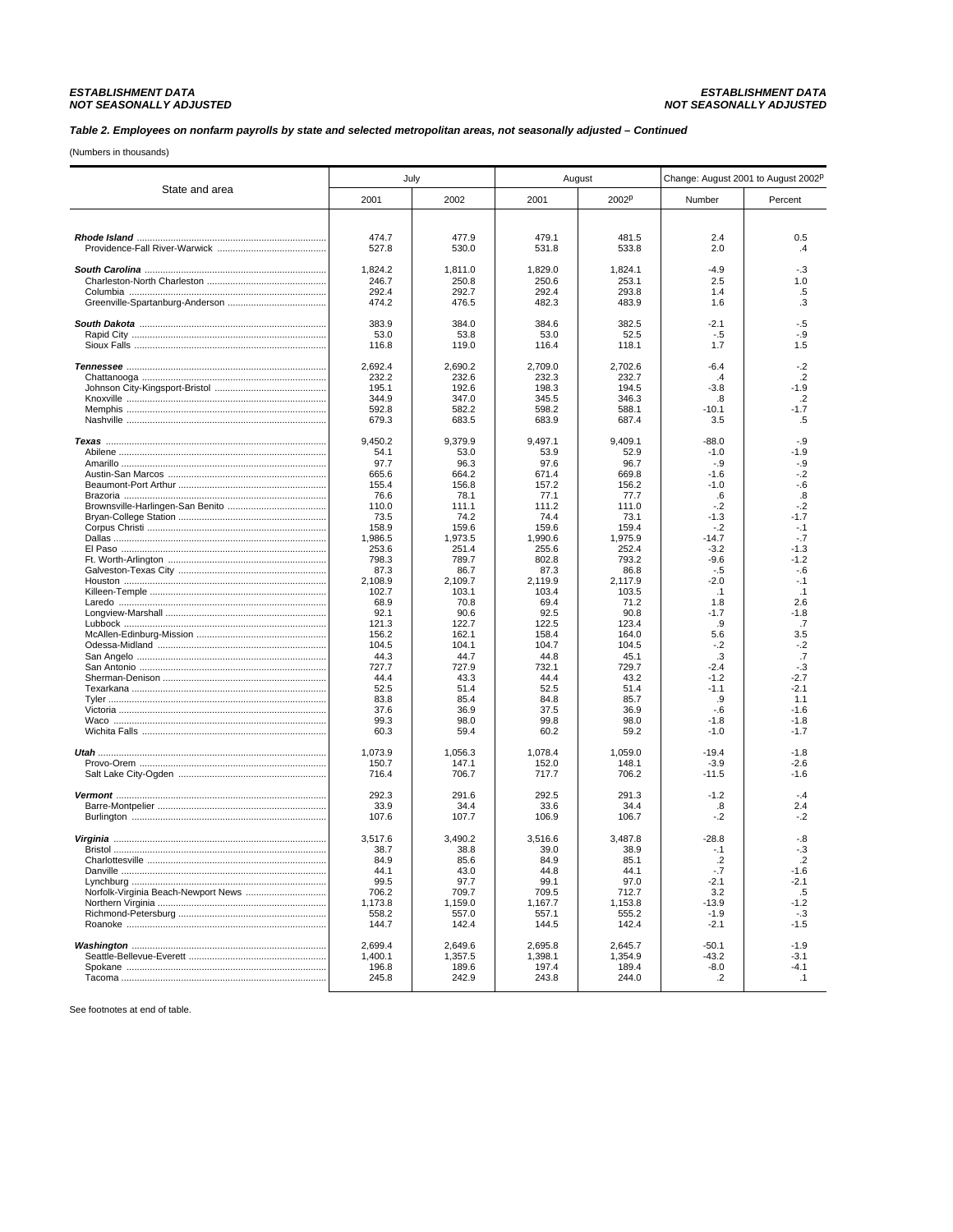*Table 2. Employees on nonfarm payrolls by state and selected metropolitan areas, not seasonally adjusted – Continued*

(Numbers in thousands)

| State and area | July    |         |         | August  | Change: August 2001 to August 2002P |                |  |
|----------------|---------|---------|---------|---------|-------------------------------------|----------------|--|
|                | 2001    | 2002    | 2001    | 2002P   | Number                              | Percent        |  |
|                |         |         |         |         |                                     |                |  |
|                | 737.5   | 728.3   | 737.6   | 728.8   | $-8.8$                              | $-1.2$         |  |
|                | 137.8   | 135.6   | 137.6   | 135.0   | $-2.6$                              | $-1.9$         |  |
|                | 122.2   | 121.5   | 121.9   | 120.7   | $-1.2$                              | $-1.0$         |  |
|                | 69.5    | 69.0    | 69.0    | 69.1    | $\cdot$ 1                           | .1             |  |
|                | 67.0    | 66.8    | 67.1    | 67.1    | $\Omega$                            | .0             |  |
|                | 2,835.3 | 2,846.2 | 2.839.5 | 2,850.5 | 11.0                                | .4             |  |
|                | 207.7   | 204.9   | 208.2   | 206.0   | $-2.2$                              | $-1.1$         |  |
|                | 76.5    | 76.7    | 75.9    | 75.8    | $-1$                                | $-1$           |  |
|                | 146.8   | 146.3   | 146.6   | 147.1   |                                     | 3              |  |
|                | 68.5    | 69.8    | 69.9    | 70.0    |                                     |                |  |
|                | 52.7    | 53.2    | 53.9    | 54.4    |                                     | .9             |  |
|                | 72.4    | 73.1    | 72.2    | 72.8    | 6                                   | $\overline{8}$ |  |
|                | 294.1   | 295.5   | 293.4   | 296.6   | 3.2                                 | 1.1            |  |
|                | 857.8   | 858.4   | 858.2   | 859.6   | 1.4                                 | $\cdot$        |  |
|                | 81.7    | 82.4    | 81.6    | 82.6    | 1.0                                 | 1.2            |  |
|                | 64.1    | 62.1    | 63.6    | 61.9    | $-1.7$                              | $-2.7$         |  |
|                | 69.6    | 70.4    | 69.9    | 70.6    | $\overline{.7}$                     | 1.0            |  |
|                | 252.9   | 254.0   | 254.0   | 255.7   | 1.7                                 | .7             |  |
|                | 32.8    | 32.8    | 33.0    | 33.3    | .3                                  | .9             |  |
|                | 1.003.6 | 998.2   | 991.0   | 993.8   | 2.8                                 | .3             |  |
|                | 72.4    | 70.5    | 71.2    | 70.5    | $-7$                                | $-1.0$         |  |
|                | 68.6    | 68.1    | 68.8    | 67.0    | $-1.8$                              | $-2.6$         |  |
|                | 78.5    | 80.9    | 78.1    | 80.1    | 2.0                                 | 2.6            |  |
|                | 641.8   | 640.2   | 634.6   | 640.2   | 5.6                                 | .9             |  |
|                | 45.2    | 43.4    | 44.6    | 43.3    | $-1.3$                              | $-2.9$         |  |

P = preliminary.<br>NOTE: Data are counts of jobs by place of work. Estimates are currently projected<br>from March 2001 benchmark levels. Estimates subsequent to the current benchmark

month are provisional and will be revised when new information becomes available. Area definitions are published annually in the May issue of *Employment and Earnings.*